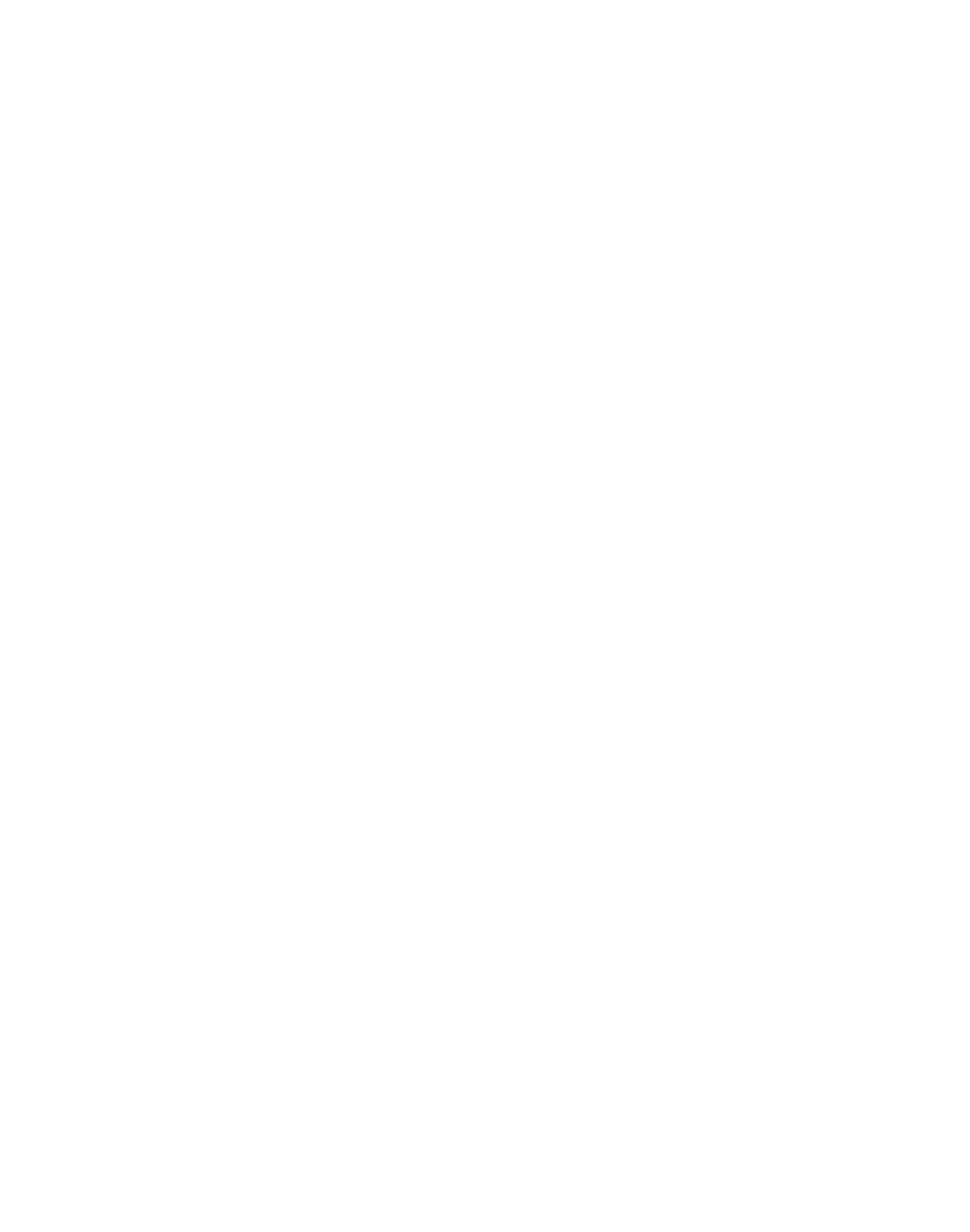# **Self-Injury Incidents in CSC Institutions Over a Thirty-Month Period**

Arthur Gordon, Ph.D. Health Services

Correctional Service of Canada

December 2010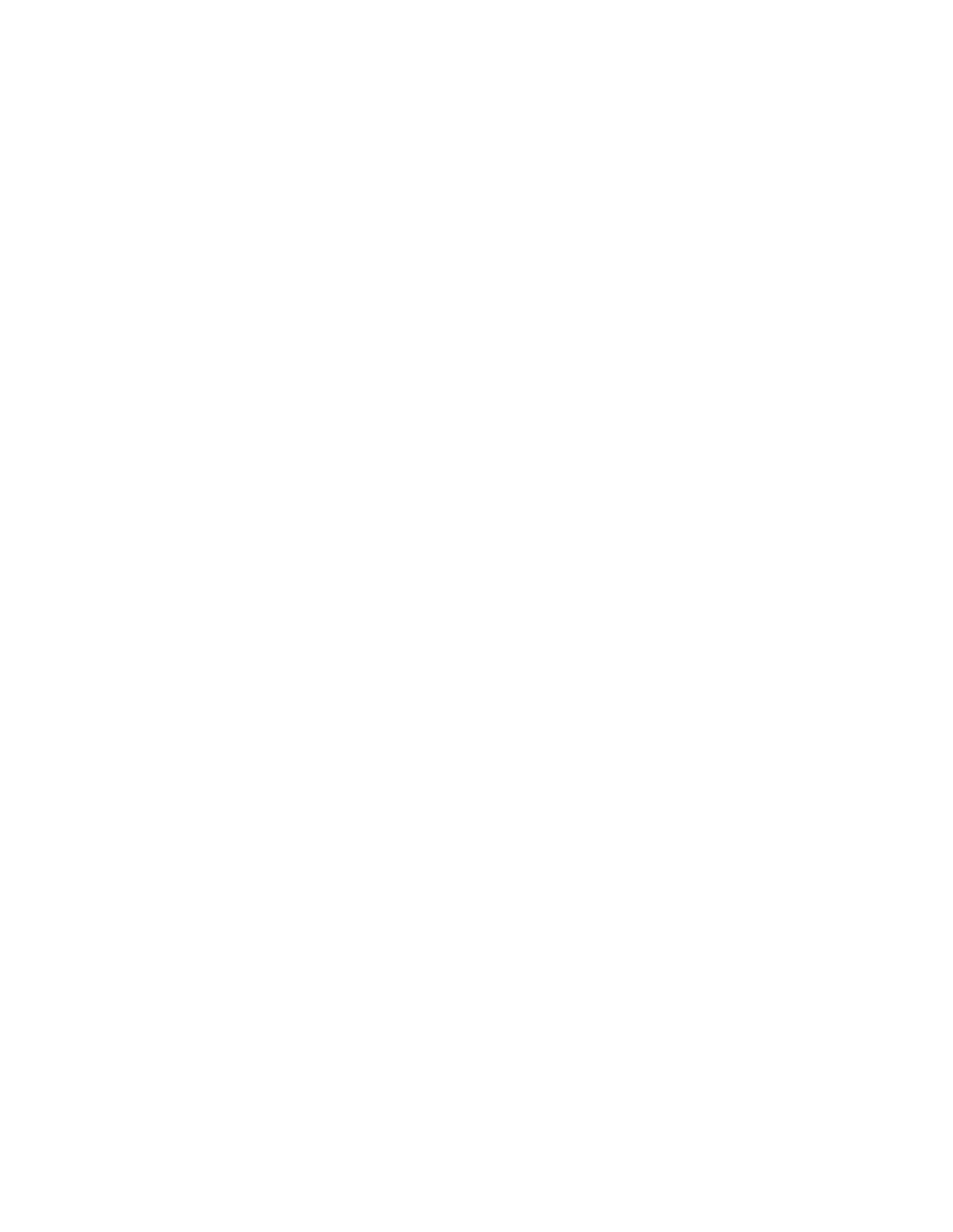# **Acknowledgements**

<span id="page-4-0"></span>The author would like to express a sincere thanks to Debra Coradazzo and Linda Fulton for their help writing the OMS queries. Also thank you to Sarah Wootten and Nicholas McAlister for help reviewing the incidents and to Lynn Stewart for her incredible editorial and analytical input."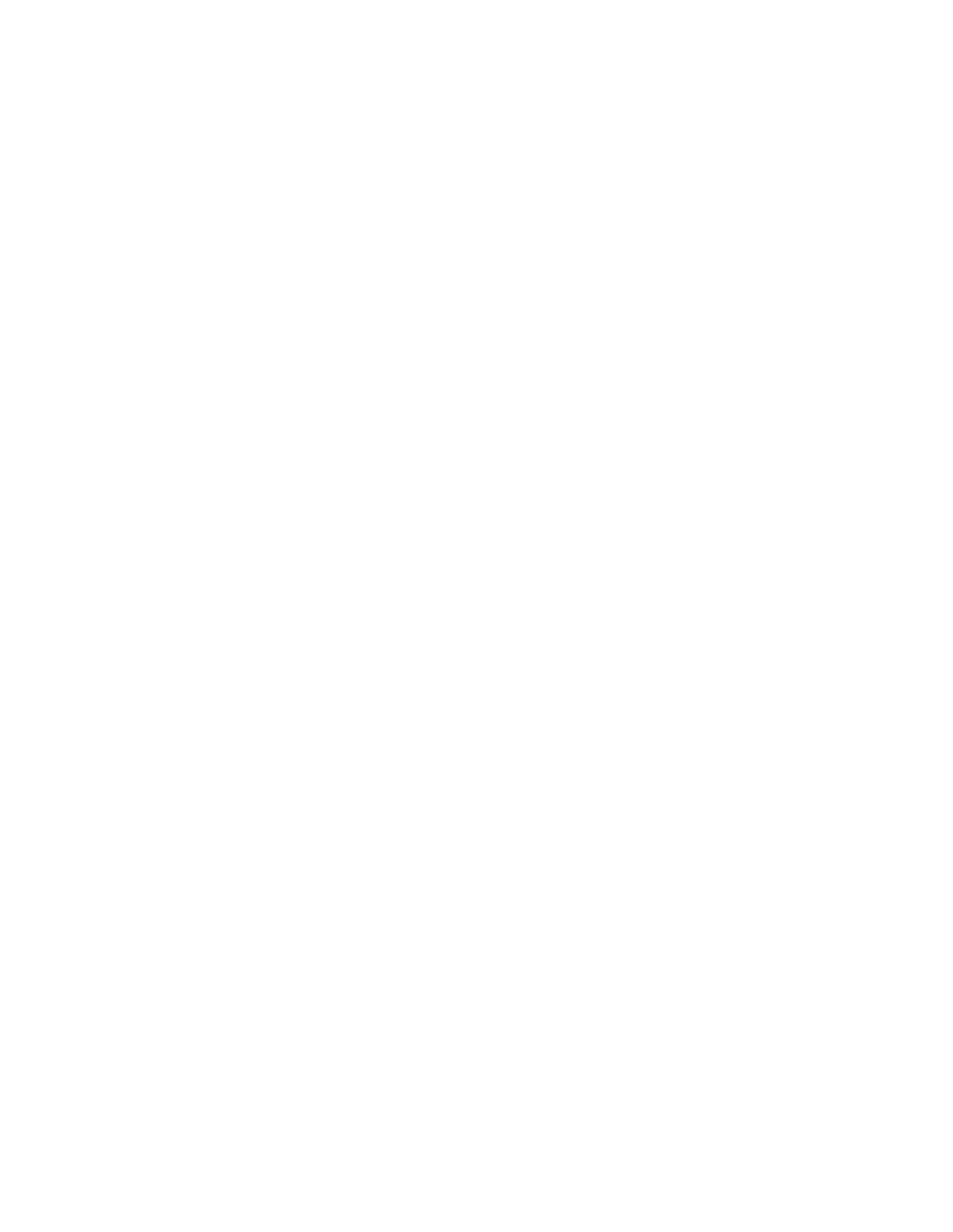# **Executive Summary**

# <span id="page-6-0"></span>**Key words:** *self-injurious behaviour; self harm; offender mental health; offender suicide.*

Between April 1, 2006, and September 30, 2008, 1,230 self-injury incidents were reported in the Offender Management System (OMS), a national database that contains information on all federal offenders, and/or in the Situation Reports (SITREP), which are daily reports designed to keep senior managers abreast of significant incidents across CSC. Descriptions of the incidents based on these sources were examined. The following are the main findings:

- The number of self-injury incidents across Correctional Service of Canada (CSC) that were reported increased by 73% during the 30-month study period from 197 incidents (between April and September, 2006) to 341 incidents (April – September 2008). The pattern of change is similar whether the data are based on SITREP alone or the more complete dataset (OMS-SITREP) used in this study. The data do not, however, determine what factors drove this increase. The number of self harming incidents may be due to an actual increase in self injurious behaviour related possibly related to a changing offender profile, or to greater staff awareness and changes to reporting standards that occurred within CSC during this time period, or, indeed, other factors.
- Women offenders were proportionately more likely than male offenders to engage in selfinjurious behaviours. Women were more likely than men to self-injure more than once.
- The number of self-injury incidents among Aboriginal offenders was greater than would be expected based on their population in the institutions.
- The five treatment centres and the maximum/multi-security institutions had the most selfinjury incidents, the most offenders who self-injured, and the most offenders who self-injured repeatedly.
- Male offenders tended to self-injure by slashing or overdosing, while women offenders showed higher use of ligatures or head-banging.
- Ninety percent of self-injury incidents resulted in no or minor injury to the offender.
- Sixty-seven percent of offenders self-injured only once during the study period. While a similar percentage of men and women offenders engaged in self-injury more than once, women who repeatedly self-injured had more such incidents than did men.
- Twenty-six of the 1,230 self-injury incidents resulted in death. However, 77% of the inmates who died had no previous documented incidents of self-injury during their incarceration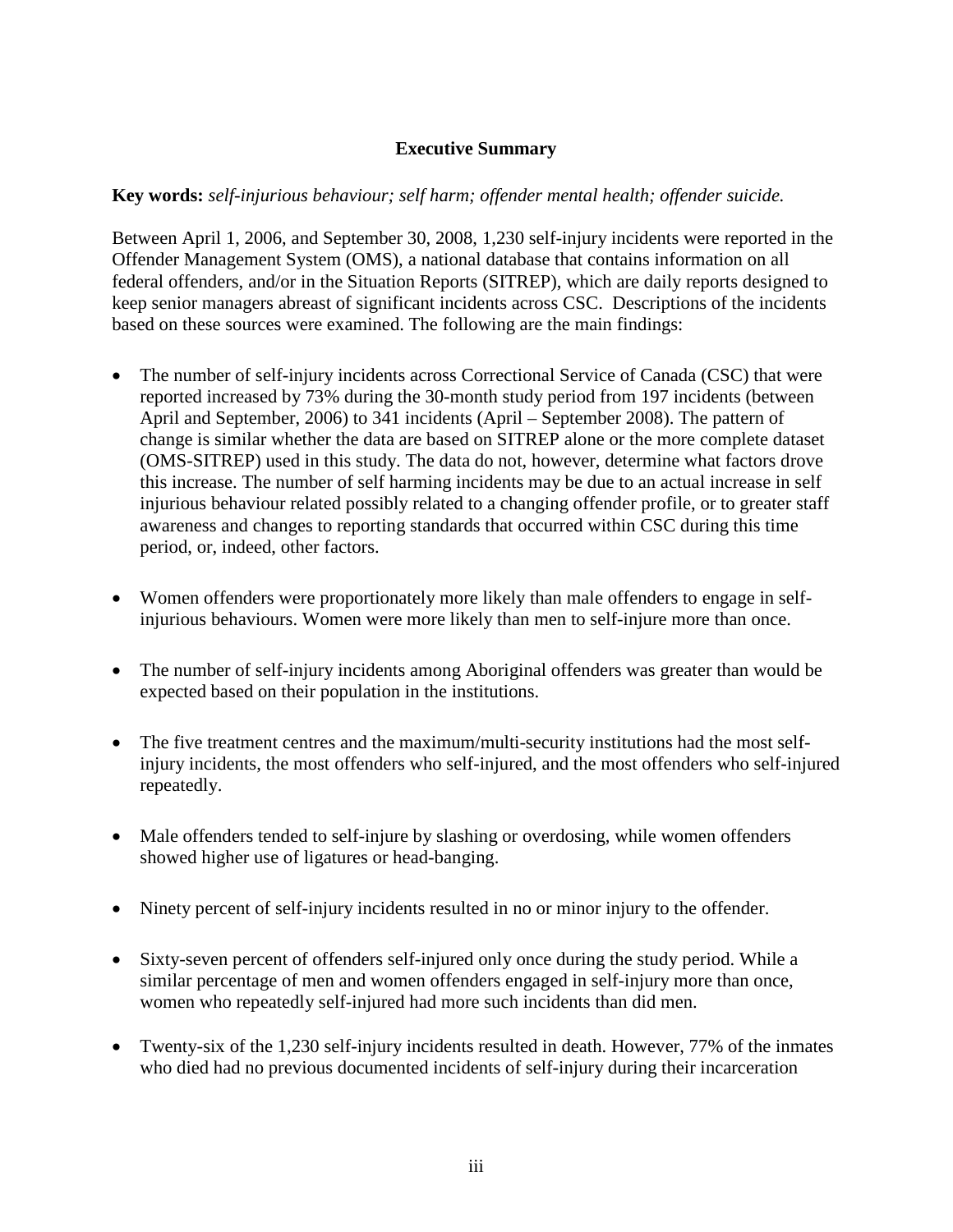suggesting that self-injury appears to be a distinct phenomenon that should be studied independently of attempted suicide.

• Based on the results of this report, it can be concluded that data extraction through OMS queries is not sufficient to provide an accurate measure of self-injurious incidents due largely to variability in how such incidents are coded in OMS. Creating a field in OMS that would indicate whether an incident involved self-injury would provide a more efficient and reliable measure of self-injury. In addition, future research should focus on the psychological and behavioural characteristics of self-injuring offenders to better inform prevention, management and treatment options.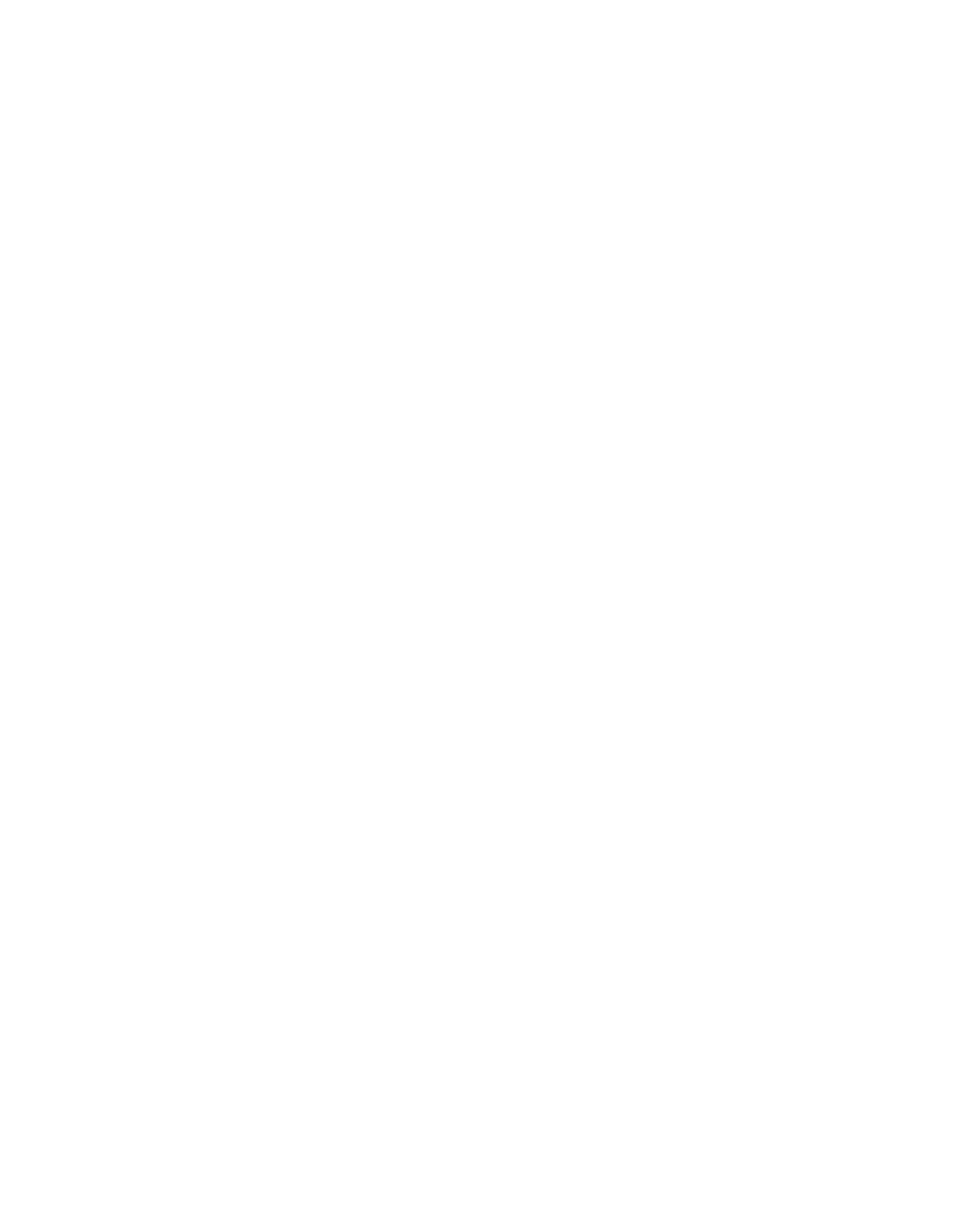<span id="page-9-0"></span>

# **Table of Contents**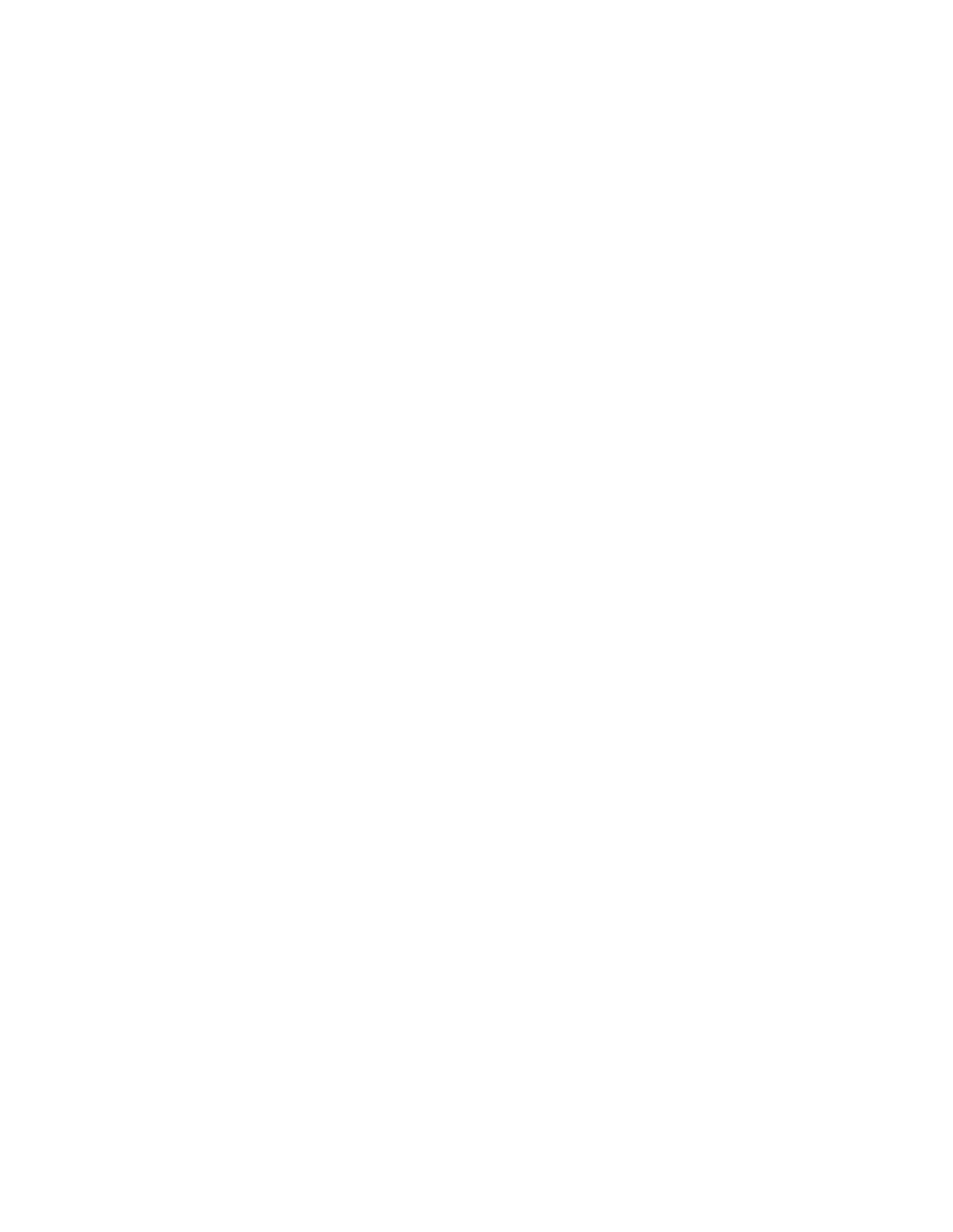# **List of Tables**

<span id="page-11-0"></span>

| Table 1 Coded Variables from OMS Including Definitions and Coding Descriptions  6          |  |
|--------------------------------------------------------------------------------------------|--|
|                                                                                            |  |
|                                                                                            |  |
|                                                                                            |  |
| Table 5 Self-Injury Incidents by Institution Type Over a 30-Month Period 11                |  |
| Table 6 Change in Number of Self-injury Incidents Over Time by Region (OMS-SITREP data) 13 |  |
| Table 7 Method of Self-Injury Incidents As Reported by SITREP and OMS-SITREP 15            |  |
|                                                                                            |  |
|                                                                                            |  |
|                                                                                            |  |
|                                                                                            |  |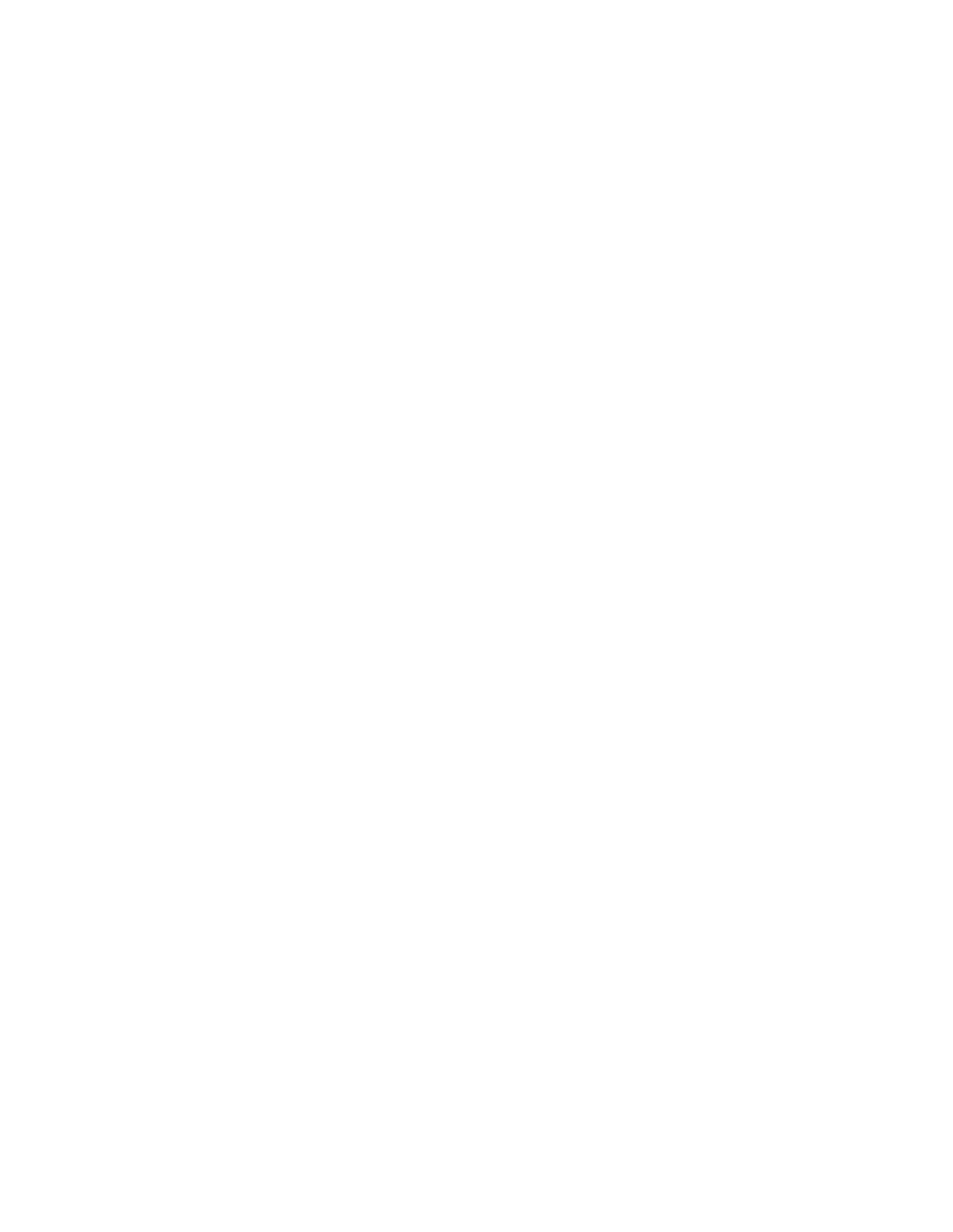# **List of Figures**

<span id="page-13-0"></span>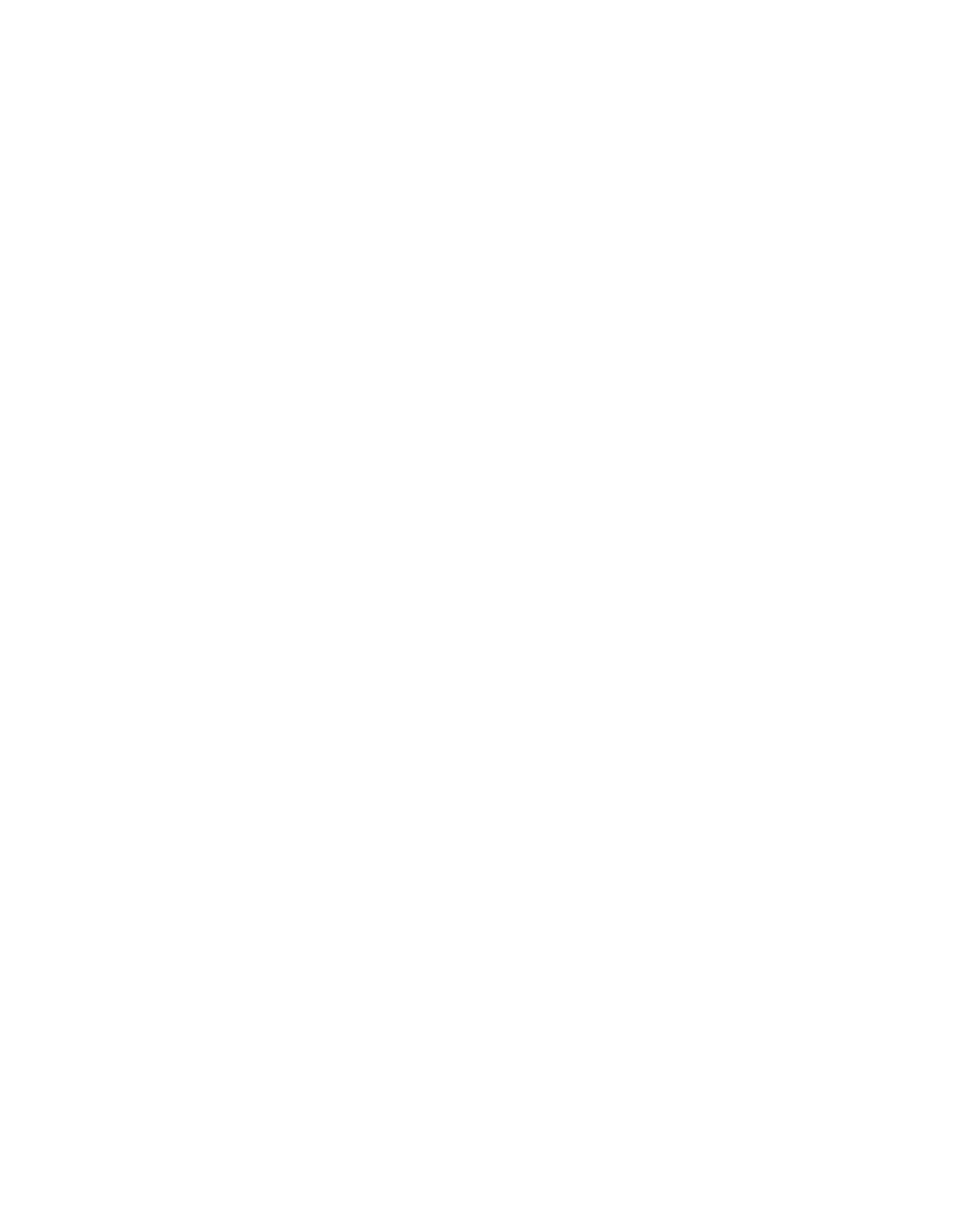# **List of Appendices**

<span id="page-15-0"></span>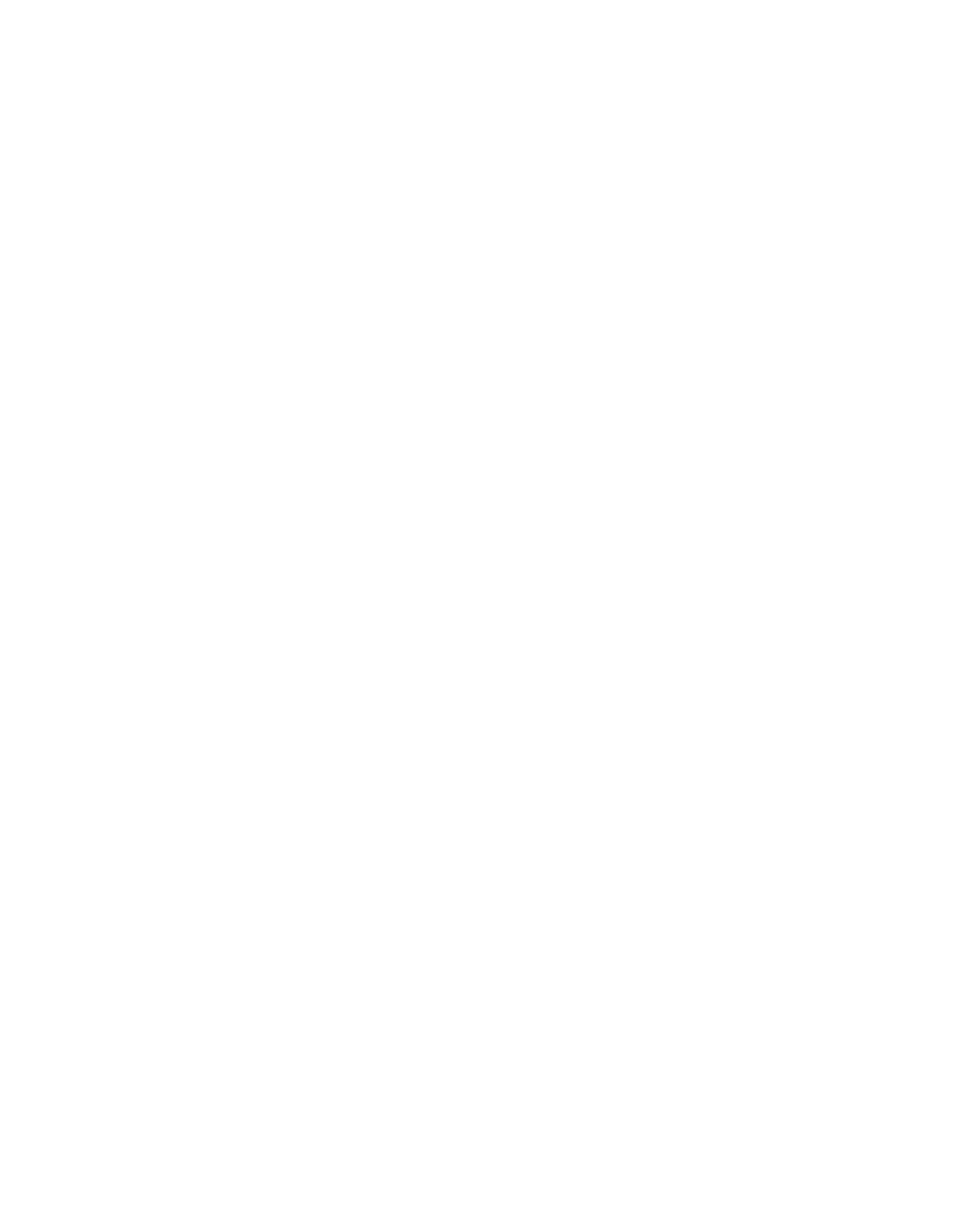#### **Introduction**

<span id="page-17-0"></span>Improving the Correctional Service of Canada's (CSC's) capacity to address the mental health needs of offenders has been a priority for the Service for several years. Addressing the mental health needs of offenders creates safer institutions and enhances successful reintegration, which contributes to public safety. CSC is required to provide health care services directly to its offenders, and is legislatively mandated to do so through the *Corrections and Conditional Release Act (CCRA 1992, c.20 (Revised 1996))* which states that:

- 86 (1) The Service shall provide every inmate with
- (a) essential health care, and
- (b) reasonable access to non-essential mental health care that will contribute to the inmate's rehabilitation and successful reintegration into the community.

Recently, significant gains have been made in strengthening the continuum of mental health care for offenders through the implementation of a more comprehensive mental health screening process, building the capacity in regular institutions to respond to mental health needs, and improving mental health training for mental health and correctional staff working in both the institutions and the community. Despite these gains, improving the management and treatment of offenders who engage in self-injurious behaviour (SIB) continues to be a challenge that CSC is committed to addressing.

The safety and well-being of offenders under CSC jurisdiction is paramount. Moreover, dealing with self-injuring individuals is extremely stressful for staff and can equally have psychological effects on other offenders who witness or hear of such actions. The impact is significantly greater when individual offenders engage in repeated acts of self-injury, as staff must remain vigilant, working toward ensuring that the next act will be interrupted in time for a safe resolution.

An earlier study (Gordon & Laishes, 2009) analyzed incidents of self-injury reported in the Situation Reports (SITREP) over a 30-month period. That study concluded that self-injury appeared to be a growing problem across CSC, that women were relatively more likely to selfinjure than men, that men and women engage in different types of self-injurious acts, and that acts of self-injury, even among those offenders who self-injured repeatedly, did not seem related to suicide attempts. A significant limitation to this study was that only those incidents identified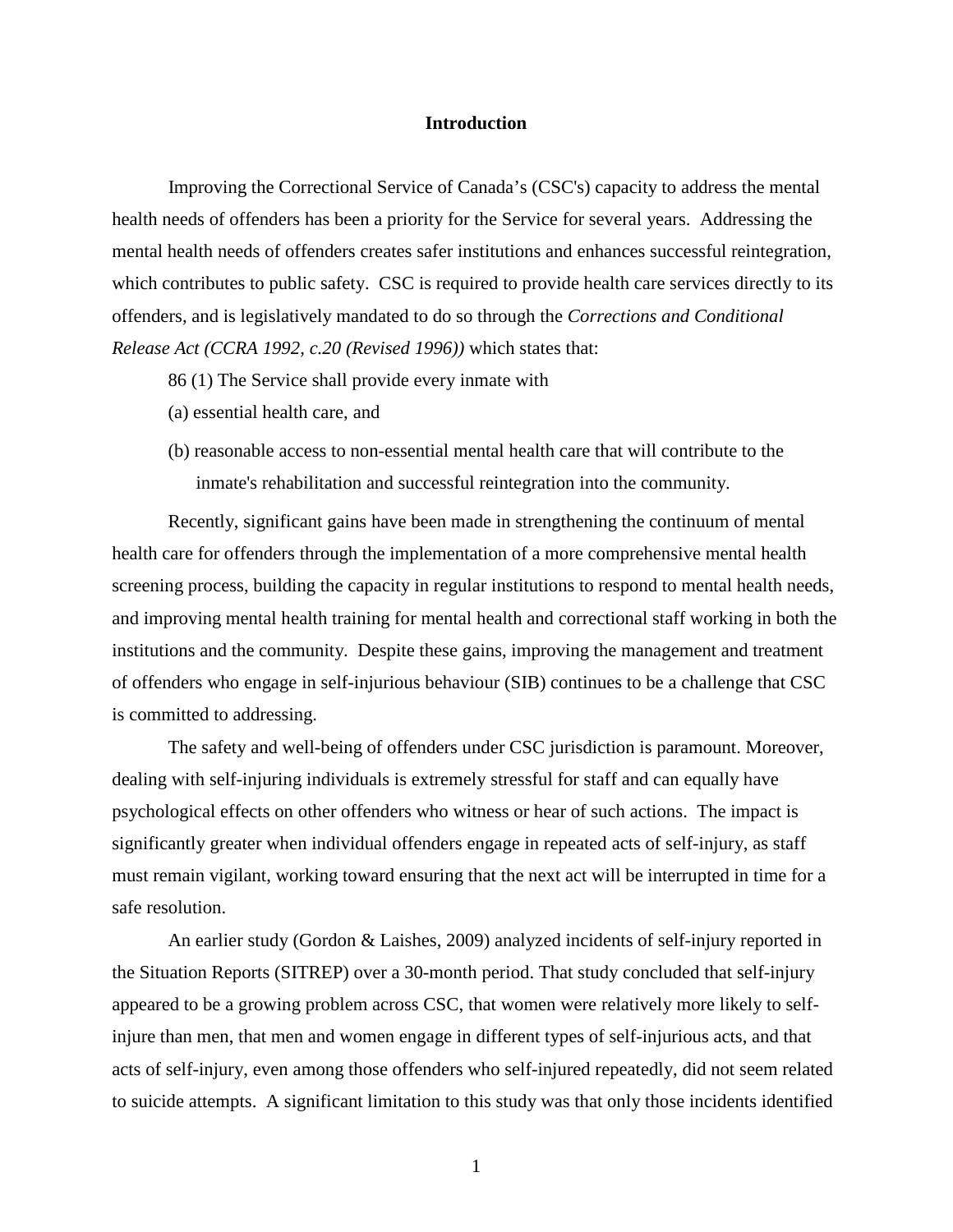in SITREPs were considered. These reports are issued daily and are designed to keep senior managers abreast of significant incidents across CSC. To that end, National Headquarters staff review all reports submitted by regional duty officers on a daily basis and prepare and disseminate a summary of these incidents. Given that there are over 17,000 reportable incidents in CSC each year, the SITREP report cannot hope to capture more than a sampling of the most significant events. Therefore, it was recognized that using data drawn solely from SITREP concerning the incidence and nature of self-injurious events may not provide completely accurate information about self-injury in CSC.

The Offender Management System (OMS), a database that captures all relevant information on offenders throughout their sentence, may be a better source of data. All reportable incidents lead to a situation report being entered in OMS. These situation reports provide more detail about the incidents than can be captured in a SITREP summary. Moreover, OMS is a searchable database so that relevant incidents can be identified more easily through queries. In short, the OMS is a more robust and complete source of information about individual offenders and incidents.

Consistent with a growing consensus in the literature, in this study SIB will refer to acts that cause or have the potential to cause, immediate physical harm. Thus, behaviours such as slashing that cause immediate damage are included in this definition, as well as behaviours such as the use of a ligature that is apprehended quickly that does not cause any immediate harm but has the clear potential to do so. Behaviours that can cause harm but only over extended periods (e.g., history of substance abuse) are not considered to be SIB. This definition of SIB does not assume that the self-injurious acts were carried out in order to end life (i.e., suicide), nor does it exclude the possibility that a self-injurious act was suicidal in intent (for a more detailed discussion, see Power and Brown (2010), which provides an excellent review of the literature, discussing definitional issues).

One common form of SIB, namely drug overdose, deserves additional comment. Despite CSC's concerted efforts to eliminate drugs from its prisons, some inmates obtain and use street drugs. Other inmates may obtain quantities of prescription drugs, either from other offenders or by accumulating their own prescriptions. While overdosing on such drugs may well lead to immediate harm, it is clear that many offenders ingest drugs in order to "get high" rather than to cause injury, and that any harm caused may be accidental. Some may argue that acts motivated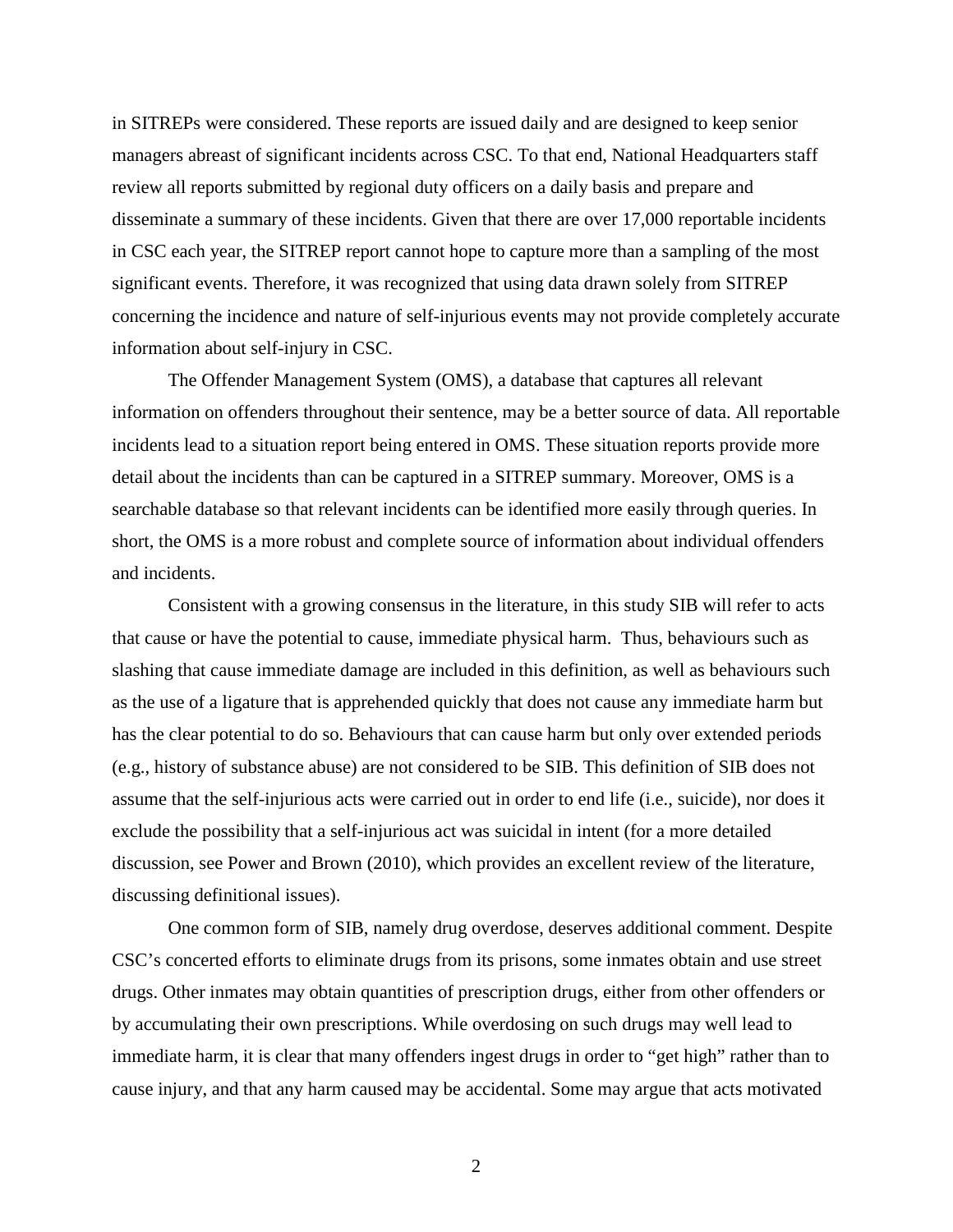by such hedonistic interest should not be equated with acts clearly designed to injure (e.g., slashing). Unfortunately, establishing the motivation for drug-related incidents is beyond the scope of this study. Moreover, our definition of self-injury relates to potential harm (which a drug overdose implies) rather than intent. To that end, the present study treated all overdose situations as self-injurious, while recognizing that the motivation behind many of these acts may have been to create pleasure rather than damage.

The present study sought to replicate and extend the review by Gordon and Laishes (2009) by drawing data on self harming incidents from the OMS. Retaining the same 30-month study period as used previously allows for direct comparisons between the results provided by the two data sources. This report reviews OMS files on self injury incidents, providing details about the self-injurious actions, degree of harm caused, and staff response.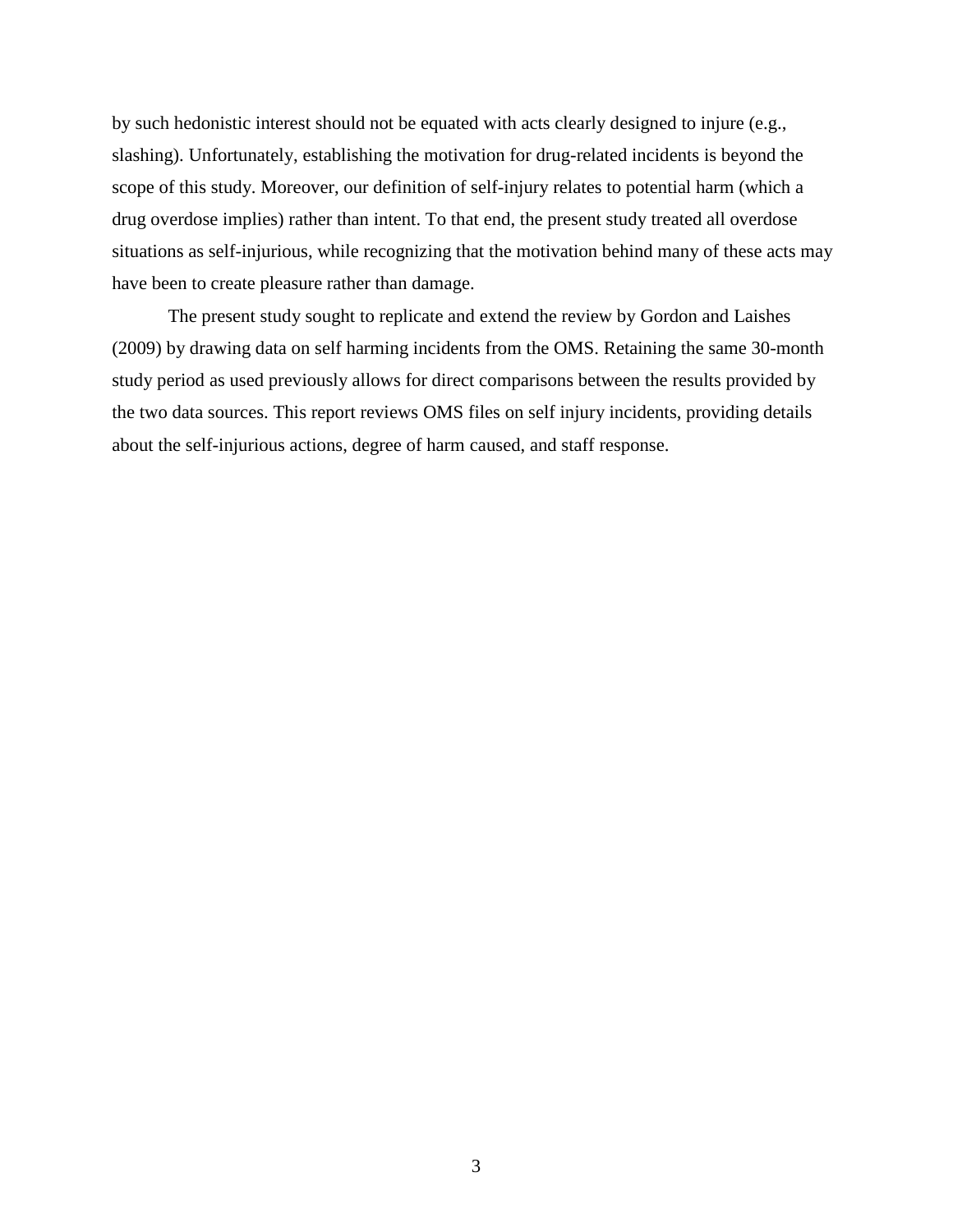#### **Method**

## <span id="page-20-0"></span>**Procedure**

Data extraction for the present study involved a number of steps after it became clear that simply conducting a query for self-injury incidents in the Offender Management System (OMS) would not accurately identify all relevant incidents. A full description and discussion of these steps is included in Appendix A.

All incidents in CSC are documented in OMS and each is labelled with a category according to the nature of the incident. As a first step, an OMS query was executed for the period April 1, 2006 through September 30, 2008 using the categories most likely to be relevant to selfinjury. These categories included self-inflicted injury, overdose interrupted, suicide, death (overdose, unknown causes, other<sup>[1](#page-20-1)</sup>), and medical emergency. In addition, two word strings (self harm<sup>\*</sup>, auto-mutilation) were included in the query to identify relevant incidents through their description in the incident synopsis. The query identified 1184 incidents.

Every query incident was reviewed manually to ensure that each described a valid selfinjurious event. As is detailed in Appendix A, 113 incidents were eliminated from the data base because: a) they were duplicates of the same incident (*n*=37), b) they described medical emergencies that were unrelated to self-injury (*n*=32), c) they were categorized as "death" but were clearly not related to self-injury; some incidents were not even related to death [2](#page-20-2) (*n*=15), and d) the incident category was relevant (e.g., self-inflicted injury), but the situation report did not provide any evidence that self-injury had occurred (*n*=29). Degree of harm was assessed based on the statements of the staff completing the reports. Those incidents where staff did not provide a clear statement that fit one of the categories of degree of harm were coded "not stated".

In order to capture incident-specific information from the earlier analysis of SITREP data, an attempt was made to merge cases from the two sources (i.e., SITREP and OMS). As a result, 159 incidents that had been described in SITREP but were not identified through the OMS query were added to the final database. The most common discrepancy between OMS- and SITREP-identified incidents was that the latter identified 139 cases that clearly described selfinjury but had been categorized using labels not included in the OMS query. For example, OMS

<span id="page-20-1"></span> $1$  Death by natural causes was excluded from the query

<span id="page-20-2"></span><sup>2</sup> See Appendix A for a further discussion and examples.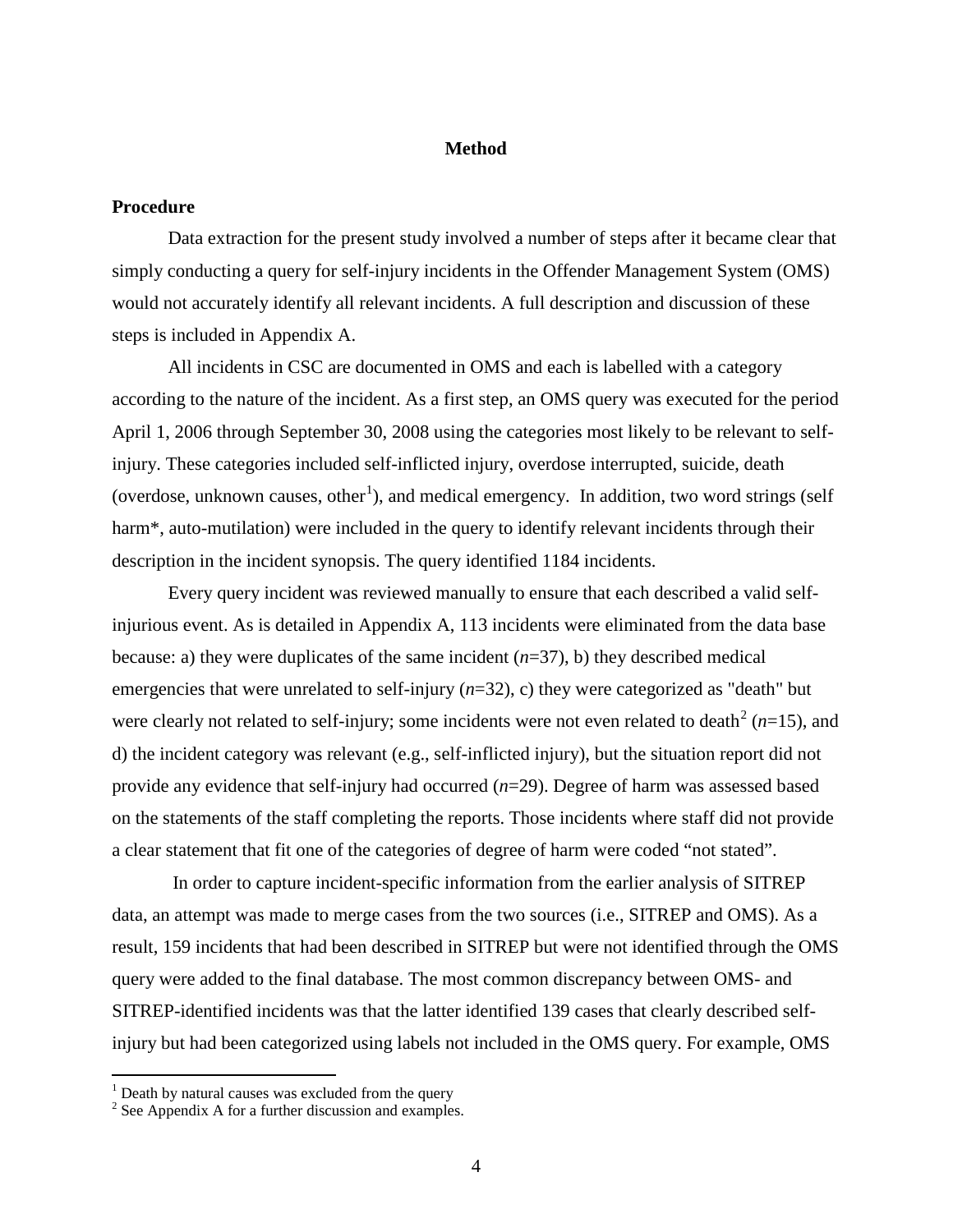labelled these incidents as a disciplinary incident (*n*=30), a cell extraction (*n*=21), a staff or inmate assault (*n*=14) or an "other" incident (*n*=62). Other OMS categories included minor disturbance, possess contraband or under the influence. Still other SITREP incidents that were added to the database did not have a corresponding OMS entry but were clearly relevant selfinjury events.

Taken together, these steps resulted in a final database of 1,230 self-injurious incidents reported between April 1, 2006 and September 30, 2008. Because the final database was a combination of two data sources, the present paper will refer to the result as the OMS-SITREP database to distinguish it from data derived solely from SITREP.

Each incident was then coded on a number of variables. Some of this information was available directly from the OMS query (e.g., date and location of incident, race) while other information was extracted by reviewing the full OMS file (e.g., self-injuring acts, degree of injury). Table 1 identifies the variables coded including a definition and coding description.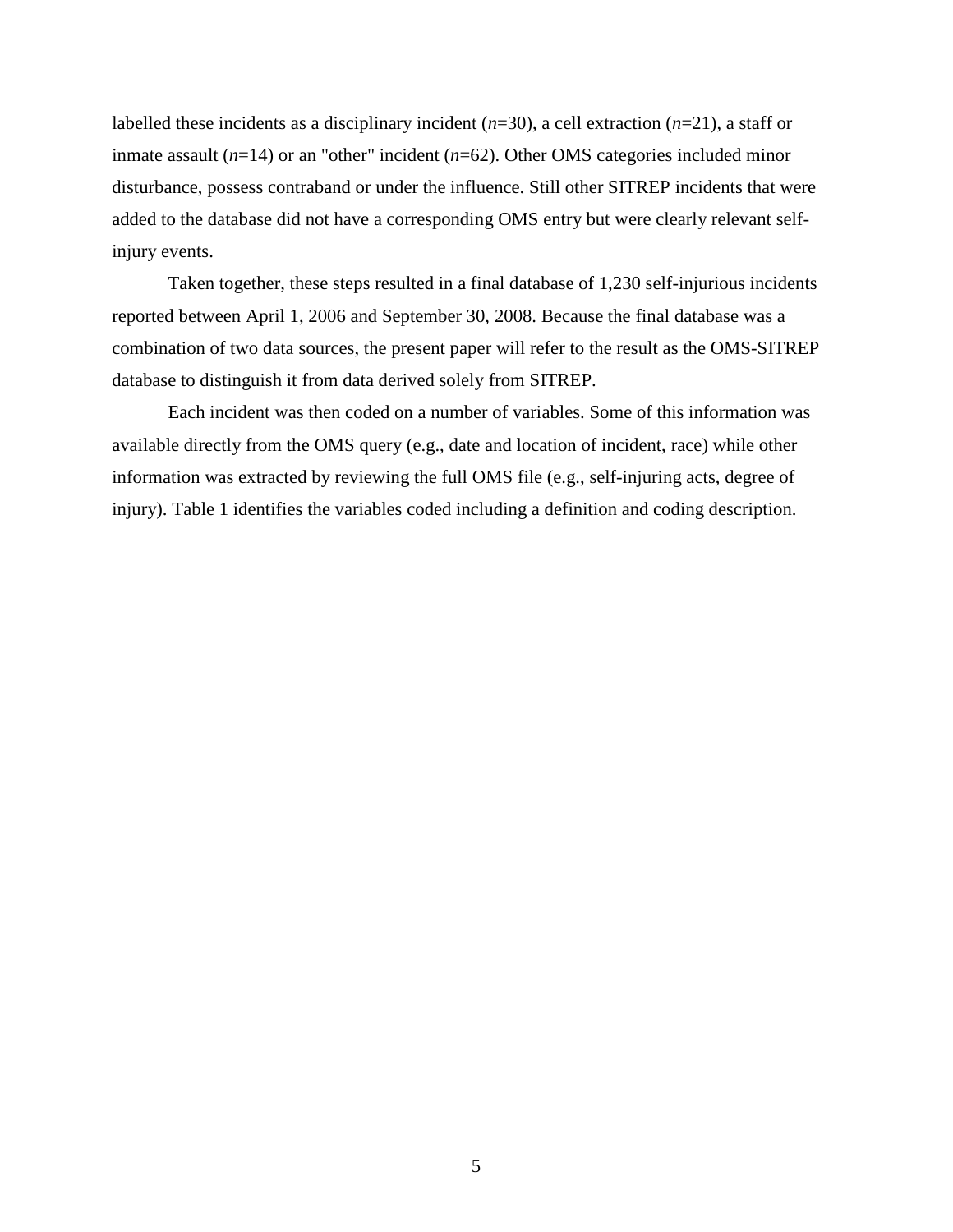# <span id="page-22-0"></span>Table 1

| <b>Variables</b>         | <b>Definition</b>                                                                                                                                          | <b>Coding Description</b>                                                                                                                                                                                                                                                                                                                                                                                                                                                                                                                                                                                                                                                                                                                                                                                                                                                                                                                                                |
|--------------------------|------------------------------------------------------------------------------------------------------------------------------------------------------------|--------------------------------------------------------------------------------------------------------------------------------------------------------------------------------------------------------------------------------------------------------------------------------------------------------------------------------------------------------------------------------------------------------------------------------------------------------------------------------------------------------------------------------------------------------------------------------------------------------------------------------------------------------------------------------------------------------------------------------------------------------------------------------------------------------------------------------------------------------------------------------------------------------------------------------------------------------------------------|
| Offender's<br>race       | This information was<br>based on self-reported<br>information available in<br><b>OMS</b>                                                                   | Caucasian<br>$\bullet$<br>Aboriginal (including North American, Métis and<br>Inuit)<br>Other (including, Black, Hispanic, Arab, Latin<br>$\bullet$<br>American, SE Asian)                                                                                                                                                                                                                                                                                                                                                                                                                                                                                                                                                                                                                                                                                                                                                                                                |
| Self-injury<br>action    | Up to two main acts of<br>self-injury were coded for<br>each incident. The first<br>entry represented the act<br>that appeared most<br>prevalent or severe | Slash (any deliberate cut to the body)<br>Ligature (use of any form of material placed<br>$\bullet$<br>around the neck to impede air flow)<br>• Overdose (unauthorized use of prescription or<br>non-prescription drugs)<br>Banging (deliberately striking a body part<br>$\bullet$<br>(typically the head) against a solid object)<br>Opening a wound (opening or attempting to open<br>$\bullet$<br>an existing wound (e.g., removing sutures) that<br>typically had resulted from a previous self-injury<br>incident)<br>• Threaten injury (a clear statement that the<br>offender threatened self-injury but that the<br>threatened action did not occur (usually because<br>staff intervened))<br>Swallow (ingesting a non-nutritive substance<br>(e.g., bleach) or object (e.g., blades, battery, coat<br>hanger)<br>Insert object (placing an object (e.g., paper clips,<br>$\bullet$<br>glass, battery) into the body, not necessarily<br>through a prior wound) |
| Discovery<br>of Incident | How staff became aware<br>of the self-injury incident                                                                                                      | Reported by the self-injuring inmate<br>$\bullet$<br>Reported by another inmate<br>Discovered by staff (typically during rounds)<br>Not stated in the available documentation                                                                                                                                                                                                                                                                                                                                                                                                                                                                                                                                                                                                                                                                                                                                                                                            |

*Coded Variables from OMS Including Definitions and Coding Descriptions*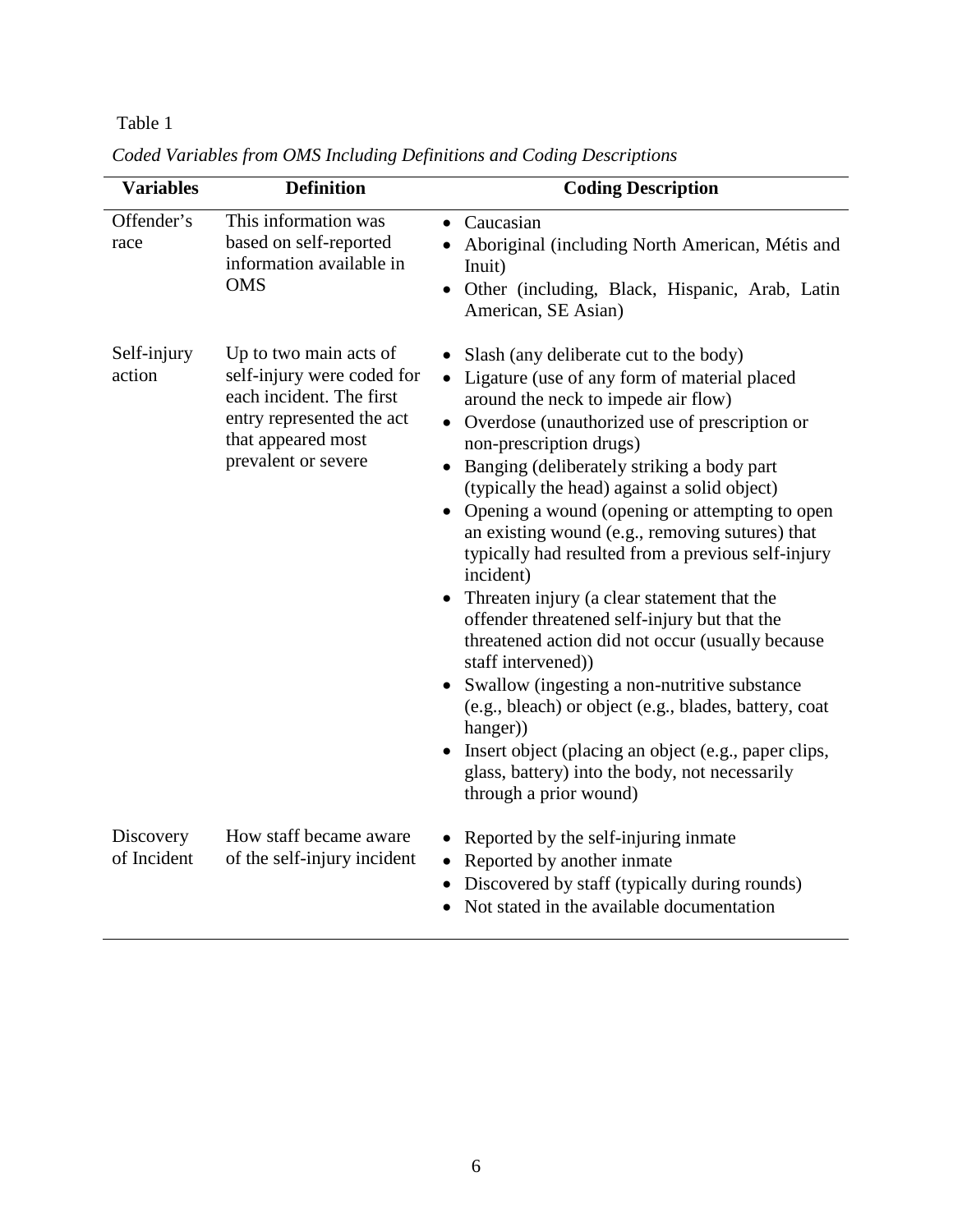Table 1 Continued

| <b>Variables</b>      | <b>Definition</b>                                                     | <b>Coding Description</b>                                                                                                                                                                                                                                                      |
|-----------------------|-----------------------------------------------------------------------|--------------------------------------------------------------------------------------------------------------------------------------------------------------------------------------------------------------------------------------------------------------------------------|
| Severity of<br>Injury | The reported degree of<br>injury sustained due to the<br>incident $3$ | • None (no evidence of any damage)<br>Minor (a specific statement indicating damage<br>$\bullet$<br>was minor or not serious)<br>Serious (a specific statement to this effect)<br>Death<br>Not stated (absence of sufficient information<br>attesting to the degree of injury) |
| Action<br>Taken       | Major actions taken<br>because of the incident <sup>4</sup>           | • Transport to outside hospital<br>Placement in an observation cell<br>Application of restraints<br>Admission to a Regional Treatment Centre<br>Referral to a psychologist (or other mental health<br>staff)<br>Return to the offender's cell                                  |

<span id="page-23-0"></span><sup>&</sup>lt;sup>3</sup> While this variable was coded after a thorough search of available information in OMS, there is recognition that the Security Intelligence Officer typically prepared the incident report and that medical opinion may or may not have fully informed the categorization of injury.<br>
<sup>4</sup> As virtually all incidents involved assessment and/or treatment by institutional health care, such an event was not

<span id="page-23-1"></span>included as a specific action.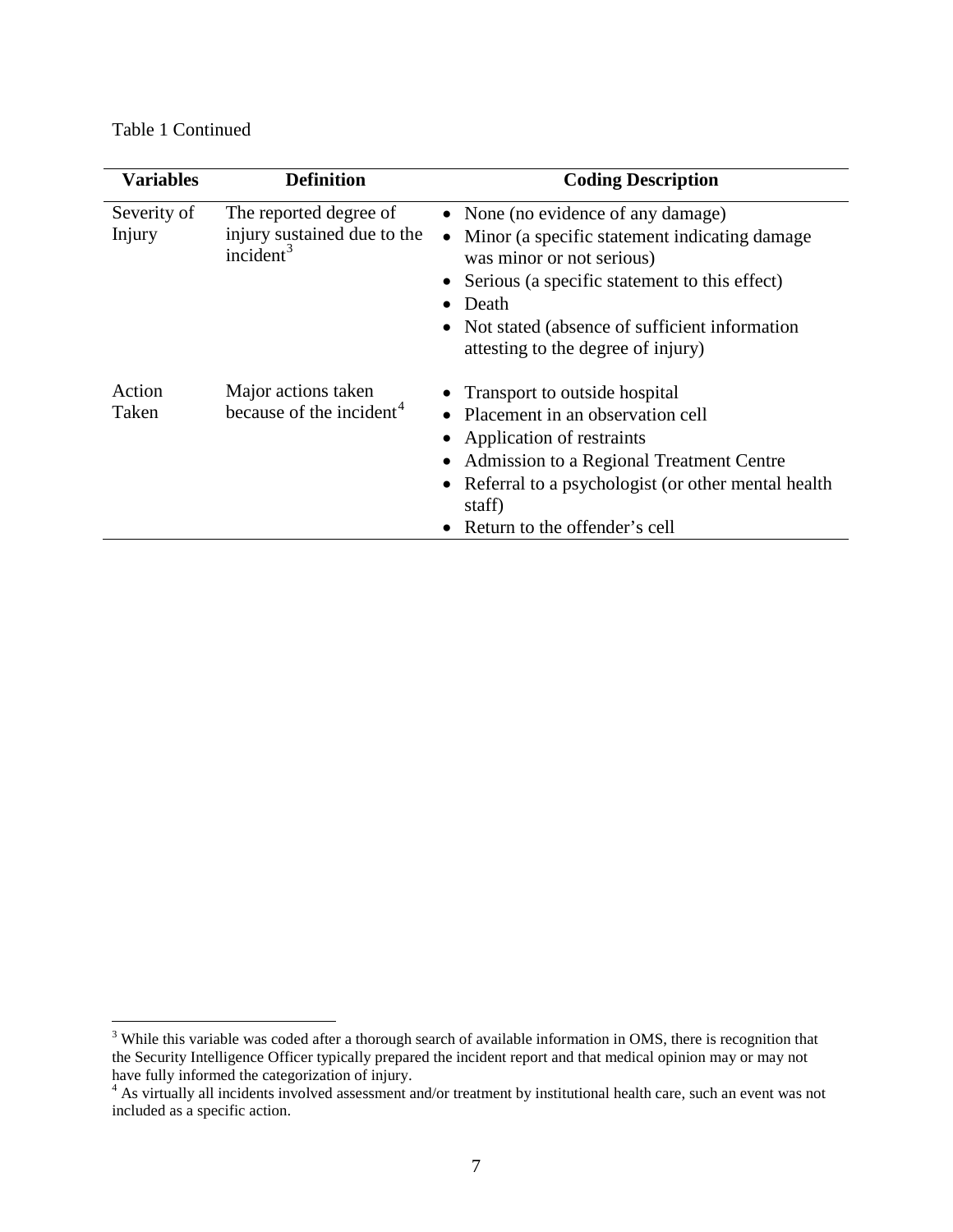#### **Results**

#### <span id="page-24-1"></span><span id="page-24-0"></span>**Total Self-Injury Incidents**

Over the 30-month study period, 1,230 self-injurious incidents were reported in OMS-SITREP. During the same period, SITREP alone reported 510 institutional self-injury incidents, or 41% of incidents identified by OMS-SITREP.

Table 2 summarizes the OMS-SITREP data by CSC region and includes the percentage of the total CSC institutional population housed in each region. The number of incidents per region is essentially equal. This was not expected given that regions differ widely in terms of their incarcerated population. In fact, compared to the percent of the institutional population in each region, there were significantly more self-injury incidents in the Atlantic  $(x^2(1) = 87.64)$ , *p*<.0001) and Pacific regions ( $x^2(1) = 18.44$ , *p*<.0001), while Ontario ( $x^2(1) = 17.99$ , *p*<.0001) and Prairies  $(x^2(1) = 10.02, p < .0015)$  had fewer incidents than might be expected.

# <span id="page-24-3"></span>Table 2

|          | Number of | Percent of | Percent of                    |
|----------|-----------|------------|-------------------------------|
| Region   | Incidents | Incidents  | $CSC$ population <sup>5</sup> |
| Atlantic | 249       | 20.2%      | 10%                           |
| Quebec   | 254       | 20.7%      | 24%                           |
| Ontario  | 249       | 20.2%      | 27%                           |
| Prairies | 238       | 19.3%      | 24%                           |
| Pacific  | 240       | 19.5%      | 15%                           |
| Total    | 1230      |            |                               |

*Self-Injury Incidents As Reported in OMS-SITREP*

### <span id="page-24-2"></span>**Number of self-injury incidents by gender**

Table 3 shows the distribution of self harming incident per region broken down by gender. Although women offenders represent only 3.7% of the total CSC institutional population<sup>[6](#page-24-5)</sup>, they accounted for 16.9% of reported self-injury incidents  $(x^2(1)=354, p<.0001)$ . This overrepresentation of incidents by women offenders is most apparent in the Atlantic region which houses 12% of the women's population but had 22.1% of all self-injury incidents

<span id="page-24-4"></span> <sup>5</sup> Population data is taken from CSC's Corporate Reporting System, December 1, 2008

<span id="page-24-5"></span><sup>6</sup> National data from CSC's Corporate Reporting System, extracted August, 2008.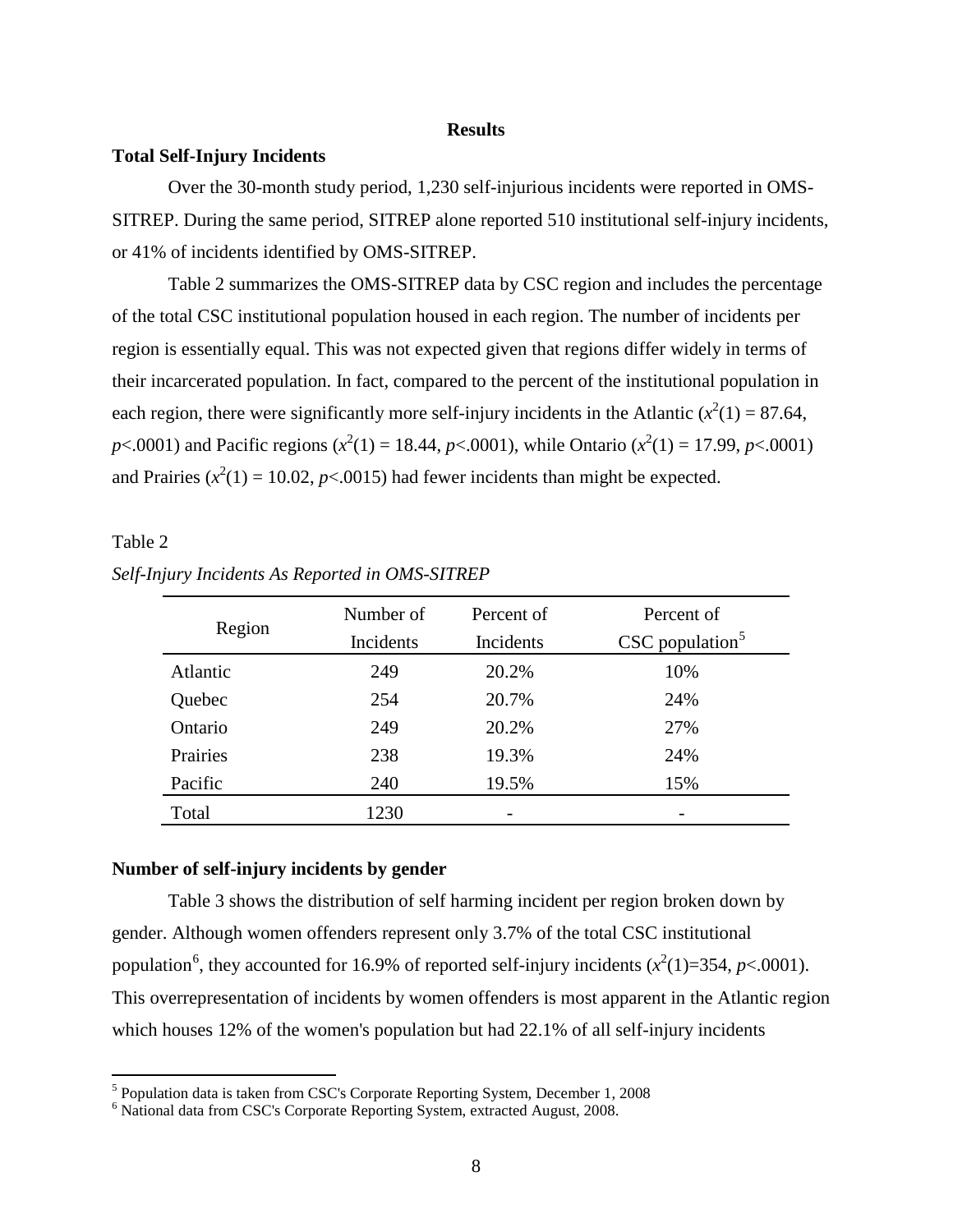involving women  $(x^2(1)=7.65, p=.0057)$ . On the other hand, the 14% of women's self-injury incidents reported in the Prairie region is less than expected given that 27.1% of women offenders are housed in that region  $(x^2(1)=12.55, p=.0004)$ . In other regions, women's self-injury incidents were consistent with the region's women offender population.

The overrepresentation of women offenders in the self injury results is reflected both in the number of offenders who self-injured as well as in the number of incidents of self- injury involving women. The 519 male offenders who self-injured one or more times during the study period represent a small percentage of the number of offenders who are incarcerated for at least a day over a year in CSC. For example, in 2008-2009 approximately 19,000 male offenders spent at least one day in federal custody. Over the same period, about 900 women spent at least one day in federal custody. This gender ratio is 20:1. The ratio of male offenders to women offenders who self injured over the period of the study is 519/54, a ratio of about 10:1. Clearly, women are over-represented among the self injurers.

# <span id="page-25-1"></span>Table 3

| Region   | Men              |        | Women            |      |
|----------|------------------|--------|------------------|------|
|          | $\boldsymbol{N}$ | $\% *$ | $\boldsymbol{n}$ | $\%$ |
| Atlantic | 203              | 19.9   | 46               | 22.1 |
| Quebec   | 201              | 19.7   | 53               | 25.5 |
| Ontario  | 206              | 20.2   | 43               | 20.7 |
| Prairies | 208              | 20.4   | 30               | 14.4 |
| Pacific  | 204              | 20.0   | 36               | 17.3 |
| Total    | 1022             |        | 208              |      |

#### *Distribution of Self-Injury Incidents by Region and Gender*

\**Note*: Percentage does not total 100% because of rounding error

#### <span id="page-25-0"></span>**Number of self-injury incidents by race**

While 19.[7](#page-25-2)% of CSC's incarcerated population self-identify as Aboriginal<sup>7</sup>, 25.3% of the offenders who self-injured were of Aboriginal ancestry. Also, Aboriginal offenders initiated 26.5% of the self-injury incidents. It appears that Aboriginal offenders were more likely to have

<span id="page-25-2"></span> $<sup>7</sup>$  Data from Corporate Reporting System, April 2009.</sup>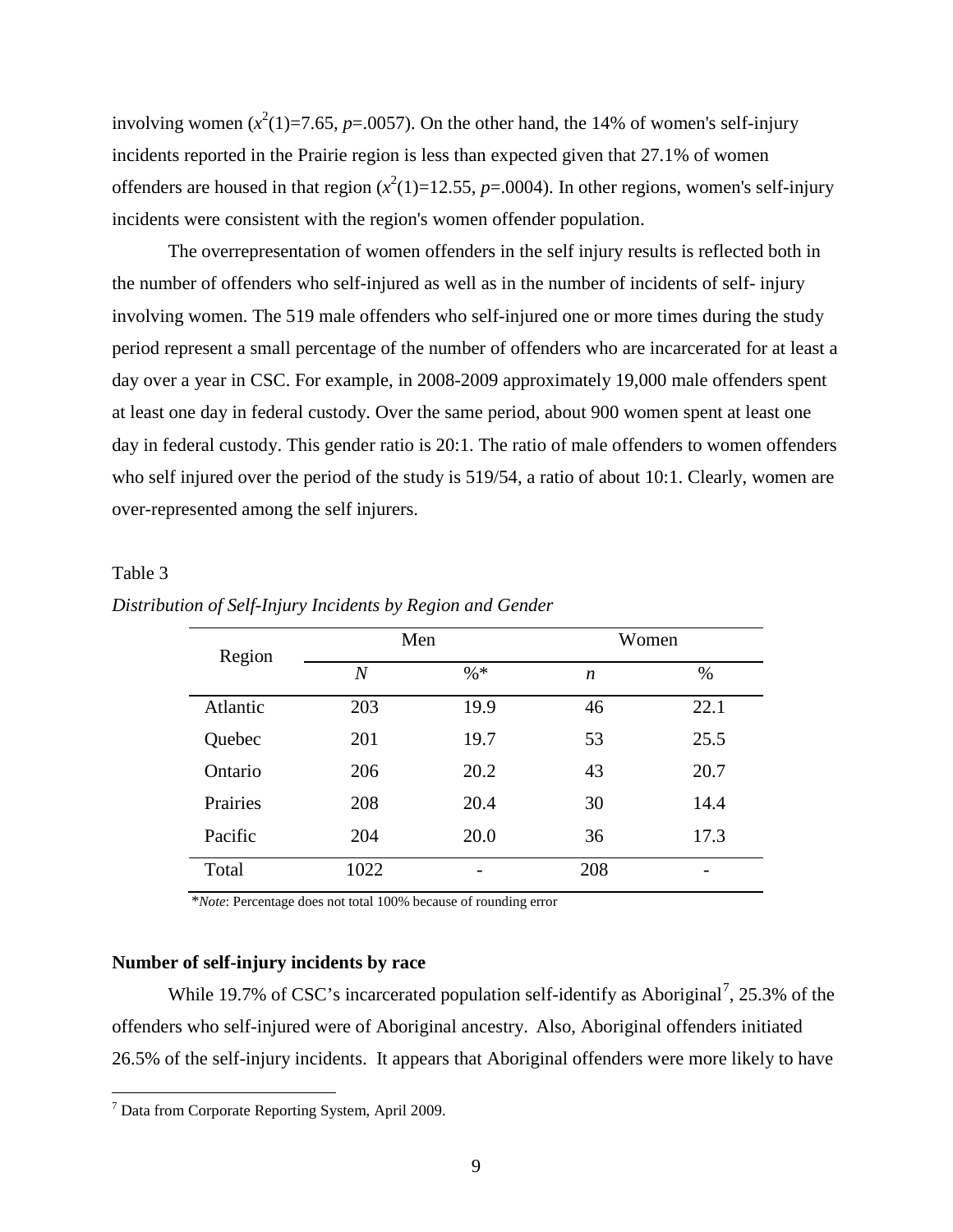engaged in self-injurious acts during the study period than expected based on their representation in the prison population  $(x^2(1) = 6.66, p = .0098)$ . However, on a regional basis, Aboriginal offenders were overrepresented in terms of self-injury only in Ontario  $(x^2(1) = 7.31, p = .0068)$ and, to a lesser extent, in Quebec  $(x^2(1) = 3.29, p = .069)$ . Interestingly, offenders of other non-Caucasian races (e.g., Black, Hispanic, Asian), who make up 14.9% of CSC's institutional population, were relatively less likely to be involved in acts of self-injury  $(x^2(1) = 35.49)$ , *p*<.0001), representing only 5.2% of self-injuring offenders.

# <span id="page-26-1"></span>Table 4

| Race       | Incidents        |      | Offenders Involved in Self Injury |      | % of Prison<br>Population |
|------------|------------------|------|-----------------------------------|------|---------------------------|
|            | $\boldsymbol{n}$ | $\%$ | n                                 | $\%$ | $\%$                      |
| Caucasian  | 853              | 69.3 | 398                               | 69.5 | 65.4                      |
| Aboriginal | 326              | 26.5 | 145                               | 25.3 | 19.7                      |
| Other      | 51               | 4.1  | 30                                | 5.2  | 14.9                      |
| Total      | 1,230            |      | 573                               |      |                           |

# *Institutional Self-Injury Incidents by Race*

## <span id="page-26-0"></span>**Number of self-injury incidents by institution**

Table 5 summarizes all self-injury incidents over the study period by the type of institution where these incidents took place. The number of self-injury incidents differed significantly across type of institution  $(F(4,52)=17.22; p<.0001)$ . Post-hoc analyses showed that while treatment centres, maximum/multi-level security institutions and women's facilities did not differ statistically from each other in terms of the number of self-injury incidents; all three experienced significantly more incidents than did medium or minimum-security facilities<sup>[8](#page-26-2)</sup>. Indeed several of the minimums did not have a single incident during the study period.

The types of institution also differed in terms of the number of self-injuring offenders they housed (F  $(4,52)=17.93$ ,  $p<0.001$ ) and the number of offenders who self-injured more than once (F (4,52)=13.56, *p*<.0001). Post-hoc analyses suggested that compared to medium security,

<span id="page-26-2"></span> <sup>8</sup> Community Corrections Centres and Institute Philippe Pinel were excluded from these analyses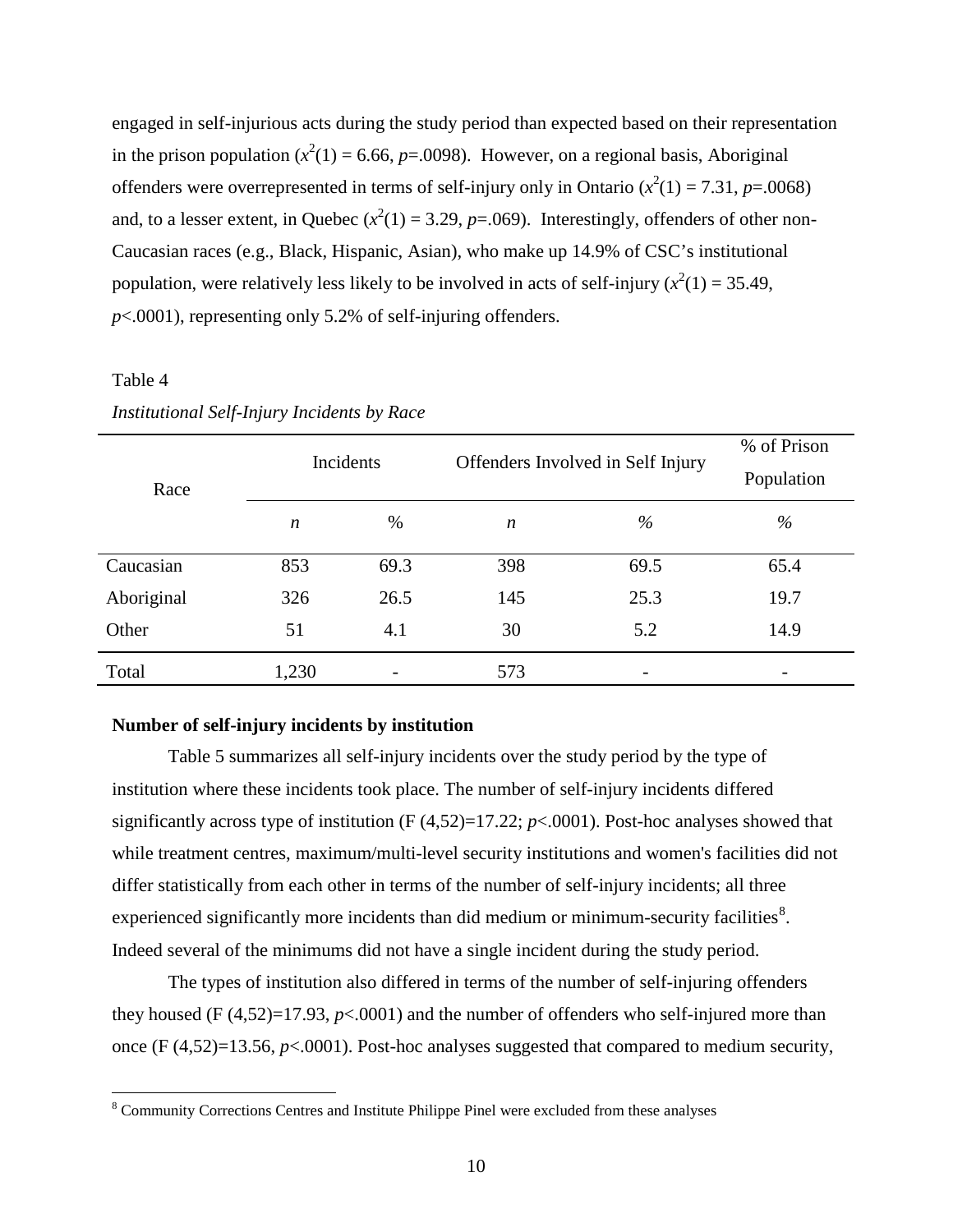minimum security or women's facilities, treatment centres and maximum/multi security institutions housed significantly more self-injuring offenders and had more offenders who selfinjured multiple times.

The fact that significantly more self-injury incidents occur in treatment centres, women's and maximum institutions is made more salient when considering that these facilities house a relatively smaller proportion of the CSC population. Table 5 also provides information on the average bed count for each type of facility. The results illustrate that even given their relatively smaller size, the maximums, treatment centres and the women's facilities have higher average numbers of incidents than the medium security facilities.

While the mean number of self-injury incidents differed across type of institution, it is noteworthy that all medium and higher-security-level institutions (with the exception of Okimaw Ochi Healing Lodge) experienced at least some such incidents. The number of incidents reported by each CSC institution is summarized in Appendix B. Dorchester Institution is noteworthy as it had 73 reported incidents, more than four times the average number of incidents reported by all other medium-security institutions. When combined with its co-located partner, the Shepody Healing Centre, the Dorchester complex accounted for 155 incidents or 12.6% of all institutional incidents nationally.

## <span id="page-27-0"></span>Table 5

| Type of Institution    | Average<br>number of<br>self-injury<br>incidents | Average<br>number of<br>offenders who<br>self-injured | Average number of<br>offenders who self-<br>injured more than once | Mean $#$ of<br>beds per type<br>of facility |
|------------------------|--------------------------------------------------|-------------------------------------------------------|--------------------------------------------------------------------|---------------------------------------------|
| Max/Multi <sup>a</sup> | 42.6                                             | 26.3                                                  | 7.0                                                                | 336                                         |
| Medium <sup>b</sup>    | 16.5                                             | 12.6                                                  | 2.3                                                                | 389                                         |
| Minimum <sup>c</sup>   | 0.5                                              | 0.5                                                   | 0.0                                                                | 205                                         |
| RTC <sup>d</sup>       | 55.4                                             | 24.0                                                  | 9.8                                                                | 140                                         |
| Women's $e^e$          | 37.2                                             | 12.2.                                                 | 4.8                                                                | 94                                          |

*Self-Injury Incidents by Institution Type Over a 30-Month Period*

*Note.*  $^{a}$   $n = 10$ .  $^{b}$   $n = 20$ .  $^{c}$   $n = 17$ .  $^{d}$   $n = 5$ .  $^{e}$   $n = 5$ .  $^{f}$   $n = 57$ .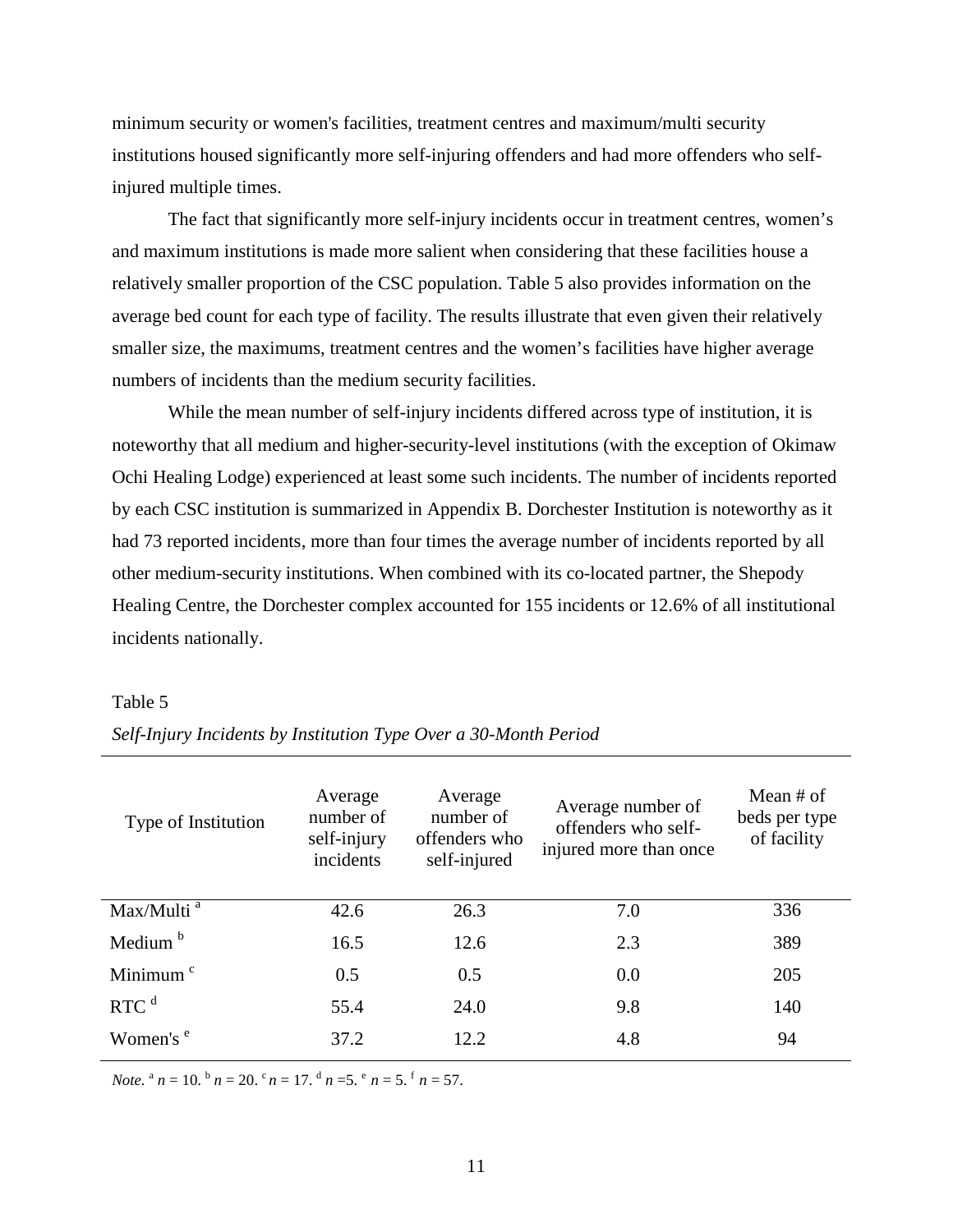## **National incidents**

<span id="page-28-0"></span>Figure 1 shows the incidence of self-injury events by 6-month block over the 30-month period for both SITREP and OMS-SITREP reported incidents. Both data sources show a marked increase in reported incidents over the study period. While SITREP-reported incidents increased from 55 (April-September, 2006) to 169 (April-September, 2008), a 207% increase, data from OMS-SITREP showed incidents increasing from 197 to 341 (a 73% increase) over the same period. However, the trends shown by the two data sources were very similar and data from SITREP and OMS-SITREP correlated significantly over the 30-month period (*r* = 0.96,  $p=.009$  $p=.009$ .<sup>9</sup>

<span id="page-28-1"></span>*Figure 1.* Reported self-injury incidents over a 30-month period.



Figure 2 provides another way of illustrating the change in the frequency of self injury over time. These results illustrate that while there is a sharp increase in the number of offenders in CSC involved in self injury during the last 6 month period of the study, this was entirely due to the increase in self injury among male offenders. The number of women offenders involved in self injury increased in the third 6-month period, but it flat-lined in the next two periods following that.

<span id="page-28-2"></span><sup>&</sup>lt;sup>9</sup> Analysis based on monthly data (which introduces considerably more variance) confirmed a high correlation between OMS-SITREP and SITREP data (r=.82, p<.0001).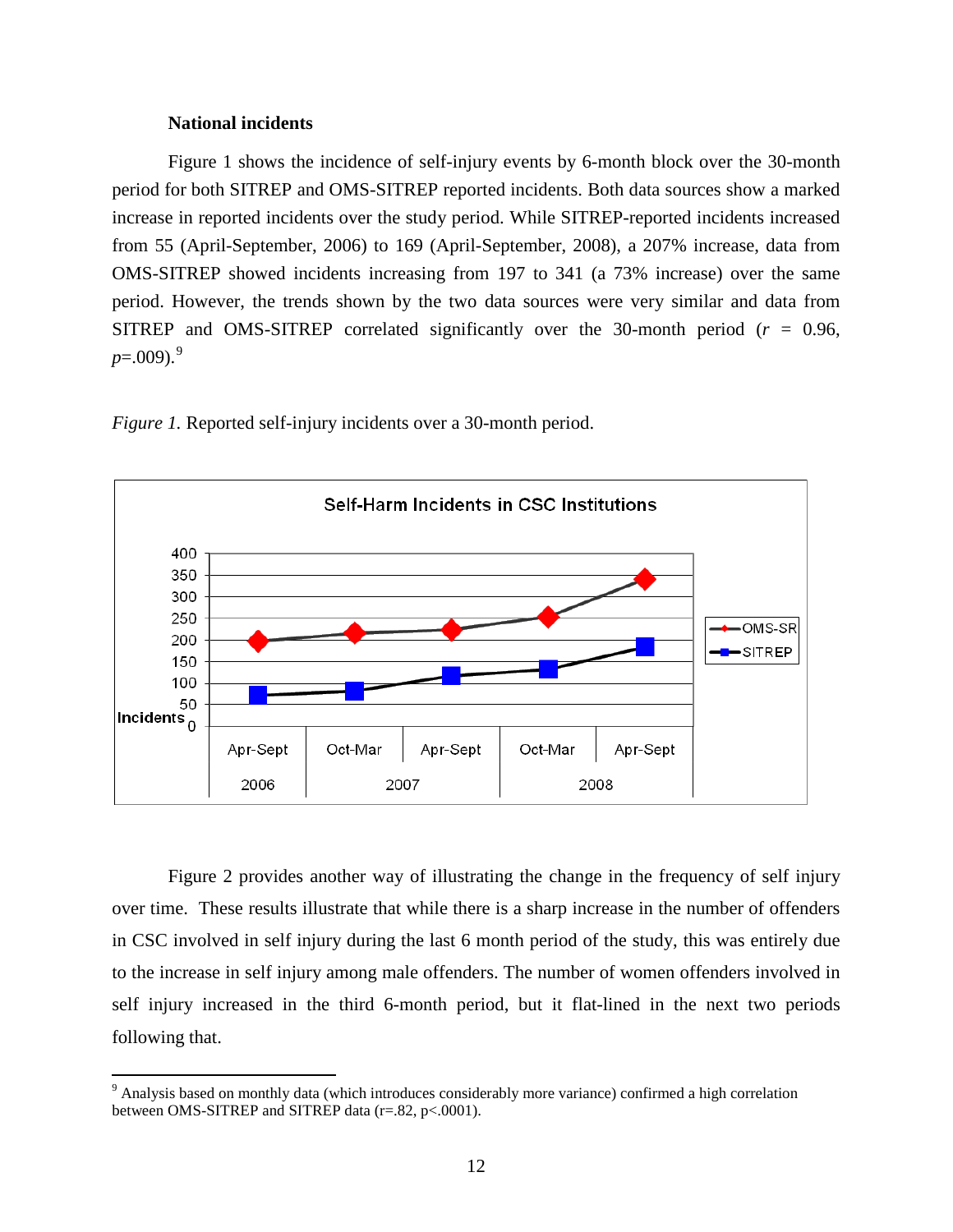

<span id="page-29-2"></span>*Figure 2.* Offenders involved in self-injurious behaviour over a 30-month period*.*

# **Incidents across CSC regions**.

<span id="page-29-0"></span>Reported incidents have increased in all regions. However, the number of incidents in the Quebec, Pacific and Ontario Regions appears to have increased more rapidly than in the Atlantic or Prairie regions. This trend is illustrated in Table 6.

# <span id="page-29-1"></span>Table 6

|          | Reported Incidents |                  |          |
|----------|--------------------|------------------|----------|
| Region   | n                  | $\boldsymbol{n}$ | % Change |
|          | Sept-Mar 2006      | Sept-Mar 2008    |          |
| Atlantic | 47                 | 63               | 34       |
| Quebec   | 35                 | 88               | 151      |
| Ontario  | 34                 | 62               | 82       |
| Prairies | 48                 | 56               | 17       |
| Pacific  | 33                 | 72               | 118      |
|          |                    |                  |          |

*Change in Number of Self-injury Incidents Over Time by Region (OMS-SITREP data)*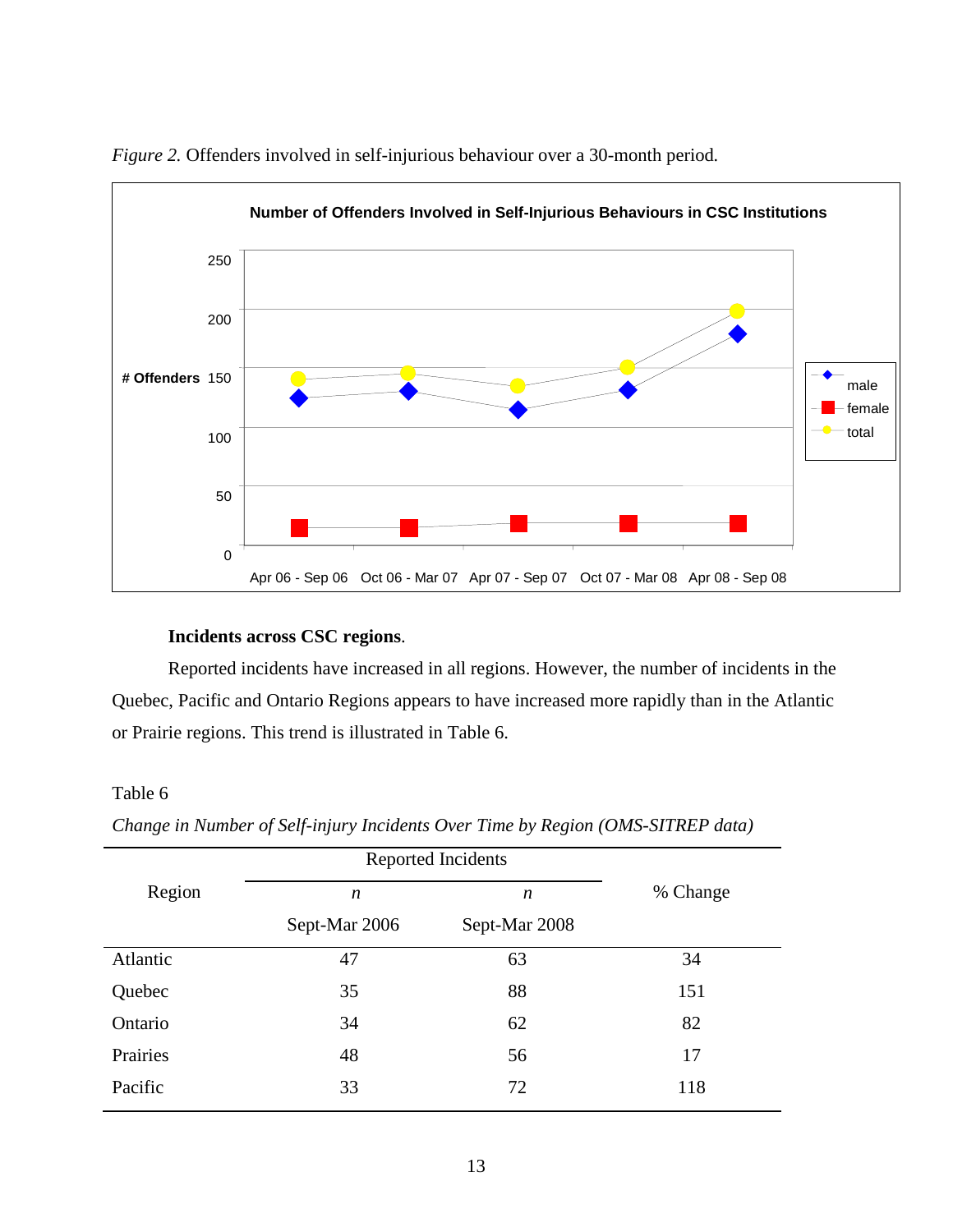| $T_{\rm max}$<br><b>TORAL</b> | $\sim$<br>∼<br>., | $\sim$ | $\overline{\phantom{a}}$<br>ຼ |
|-------------------------------|-------------------|--------|-------------------------------|
|                               |                   |        |                               |

#### **Incidents by gender**

<span id="page-30-0"></span>Figure 3 shows the number of self-injury incidents involving women offenders reported in SITREP and OMS-SITREP over the 30-month study period. Consistent with the men's data, the number of women's incidents increased over the study period. Based on the OMS-SITREP data, self-injury incidents by women increased by 138% over the period from 21 incidents between September and March 2006, to 50 incidents during the same period in 2008. As was the case with male offenders, the number of incidents involving women reported by OMS-SITREP and SITREP correlated very highly  $(r = 0.90; p = .035)$  indicating a similar rate of increase in both data sources.



<span id="page-30-3"></span>*Figure 3.* Reported self-injury incidents in women's institutions.

## <span id="page-30-2"></span><span id="page-30-1"></span>**Nature of Self-Injuring Acts**

# **Self-injuring behaviours**

Table 7 summarizes the methods used to inflict self-injury in the incidents reported by SITREP versus those reported by OMS-SITREP. While more than half of the incidents reported in OMS-SITREP involved slashing, only 38% of the SITREP incidents involved this form of injury. On the other hand, a significantly greater proportion of SITREP-reported incidents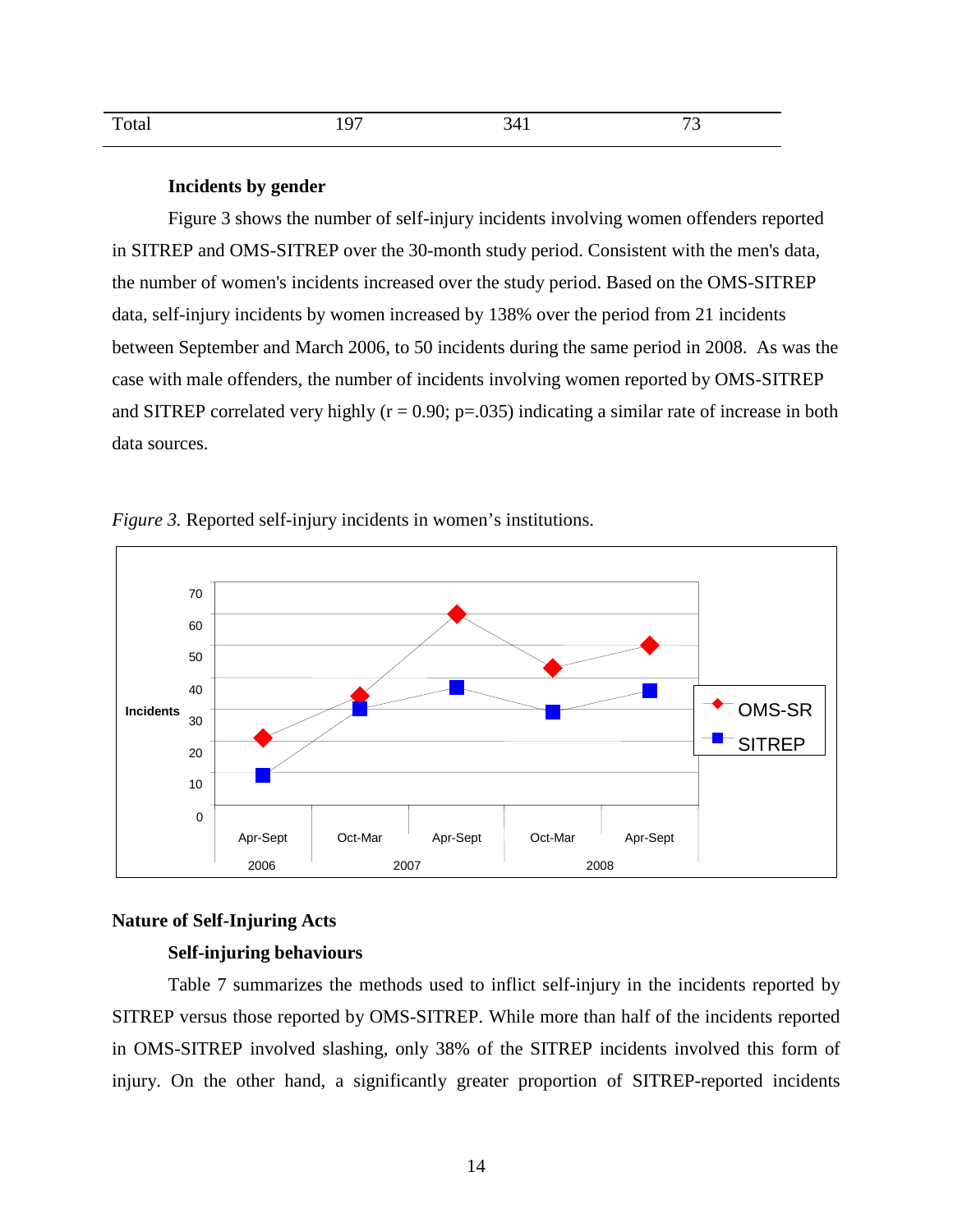involved use of a ligature or overdose. As these latter acts might be seen as presenting greater imminent risk of damage, the results are consistent with SITREP giving greater weight to reporting higher-risk behaviour and incidents.

The OMS-SITREP data show that men and women offenders differed in terms of the methods of self-injury each employed (see Table 8). Women were more likely than men to employ ligatures and "banging" (typically head-banging), while men used slashing and overdose significantly more often than women. These gender patterns and differences are consistent with those found in SITREP reported incidents.

# <span id="page-31-0"></span>Table 7

*Method of Self-Injury Incidents As Reported by SITREP and OMS-SITREP*

<span id="page-31-1"></span>

| Self-Injurious Acts |                  | <b>SITREP</b> |                  | <b>OMS-SITREP</b> |                  |
|---------------------|------------------|---------------|------------------|-------------------|------------------|
|                     | $\boldsymbol{n}$ | $\%$          | $\boldsymbol{n}$ | $\%$              | $\boldsymbol{p}$ |
| Slash               | 195              | 38.2          | 640              | 52.0              | .001             |
| Ligature            | 138              | 27.1          | 187              | 15.2              | .000             |
| Overdose            | 78               | 15.3          | 137              | 11.1              | .043             |
| Threaten Injury     | 25               | 4.9           | 91               | 7.4               | ns               |
| <b>Banging</b>      | 32               | 6.3           | 55               | 4.5               | ns               |
| Open Wound          | 13               | 2.5           | 43               | 3.5               | ns               |
| Other               | 29               | 5.7           | 77               | 6.3               | ns               |
| Total               | 510              |               | 1230             |                   |                  |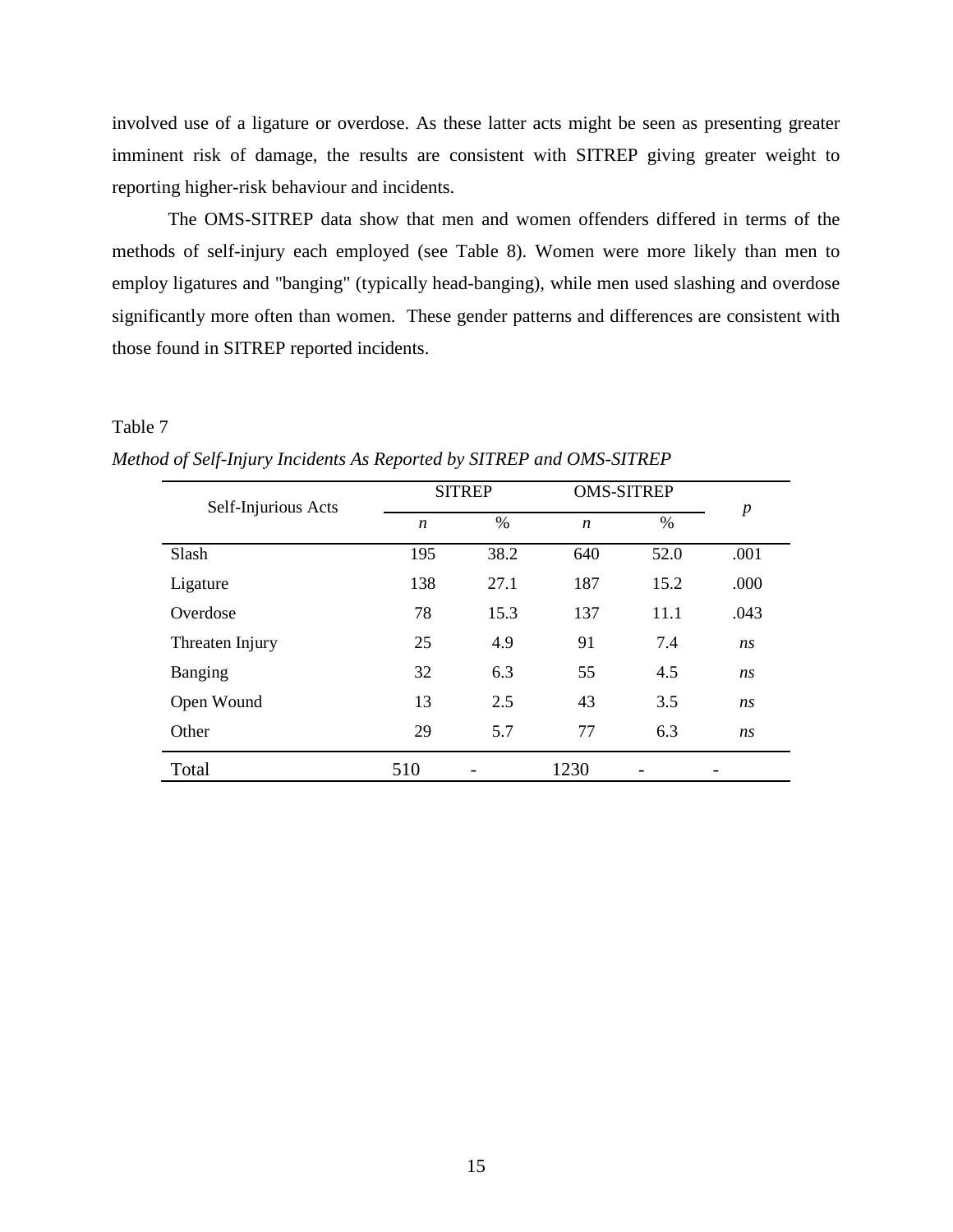| Self-Injury Acts      | Men              |                | Women            |                |                  |
|-----------------------|------------------|----------------|------------------|----------------|------------------|
|                       | $\boldsymbol{n}$ | $\%$           | $\boldsymbol{n}$ | $\%$           | $\boldsymbol{p}$ |
| Slash                 | 573              | 56             | 67               | 32             | .000             |
| Ligature              | 111              | 11             | 76               | 37             | .000             |
| Overdose              | 126              | 12             | 11               | 5              | .010             |
| Banging               | 29               | 3              | 26               | 13             | .000             |
| Threaten              | 78               | 8              | 13               | 6              | ns               |
| Open Wound            | 38               | 4              | 5                | $\overline{2}$ | ns               |
| <b>Insert Object</b>  | 16               | $\overline{2}$ | $\overline{2}$   | $\mathbf{1}$   | ns               |
| <b>Swallow Object</b> | 24               | $\overline{2}$ | $\overline{2}$   | $\mathbf{1}$   | ns               |
| Other                 | 27               | 3              | 6                | 3              | ns               |
| Total                 | 1022             |                | 208              |                |                  |

Table 8 *Methods of Self-injury in Men and Women as Reported in OMS-SITREP*

# <span id="page-32-0"></span>**Discovering the incident**

The review of SITREP-reported incidents revealed that in 20% of cases, the self-injuring inmate self-reported the incident to staff, while staff discovered the incidents 60% of the time. The OMS-SITREP data provide a more complete picture of this dynamic. Based on this data source, the self-injuring inmate reported the incident 34% of the time, while another inmate (e.g., cellmate, neighbour) informed staff 6% of the time (see Table 9). However, this pattern differed by gender. Specifically, men were more likely than women to self-report the incident  $(x^2(1) =$ 9.08,  $p=0.0026$ ) while staff were more likely to discover women who were self-injuring  $(x^2(1) =$ 9.71, *p*=.0018).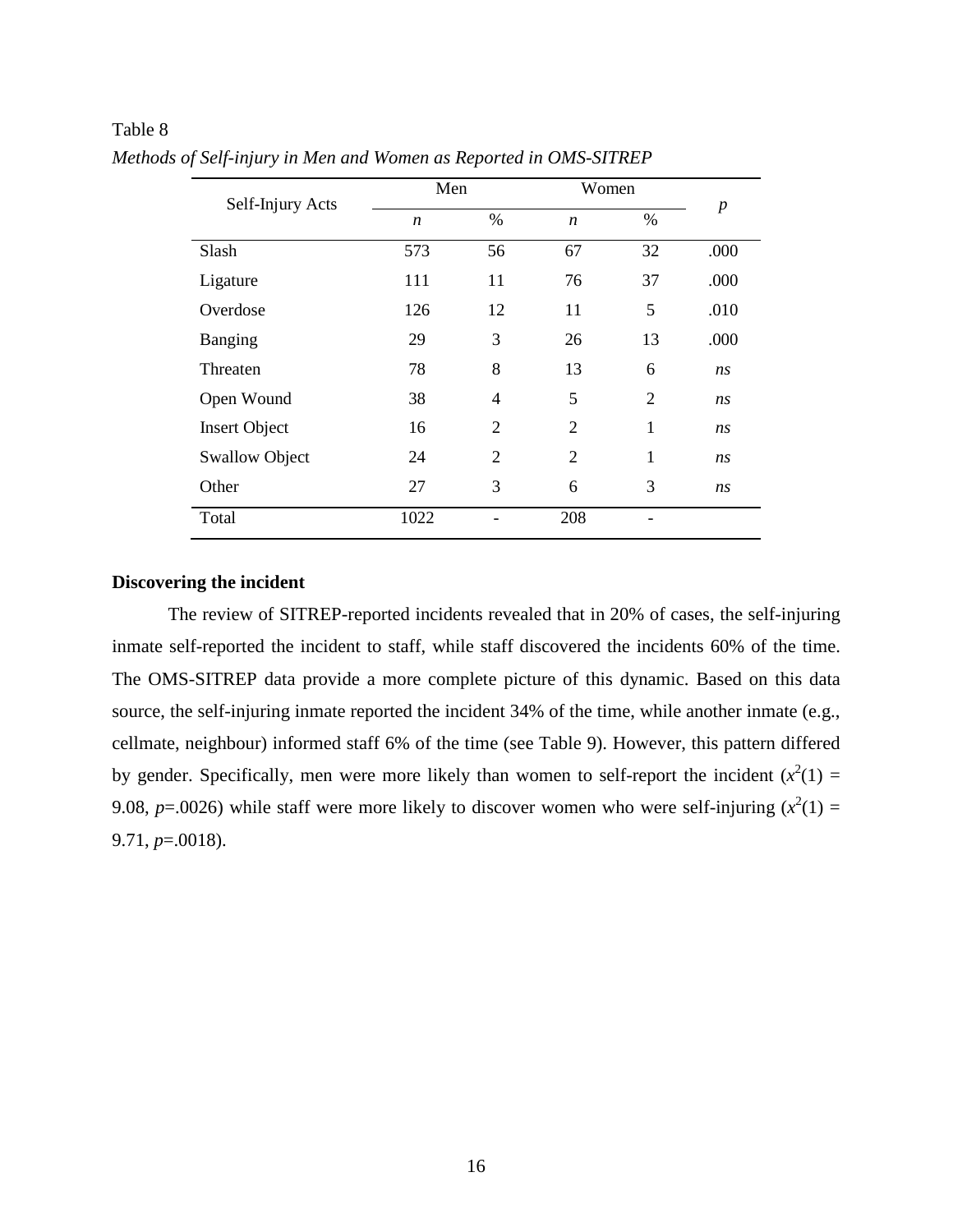| Reported by  | Men  |      | Women            |                          | Overall |    |
|--------------|------|------|------------------|--------------------------|---------|----|
|              | n    | $\%$ | $\boldsymbol{n}$ | $\%$                     | N       | %  |
| Inmate       | 378  | 37   | 45               | 22                       | 423     | 34 |
| Other inmate | 65   | 6    | 6                | 3                        | 71      | 6  |
| <b>Staff</b> | 440  | 43   | 133              | 64                       | 573     | 47 |
| Not stated   | 139  | 14   | 24               | 12                       | 163     | 13 |
| Total        | 1022 |      | 208              | $\overline{\phantom{0}}$ | 1230    |    |

<span id="page-33-1"></span>Table 9 *How the Self-injury Incident Was Reported*

## <span id="page-33-0"></span>**Degree of harm inflicted**

Because SITREP is typically prepared before the full situation report is filed in OMS, details of the incident in SITREP are often limited or incomplete. In particular, information about harm to the offender may not be immediately available. Indeed, 54% of the SITREP reports contained no injury-related information. During the OMS-SITREP data extraction, each offender's OMS file was reviewed to determine an estimate of harm based on comments of the staff reporting the incident. However, as noted earlier in the method section, the estimate of harm may (or may not) reflect medical opinion. Frequencies for the various levels of injury for OMS-SITREP incidents are summarized by gender in Table 10.

## <span id="page-33-2"></span>Table 10

| Level of Harm     | Men              |      | Women            |      |
|-------------------|------------------|------|------------------|------|
|                   | $\boldsymbol{n}$ | $\%$ | $\boldsymbol{n}$ | $\%$ |
| None              | 228              | 22   | 78               | 38   |
| Minor             | 683              | 67   | 114              | 55   |
| Serious           | 63               | 6    | 6                | 3    |
| Death             | 25               | 3    | 1                | 0    |
| <b>Not Stated</b> | 22               | 2    | 9                | 4    |
| Total             | 1022             |      | 208              |      |

*Degree of Harm Caused by Self-injury Acts*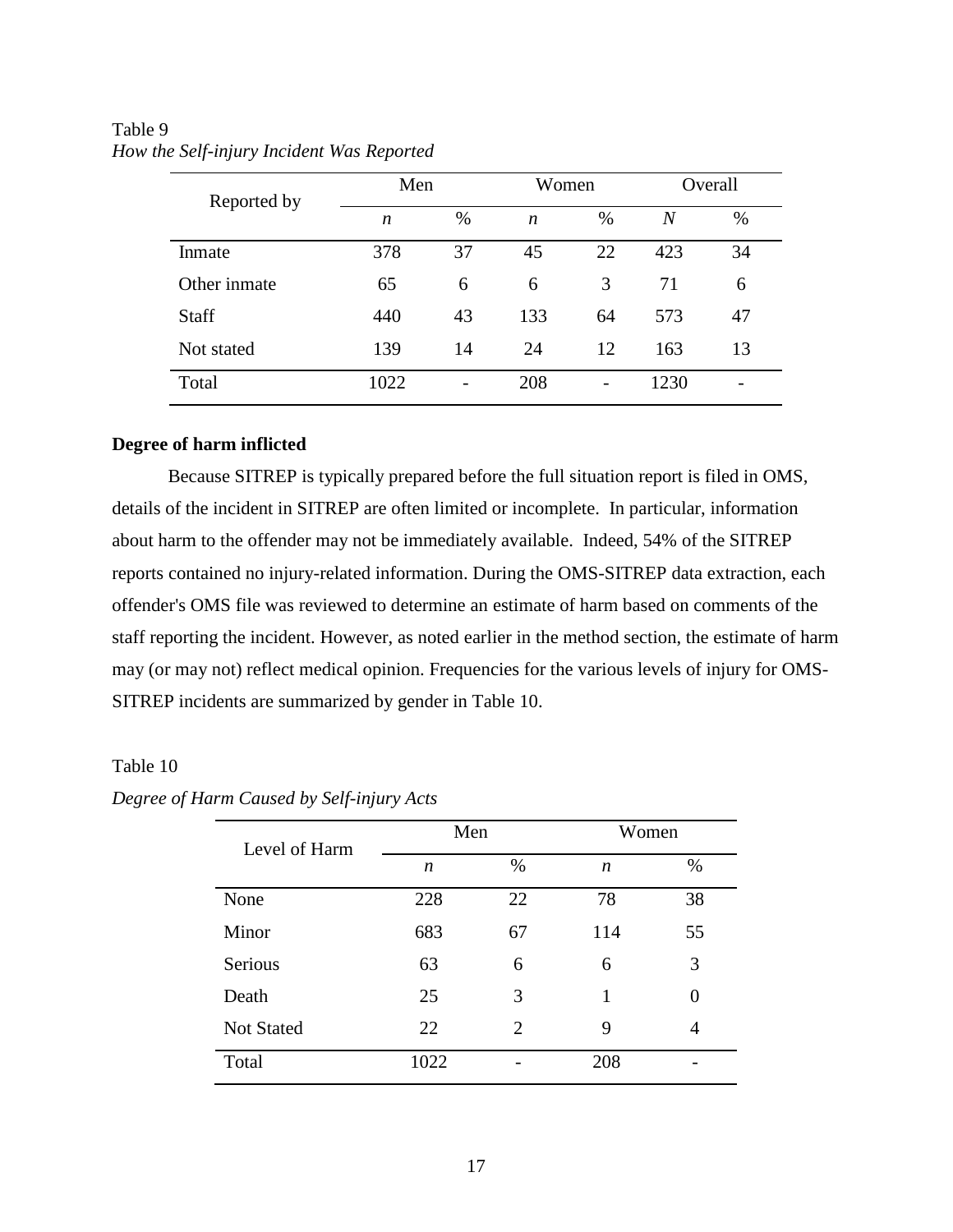Approximately 90% of incidents involving both men and women resulted in either no or minor damage. Only 6% of incidents were deemed to result in serious bodily injury (i.e., permanent injury or death might have resulted without medical attention). While virtually all offenders received immediate access to institutional health care, the offender was also sent to a community hospital in 31% of cases, typically, according to the situation report, as a precautionary measure. Forty-one percent of offenders were confined to an observation cell or segregation following the incident, and 13% were sent to a treatment centre, typically after returning from outside hospital. Only 7% of cases noted the use of restraint equipment.

#### <span id="page-34-0"></span>**Offenders Who Engage in Multiple Incidents**

<span id="page-34-1"></span>Five hundred and seventy-three offenders initiated the 1230 self-injury incidents. On average, women (*M* incidents  $= 3.85$ ; *Mdn*  $= 1$ ) were involved in more self-injury incidents than were men (*M* incidents = 1.97;  $Mdn = 1$ ) (U=1.96,  $p=0.026$ ). Sixty-seven percent of all offenders (*n*=385) self-injured only once during the study period while the remaining 188 offenders selfinjured 845 times or, on average, 4.5 times each. A similar proportion of men (32%) and women (43%) were likely to self-injure more than once  $(x^2(1) = 0.939$ , ns), but those women who selfinjured more than once did so more often  $(Mdn = 4.5$  incidents) than did men  $(Mdn = 3.0)$ incidents) (U=2.86,  $p=0.002$ ). For example, among the women offenders, more than half of all the incidents reported over the 30 month period involved only 6 women. Table 11 provides a more detailed breakdown of frequency of self-injury incidents across male and female offenders.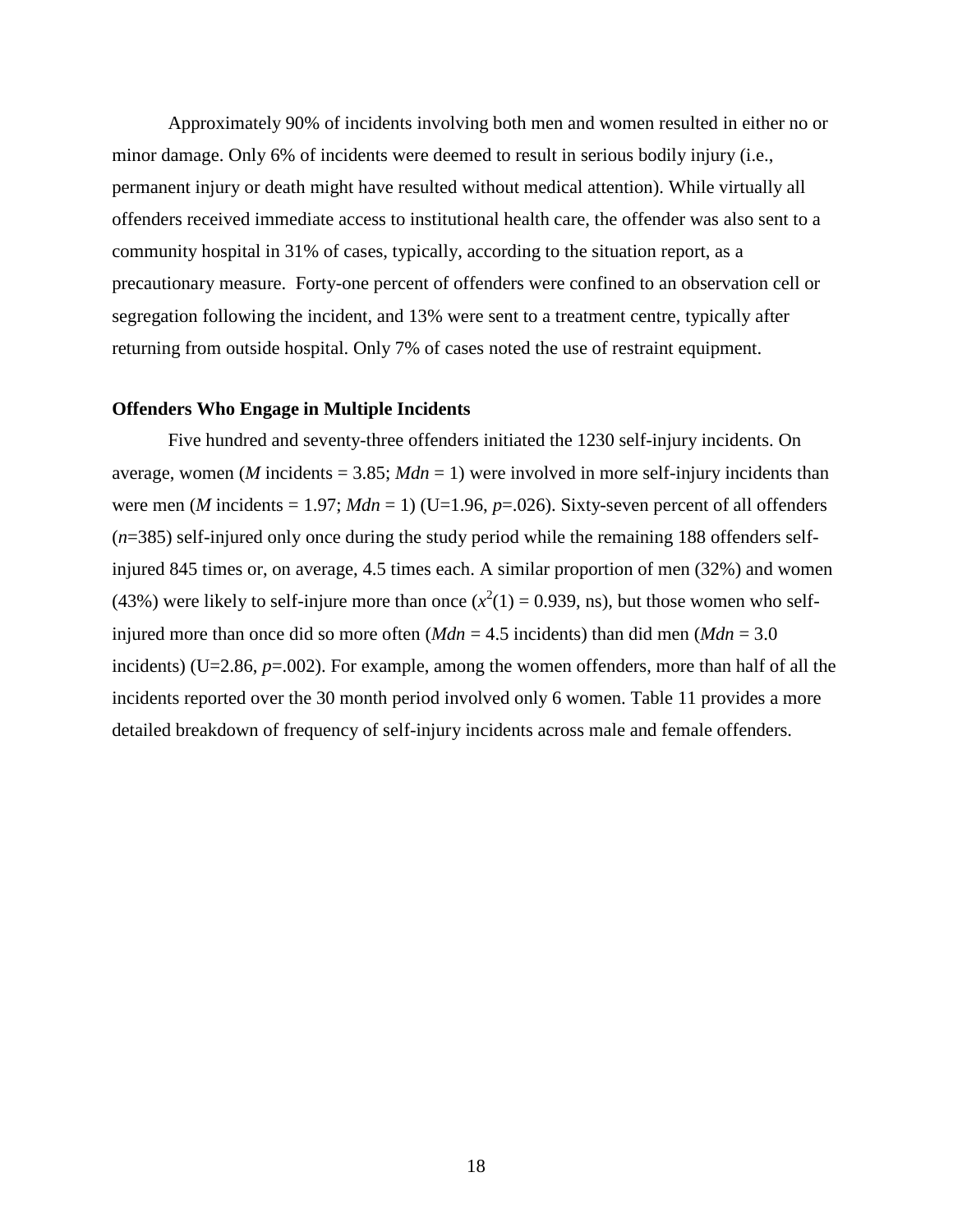|                           |                  | Women                                    |                                   |                  | Men                                         |                                   |
|---------------------------|------------------|------------------------------------------|-----------------------------------|------------------|---------------------------------------------|-----------------------------------|
| Number<br>of<br>incidents | $\boldsymbol{n}$ | % of<br>offenders<br>who self<br>injured | % of self-<br>injury<br>incidents | $\boldsymbol{n}$ | $%$ of<br>offenders<br>who self-<br>injured | % of self-<br>injury<br>incidents |
| $\mathbf{1}$              | 31               | 57.4                                     | 14.9                              | 354              | 68.2                                        | 34.6                              |
| $\overline{2}$            | $\overline{2}$   | 3.7                                      | 1.9                               | 69               | 13.3                                        | 13.5                              |
| 3                         | 8                | 14.8                                     | 11.5                              | 36               | 6.9                                         | 10.6                              |
| $\overline{4}$            | $\overline{2}$   | 3.7                                      | 3.8                               | 21               | 4.0                                         | 8.2                               |
| 5                         | $\overline{2}$   | 3.7                                      | 4.8                               | 12               | 2.3                                         | 5.9                               |
| 6                         | $\mathbf{1}$     | 1.9                                      | 2.9                               | $\tau$           | 1.3                                         | 4.1                               |
| $\overline{7}$            | $\mathbf{1}$     | 1.9                                      | 3.4                               | 8                | 1.5                                         | 5.5                               |
| 8                         | $\overline{0}$   | 0.0                                      | 0.0                               | $\overline{2}$   | 0.4                                         | 1.6                               |
| 9                         | $\mathbf{1}$     | 1.9                                      | 4.3                               | $\boldsymbol{0}$ | 0.0                                         | 0.0                               |
| 10                        | 3                | 5.6                                      | 14.4                              | $\overline{2}$   | 0.4                                         | 2.0                               |
| >10                       | 3                | 5.6                                      | 38.0                              | 8                | 1.5                                         | 14.1                              |
| Total                     | 54               |                                          |                                   | 519              |                                             |                                   |

*Distribution of Incidents – Data from OMS-SITREP*

Table 11

Several features of these data are noteworthy particularly as the two data sources (SITREP and OMS-SITREP) reveal a somewhat different picture. According to the OMS-SITREP data, the 188 offenders who self-injured more than once accounted for 845 incidents (or 69% of all incidents). According to SITREP data, repeated self-injurers accounted for only 47% of incidents. While SITREP identified 16% of men as repeat self-injurers, the OMS-SITREP data revealed that twice that percentage (32%) self-injured more than once during the study period  $(X^2(1) = 14.99, p = .0001)$ . Both data sources reported similar percentages of women who selfinjured more than once (SITREP =  $38\%$ ; OMS-SITREP =  $43\%$ ). The nine women who selfinjured the most frequently (i.e., six or more times) accounted for 63% of all women's incidents. The 27 men who self-injured six or more times accounted for a significantly smaller proportion (27%) of men's incidents ( $X^2(1) = 41.85$ , p<.0001). A similar pattern emerged from the SITREP data.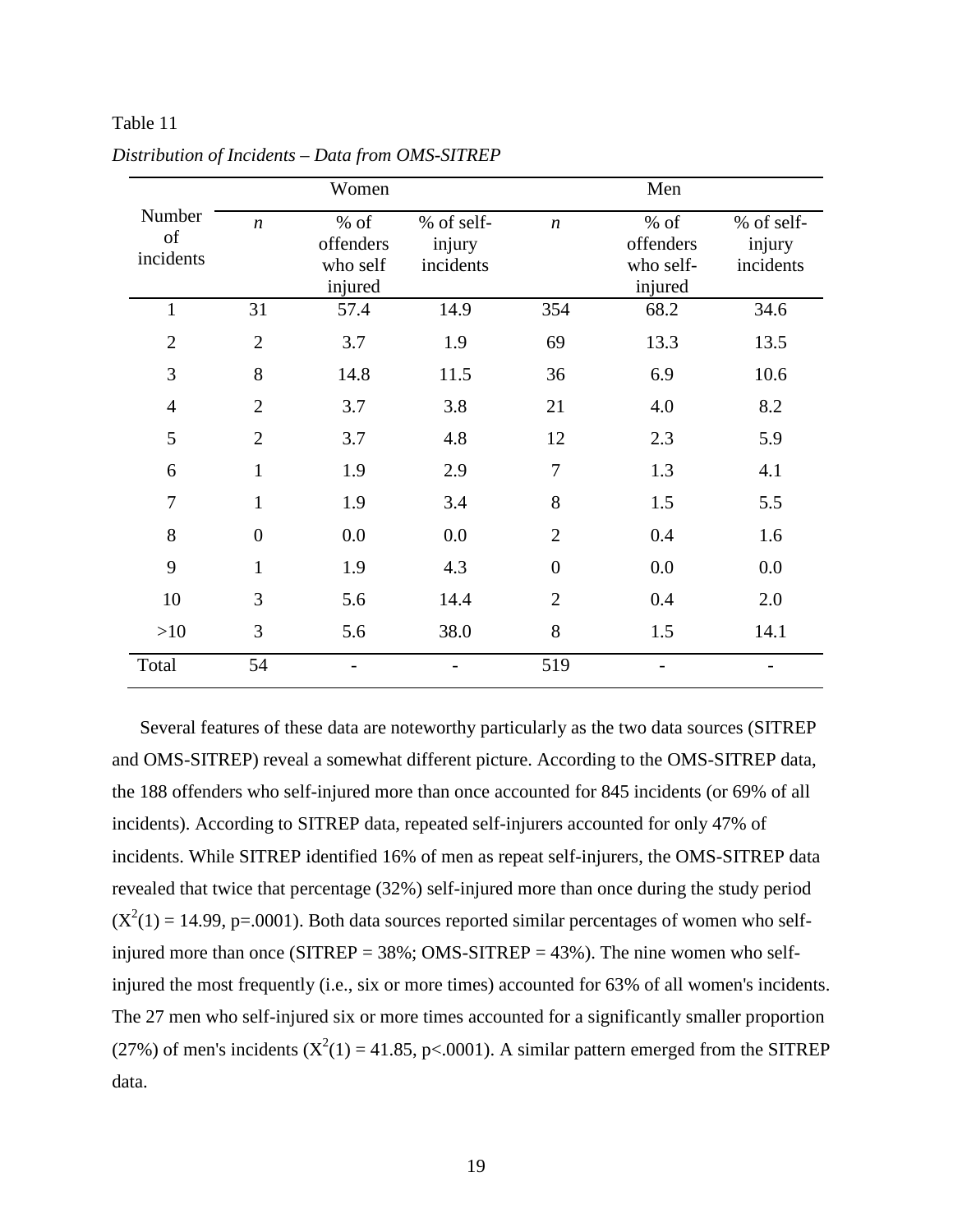The question of whether offenders who repeatedly self-injure might use different methods was examined. Offenders with more than one incident showed the same preference for slashing (55% of incidents) or use of a ligature (16%) as did the full sample. Moreover, the same gender differences noted earlier were equally true for repeat self-injurers. Namely, repeatedly self-injuring men engaged in more incidents of slashing (62% vs 30%) or overdose (7% vs 1%) than did women who self injured while women involved in multiple-incidents were more likely than their male counterparts to use ligatures (41% vs 9%) or engage in "banging" (14% vs3%). These same patterns emerged from the earlier analysis of the SITREP data.

# <span id="page-36-0"></span>**Incidents resulting in death**

Twenty-six of the 1230 self-injury incidents (2%) resulted in death. Fifty-four percent of deaths (n=14) resulted from use of a ligature, 19% (n=5) followed an overdose and 12% (n=3) followed self-inflicted slashing. The cause of death in the remaining 4 cases is unknown.

Our previous analysis of the SITREP data indicated that only 24 of the 26 offenders who died did not have a prior reported self-injury incident during the study period. We extended this analysis by determining the number of self-injurious incidents at any time during the offender's current sentence (i.e., including prior to the present study period).

The current analysis found that 20 of the 26 (77%) inmates who died had no previous documented self-injury incidents throughout their incarceration. Three of the 26 had self-injured during the study period, while an additional three inmates had self-injured at an earlier time in their sentence. Moreover, while one inmate had self-injured 7 days prior to the death incident, the interval between the self-injury incident and death for the remaining five inmates ranged between 298 and 1975 days (*M* = 826 days; *Mdn* = 354 days).

Consistent with the earlier analysis of the SITREP data, it does not appear that there is a strong contiguous link between the self-injury incidents seen in prison and deliberate attempts to end life. However, staff must always be aware that death can occur even in the absence of suicidal intent. The risk appears to be greatest when the incident involves a ligature or overdose which, together, were implicated in 73% of the deaths.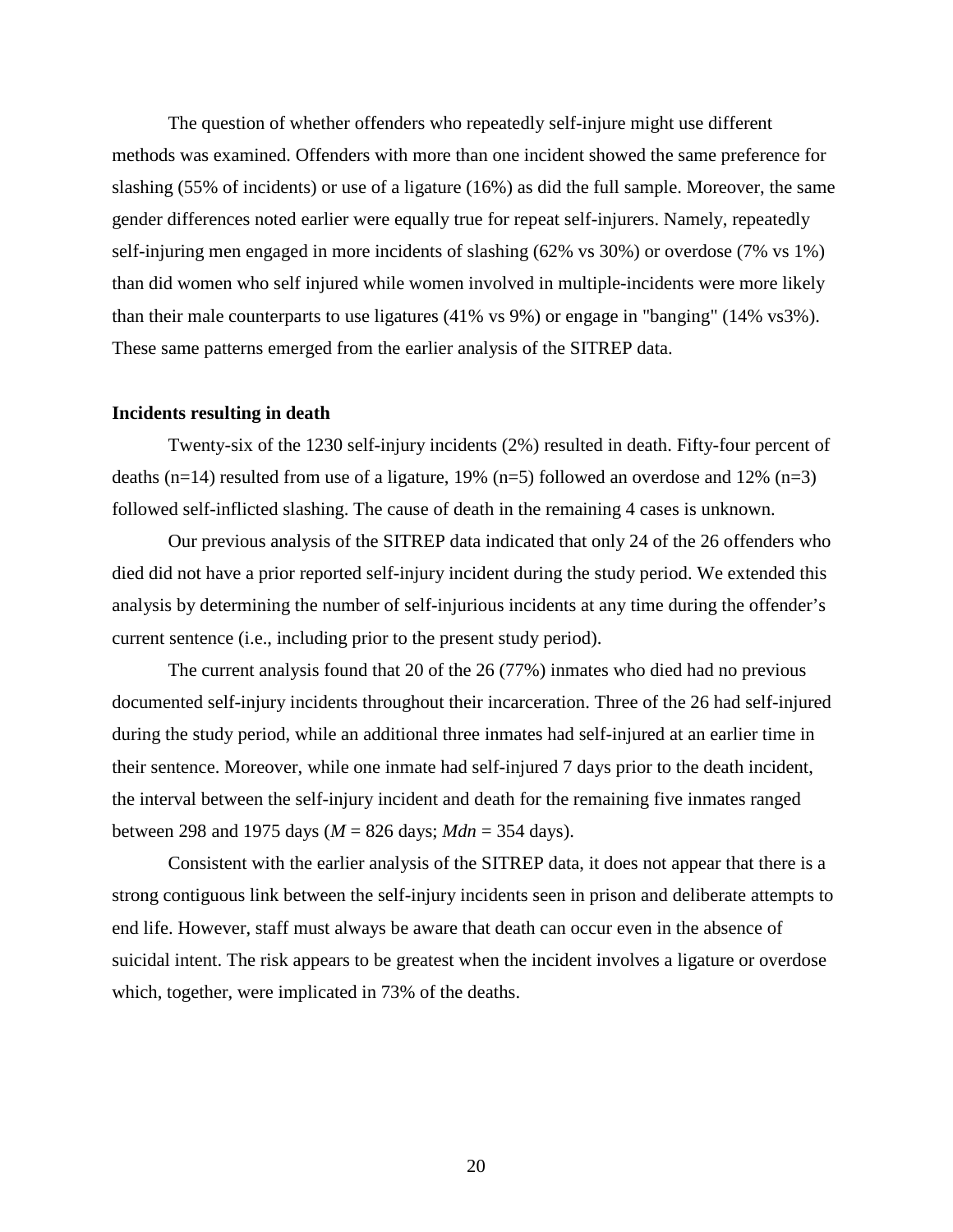# **Discussion**

<span id="page-37-0"></span>The present study sought to replicate and extend the results of Gordon and Laishes' (2009) analysis of self-injury incidents by focusing on incidents as reported in OMS. For the most part, the results of the two studies are highly similar. Both data sources demonstrate that the reported incidence of self-injurious incidents increased markedly over the 30-month study period. Notably, incidence data from SITREP correlated very significantly with data from OMS-SITREP suggesting that both data sources are identifying and describing similar trends.

For the most part, data from SITREP and OMS-SITREP led to similar conclusions about the nature of self-injurious actions. Analysis of both data sets showed that women offenders were involved in proportionately more incidents than men, and that men and women offenders differed in terms of the types of self-injurious actions they were likely to be involved in with men more frequently slashing and women using of a ligature. Also, both analyses described a small group of offenders, both men and women, who were responsible for a disproportionately high number of self-injury incidents.

The two data sources did yield somewhat different results on some dimensions. By considering a much broader range of incidents, the OMS-SITREP data suggested that selfinjurious incidents were increasing more rapidly in some CSC regions (i.e., Quebec and Pacific), that slashing is a more common method of self-injury than had been assumed, and that relatively more incidents were reported to staff than by the self-injuring offender. OMS also proved a much richer data source to assess issues around discovery of incidents and degree of harm. In short, while SITREP can provide a reliable source of information about overall trends, the richness of OMS can provide more detail about the self-injury incidents themselves. However, it must be noted that some of the most relevant data came from manually reviewing each OMS file rather than from the OMS query.

#### <span id="page-37-1"></span>**Is OMS Sufficient to Identify Self-Injury?**

While OMS-SITREP clearly identified many more relevant self-injury incidents than did SITREP alone, it appears that OMS queries do not provide totally reliable, accurate and complete data. Almost 10% of the cases identified as relevant by the OMS query had to be eliminated, largely because an in-depth review of each incident revealed that the incidents were not related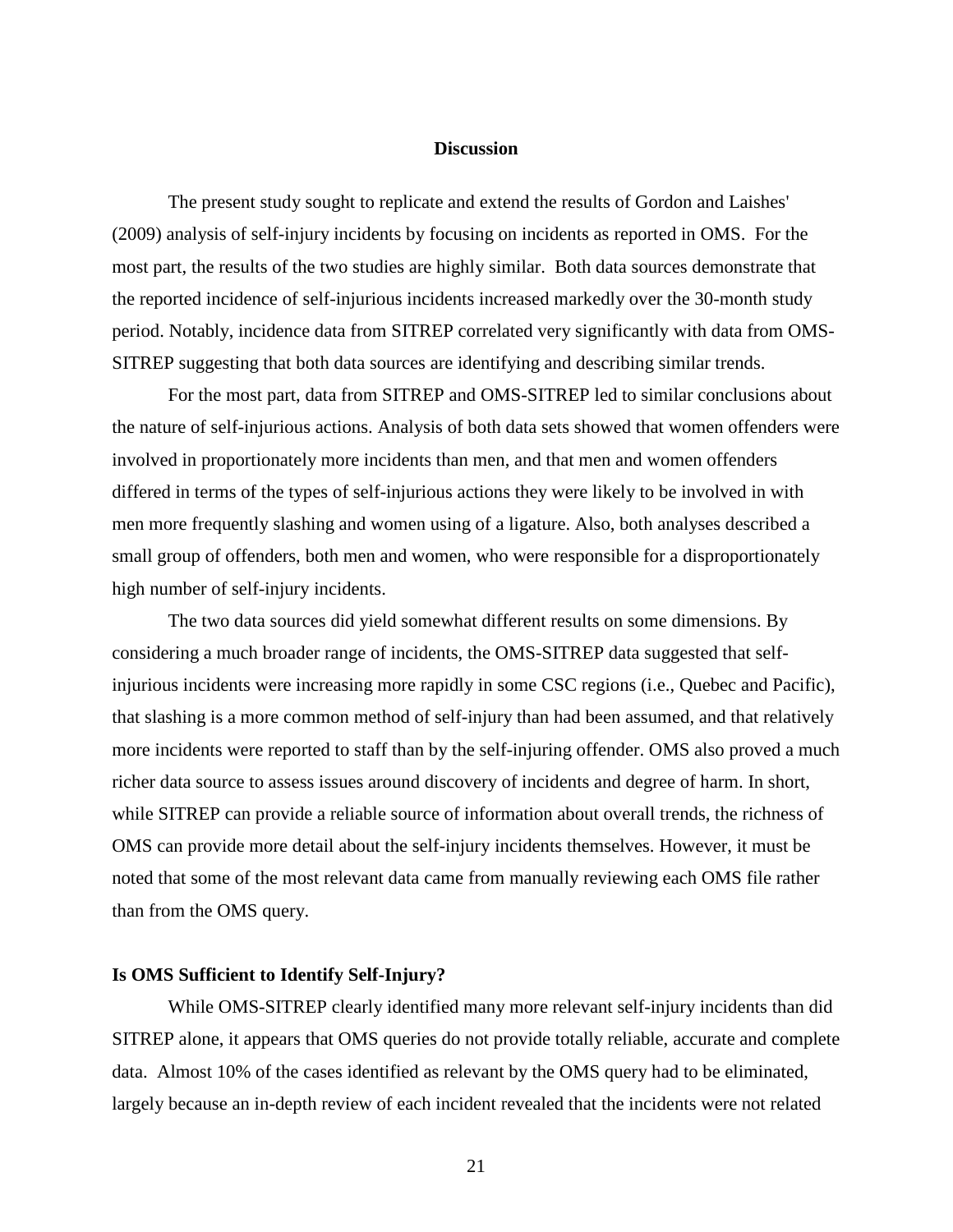to self-injury. An additional 159 legitimate incidents were identified through SITREP but were not identified through the OMS query. As is detailed in Appendix A, the major drawback to relying on OMS queries is that many self-injury incidents are labelled in categories that would not normally be associated with self-injury (e.g., disciplinary problem, cell extraction, assault on staff). Even though such categories are usually understandable and correct in the context of the incident, these categories would not likely be included in a search query for self-injurious incidents. One could include these apparently unrelated categories in a query and then manually delete those cases which were not relevant, but such a process would be extremely inefficient. A better solution would be to add a self-injury data field to OMS whereby each incident would be identified as involving some form of self-injury (or not). This additional variable would increase the likelihood that all relevant incidents could be identified through a single query, regardless of how the incident was categorized. While it is understood that adding fields to a database as complex as OMS is a major undertaking, being able to accurately track incidents as important as self-injury may well be worth the effort.

#### <span id="page-38-0"></span>**Location of Incidents**

While almost all major men's and women's institutions experienced some self-injury incidents, such events were more likely to occur in treatment centres or maximum/multi-security institutions. Even at the same security level, some institutions experienced more incidents than others. Thus Kingston Penitentiary (93 incidents) and Kent Institution (83 incidents) had twice the self-injury incidents as the average for maximum security facilities  $(M = 42.6)$ . Similarly, Shepody Healing Centre (82 incidents) and RPC - Prairies (72 incidents) had the most incidents of the treatment centres (overall  $M = 55.4$  incidents). Only one medium security institution (Dorchester Institution) stood out as having many more incidents than its counterparts (73 incidents versus a mean of 18.2 for all mediums). Moreover, these same institutions tended to house a greater number of offenders who self-injured repeatedly (see Appendix B for details on all institutions).

It is not clear why some institutions experience relatively more self-injury incidents. It seems most likely that each region evolves a practice of housing self-injuring offenders in the one or two institutions that may be in a better position to manage them, if only because of past experience dealing with the behaviour. Such seems to be the case in the Atlantic region where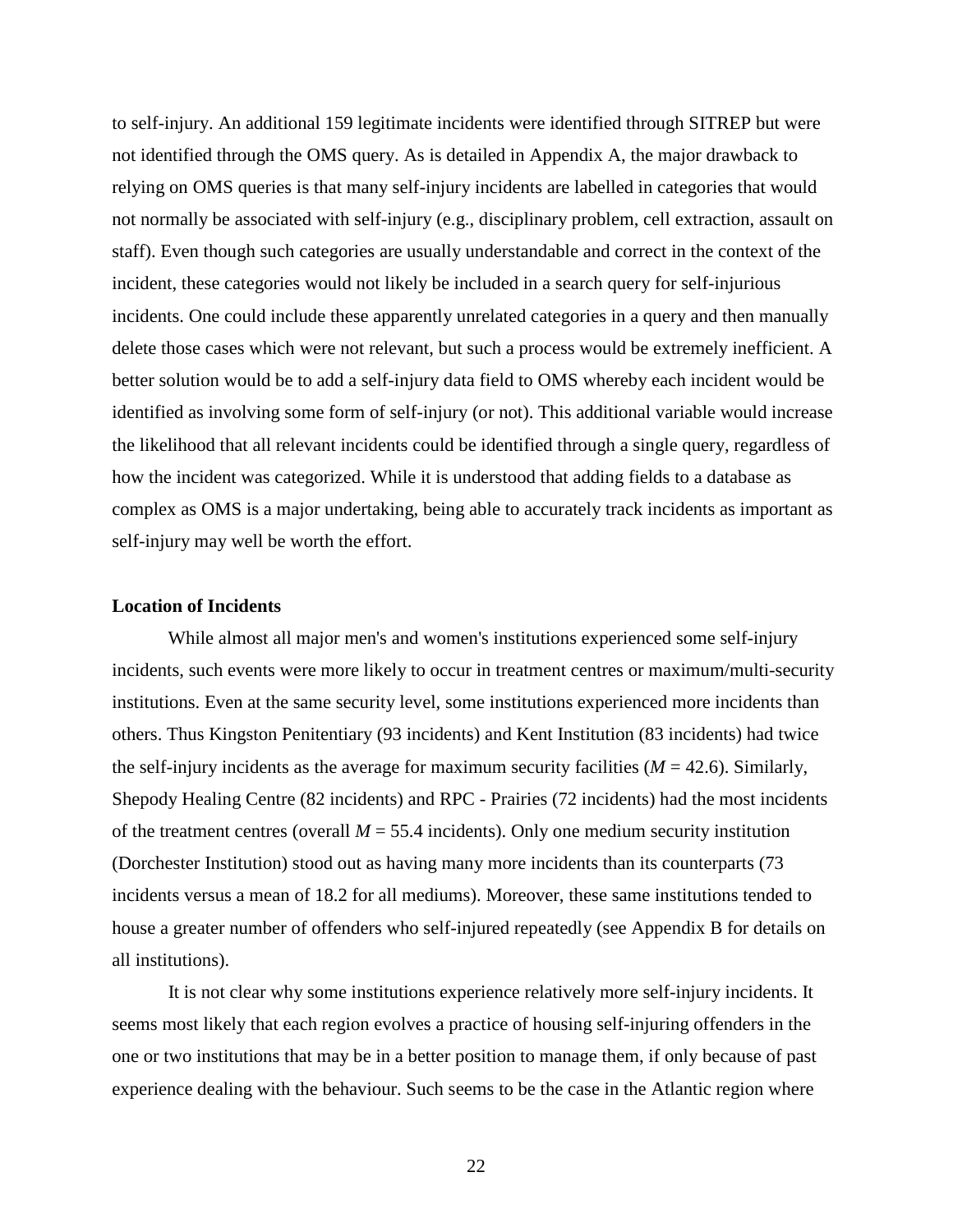most offenders who self-injure tend to be sent to either Shepody Healing Centre or its co-located partner, Dorchester Institution. Minimum security institutions, possibly because of the vetting process for transfer to these facilities, are much less likely to house inmates with histories of self injury. In any case, the present data do identify those institutions that could currently benefit most from the resources necessary to manage this challenging population.

It is also not clear why so many self-injuring offenders are classified as maximum security. Certainly, repeated self-injury suggests the need for more stringent controls offered in maximum security institutions. It remains to be seen whether other aspects of these offenders' behaviour (e.g., violence toward others, high risk and high needs profiles) also warrant that classification. Again, the Atlantic region stands apart as many of the self-injuring offenders seem to be located at Dorchester Institution, a medium-security institution, rather than at the maximum security Atlantic Institution.

One could argue that the increased confinement and reduced social contact of a maximum security environment is not well suited to offenders who are displaying self-injurious behaviour (Konrad et al., 2007). In fact, the close confinement (including frequent segregation status) that many self-injuring offenders experience may actually increase the likelihood of further self-injury (Dear, 2006). Further research to address the impact of such environmental factors on incidence of self-injury would be useful and important in developing strategies about how self-injuring offenders should best be managed.

#### <span id="page-39-0"></span>**Degree of Harm**

The present data suggest that the vast majority (90%) of self-injurious incidents result in at worst, minor injury. While this finding is consistent with the conclusion that most selfinjurious acts are not intended to end life, it would be a mistake to conclude that one could or should reduce vigilance. Some incidents (e.g., ligature) may result in no physical harm if apprehended quickly, but could be fatal if intervention occurs only moments later. For example, of the 172 apprehended ligature incidents, 159 (85%) resulted in minor or no harm. On the other hand, 54% of those self-injurious acts that resulted in death involved a ligature. Thus, relative lack of injury from use of ligature and other forms of self-injury (e.g., overdose, slashing) may be more due to the diligence and quick intervention of staff rather than the inherent risks in the act itself. Unfortunately, while 34% of incidents are reported to staff by the offender him/herself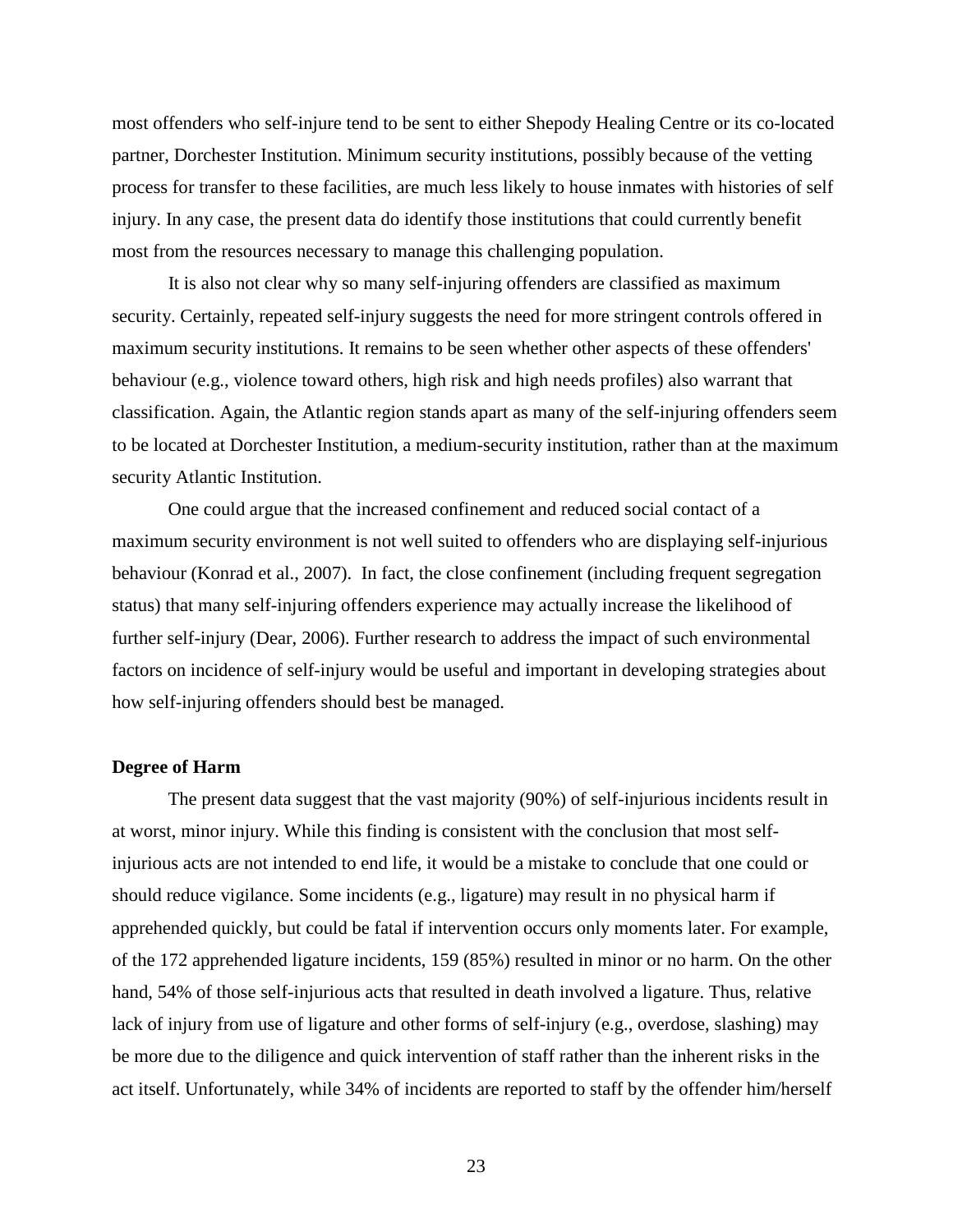thus ensuring rapid staff intervention, offenders who used a ligature self-reported only seven percent of the time, thus putting even more pressure on staff vigilance.

#### <span id="page-40-0"></span>**Self-Injury and Suicide**

The present results support and extend Gordon and Laishes' (2009) conclusion that most self-injurious acts do not seem to be designed to end life. A similar conclusion has been reached for self injurious behaviour in the broader community (Suyemoto, 1998). In the present case, 77% of the offenders whose incidents resulted in death had no previous self-injury incidents throughout their current incarceration. Of the six who had previously self-injured, two had only one previous incident, one had two incidents, and the most recent previous incident for five of the six was at least a year prior to the fatal incident. Again, these data should not be taken to minimize the seriousness of the problem of self-injury. Rather, the data suggest that self-injury may involve a very different set of dynamics, predictors and potential interventions than do suicidal behaviours.

#### <span id="page-40-1"></span>**Impact of Self-Injury Incidents on Staff**

As the number of self-injury incidents increases, so might the impact on staff who deal with these offenders, particularly those who self-injure repeatedly. There appears to be little research on the impact on staff of dealing with self-injury, but a recent study suggests the psychological impact may be significant (Marzano, & Adler, 2007). As was noted earlier, some forms of self-injury can be particularly lethal if not apprehended quickly. In the absence of effective tools to prevent such incidents, front-line staff must be constantly vigilant waiting for the next incident, hoping their intervention will be timely.

CSC has a well-established Critical Incident Stress Management (CISM) program that helps staff deal with a wide variety of stressful incidents. During the present study, we reviewed 593 self-injury incidents to determine if CISM had been offered to staff. In only 4% of cases was there a clear affirmative attestation. This result should not be taken to imply that CISM was not offered in 96% of cases. Rather, the situation report may have simply not made reference to such activity even if it had occurred. However, it is possible that self-injury is sufficiently common that it may not be seen as a critical incident requiring CISM intervention. Moreover, one might question whether CISM is always the most relevant intervention, or whether other approaches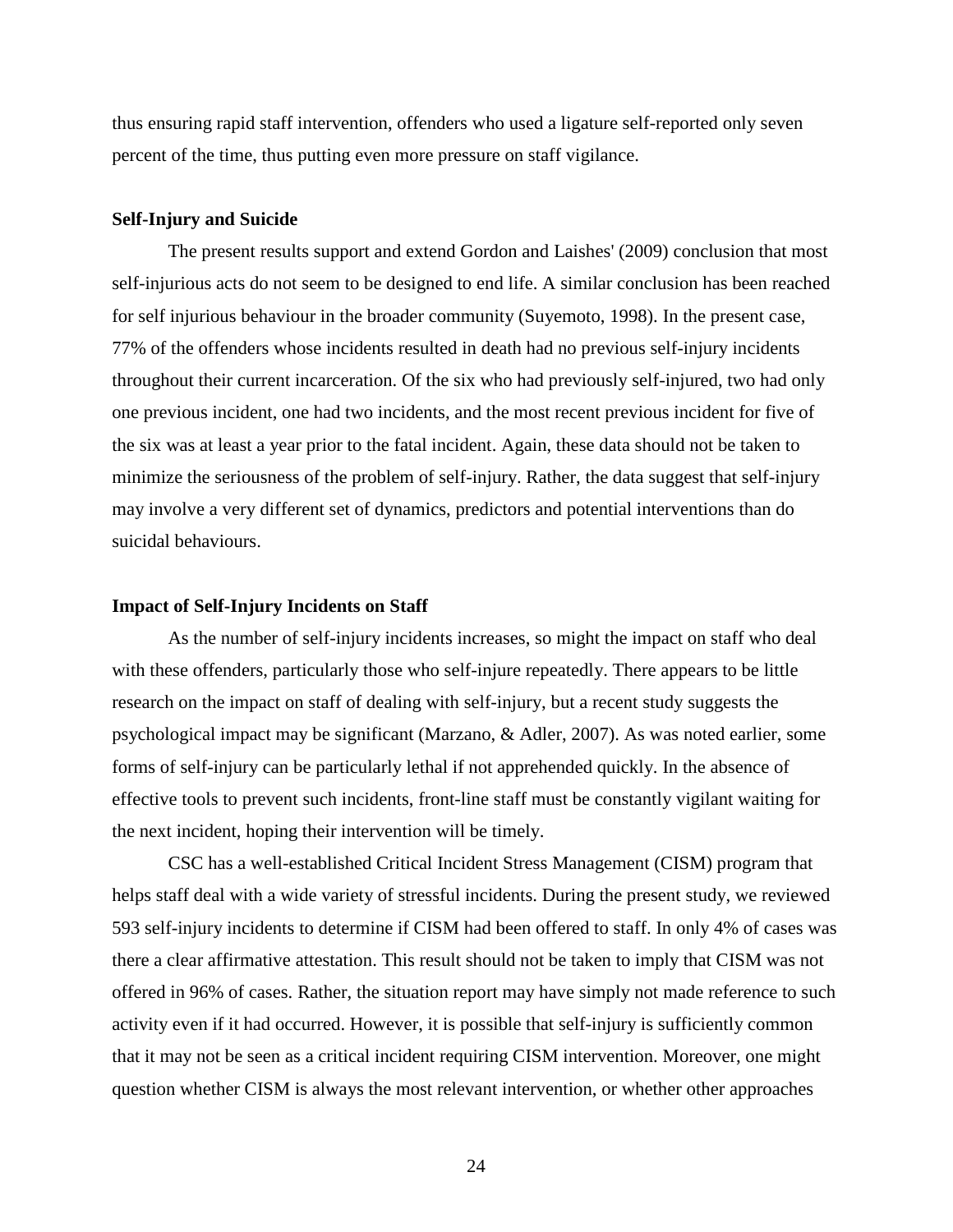may better help staff deal with these highly stressful situations. CSC's Mental Health Branch is currently developing strategies to ensure that interdisciplinary treatment and management plans are in place for higher-risk self-injuring offenders. Having all staff use similar approaches in managing these offenders, along with the support of dealing with such offenders as part of a team, may help ameliorate the impact of these incidents on staff. Given the crucial role that front-line staff play in limiting damage from self-injury, it is essential that they be given the support and skills necessary to optimize their performance. This is also an area were additional research would be helpful in determining approaches to improve CSC's response to this important discussion.

# <span id="page-41-0"></span>**Future Directions**

The present study replicates Gordon and Laishes (2009) in demonstrating an increased number of self-injurious incidents across CSC over a recent 30-month time period. These studies have not addressed the possible reasons underlying this increase. It may be as simple as increased or improved reporting of such incidents over time. Alternatively, it is recognized that the nature of the CSC population has shifted over time to younger offenders serving shorter sentences. It is possible that some feature of the changing population correlates with increased likelihood of self-injury. In fact, self-injury is typically associated with younger perpetrators (Cutter, Jaffe & Segal, 2008). It is also possible that there may be more tension in institutions and more vulnerable offenders may be self-injuring to either cope with the stress or seek to escape it. Such a dynamic has been described in the literature (Dear, 2006), but it is not clear what the source of such systemic tension might be. Unfortunately, the present study does not have data that speak to these or other possible reasons for the increased rates of self-injury. It is important for research to address the issue as the results may suggest systemic approaches to ameliorate the problem.

There are also many questions that research could address to understand the self-injuring offender and the dynamics of such acts in prison. Determining what motivates self-injury should help define appropriate intervention strategies. It is far from clear that the offenders who selfinjured during the present study period represent a homogeneous group. Do those who self-injure infrequently do so for different reasons then those offenders who repeatedly self-injure? Do CSC's current interventions (e.g., psychological services) with infrequent self-injurers contribute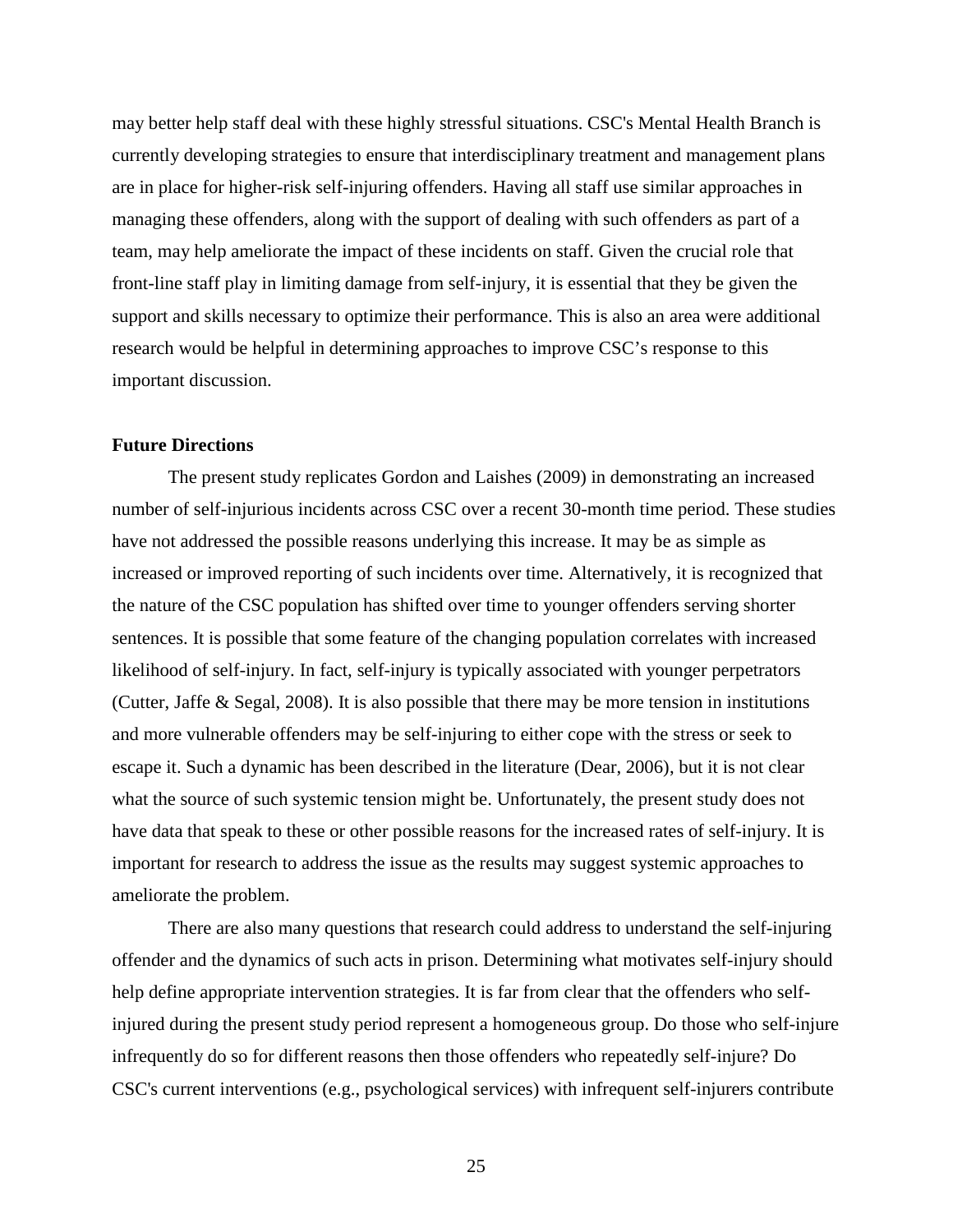to their low rate of self-injury? Research should determine also the offender's mental health and cognitive status. Clinical experience suggests that many repetitive male self-injurers tend to be cognitively impaired, suggesting that treatment may have to address specific learning impediments. Unfortunately, there is relatively little research on self-injury adult prison populations (Power & Brown, 2010) but CSC researchers have several relevant studies underway.

The Correctional Service of Canada, like many correctional jurisdictions, is facing a significant challenge to address self-injurious behaviour in its prisons. While research is needed to better inform management and treatment strategies, the reality of prisons is that one cannot always wait for research before intervening. To that end, the Mental Health Branch of CSC is developing a multifaceted strategy that will include 1) developing a systematic approach to respond to each case of self-injury which may include developing clinical management plans for those deemed to be at a higher risk for continued self-injury, 2) developing regional resources to assist institutions in developing treatment plans and management strategies, 3) piloting a formal treatment program for the highest frequency self-injurers, 4) studying the impact of intervening with self-injury on both operational and clinical staff and developing appropriate strategies to minimize impact, and 5) continuing to promote and provide relevant research activities to help inform the preceding steps.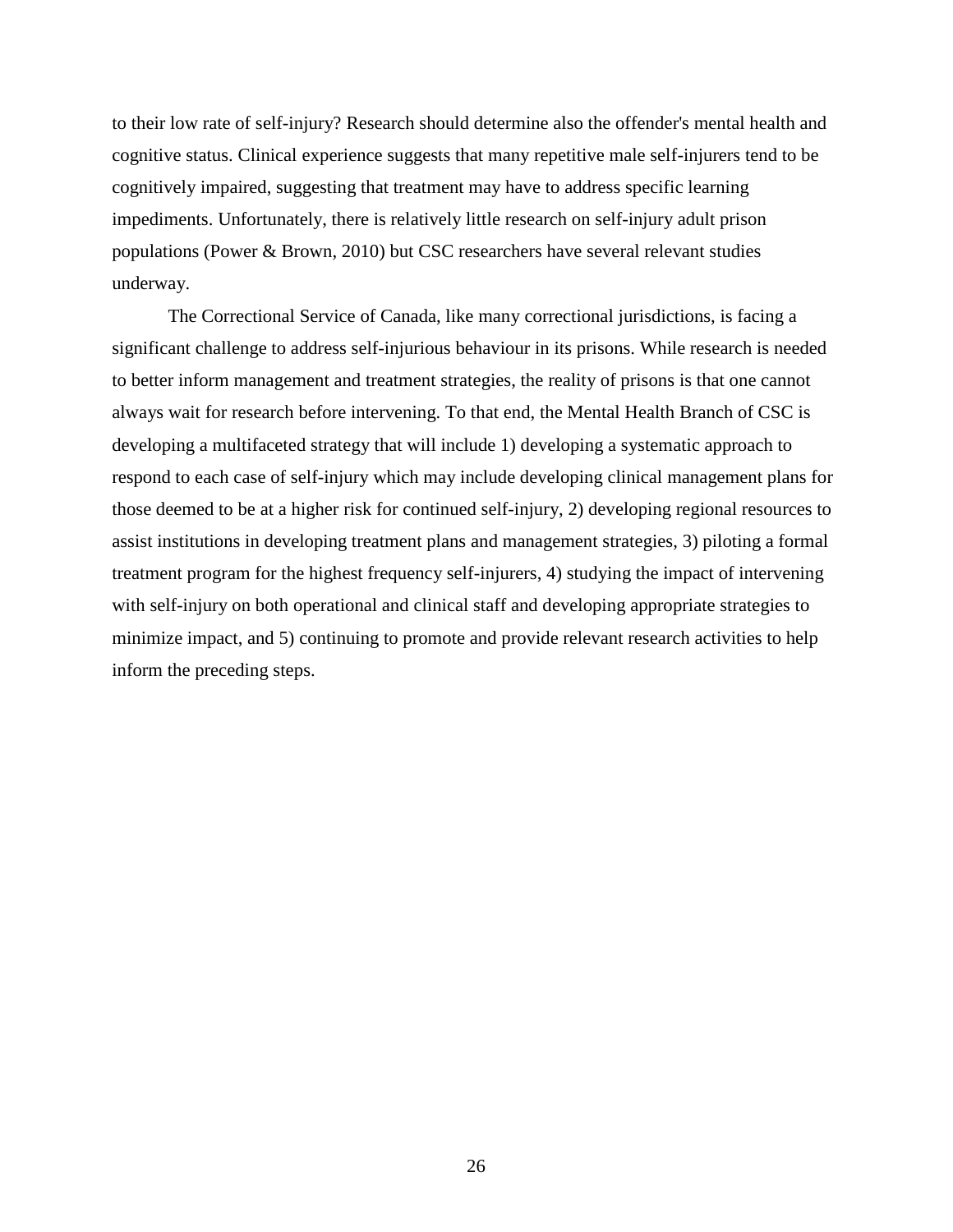#### **References**

<span id="page-43-0"></span>Cutter, D., Jaffe, J., & Segal, J. (2008). *[Self-Injury: Types, Causes and Treatment.](http://www.helpguide.org/mental/self_injury.htm)* Retrieved from http://www.helpguide.org/mental/self\_injury.html.

*Corrections and Conditional Release Act,* C.C.R.A. 1992, c.20 (Revised 1996).

- Dear, G. E. (Ed)(2006). *Preventing Suicide and Other Self-Harm in Prison.* New York: Palgrave Macmillan.
- Gordon, A., & Laishes, J. (2009). *A Study of Reported Self-Harm Incidents in CSC.* Retrieved from Correctional Service Canada website: http://infonet/Corporate/National/Resources/publications1117.htm?lang=en#R
- Konrad, N., Daigle, M., Daniel, A., Dear, G., Frottier, P., Hayes, L., Kerkhof, A., Liebling, A., & Sarchiapone, M. (2007). Preventing suicide in prisons, Part I: Recommendations from the International Association for Suicide Prevention Task Force on Suicide in Prisons. *Crisis: The Journal of Crisis Intervention and Suicide Prevention, 28*(3), 113-121.
- Marzano, L., & Adler, J.R. (2007). Supporting staff working with prisoners who self-harm: A survey of support services for staff dealing with self-harm in prisons in England and Wales. *International Journal of Prisoner Health*, *3*(4), 268-282.
- Minister of Public Works and Government Services Canada (2007). *Annual Report of the Office of the Correctional Investigator 2006-07*. Ottawa, ON.
- Power, J. & Brown, S. L. (2010). *Self-Injurious Behaviour: A Review of the Literature and Implications for Corrections*. Ottawa, ON: Correctional Service of Canada.
- Suyemoto, K.L. (1998). The functions of self-mutilation.. *Clinical Psychology Review*, *18*(5), 531–554.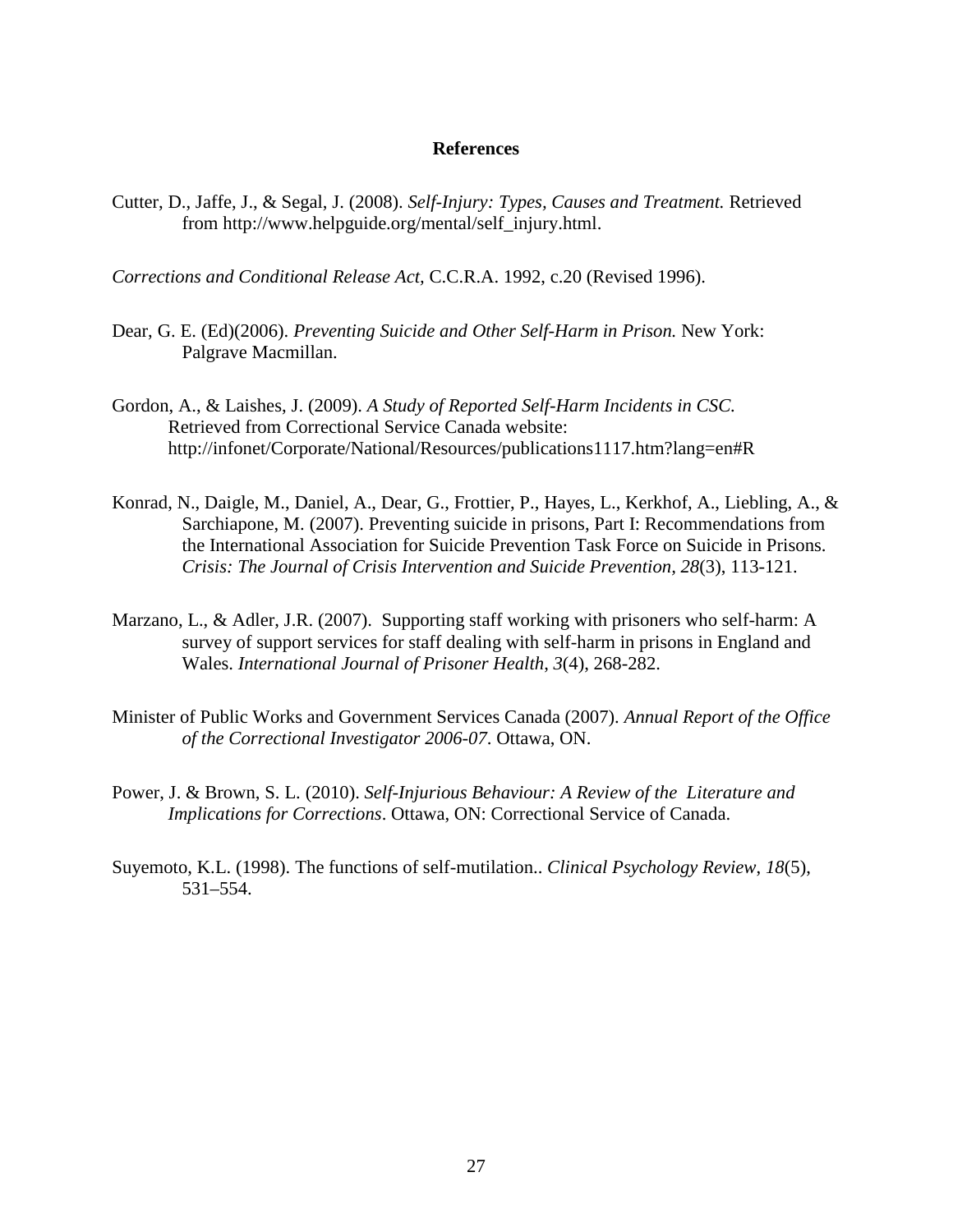#### **Appendices**

#### <span id="page-44-0"></span>**Appendix A: Methodology for Tracking Self-injury Incidents in CSC**

<span id="page-44-1"></span>One important component of a more comprehensive strategy to manage self harm in institutions is an efficient and reliable means to track such incidents over time. These data are necessary to describe the problem, suggest possible interventions, as well as measure the impact of such interventions over time. Indeed, in his 2007-08 annual report, the Correctional Investigator recommended that CSC "(e)stablish a consistent framework for recording and reporting attempted suicides, self-inflicted injuries and overdoses<sup>"10</sup>. A self-injury tracking system must provide quick, reliable and accurate data. The popular consensus seems to be that appropriately crafted OMS queries will meet these conditions. The present study evaluated this assumption by trying to identify all self-injury incidents in CSC institutions between April 1, 2006 and September 30, 2008.

# **OMS query by incident type**

An OMS query spanning the period April 1, 2006 through September 30, 2008 captured incidents that would most likely involve self-injury. The query included the following incident categories<sup>[11](#page-44-3)</sup>:

- $\triangleright$  Self-inflicted injury
- $\triangleright$  Overdose interrupted
- $\triangleright$  Suicide
- $\triangleright$  Death (overdose, unknown causes, other)
- $\triangleright$  Medical emergency

This query yielded 1127 incidents. However, from our experience with SITREP data, we recognized that some self-injury incidents are assigned to categories that one would not immediately identify as being related to self-injury (e.g., cell extraction, other incidents, etc). To

<span id="page-44-3"></span><span id="page-44-2"></span><sup>&</sup>lt;sup>10</sup> See http://www.oci-bec.gc.ca/rpt/annrpt/annrpt20072008-eng.aspx, Recommendation 4.<br><sup>11</sup> Thanks to Debra Coradazzo and Linda Fulton for their help writing the OMS query, and to Sarah Wootten and Nicholas McAlister for help reviewing and cleaning the incidents.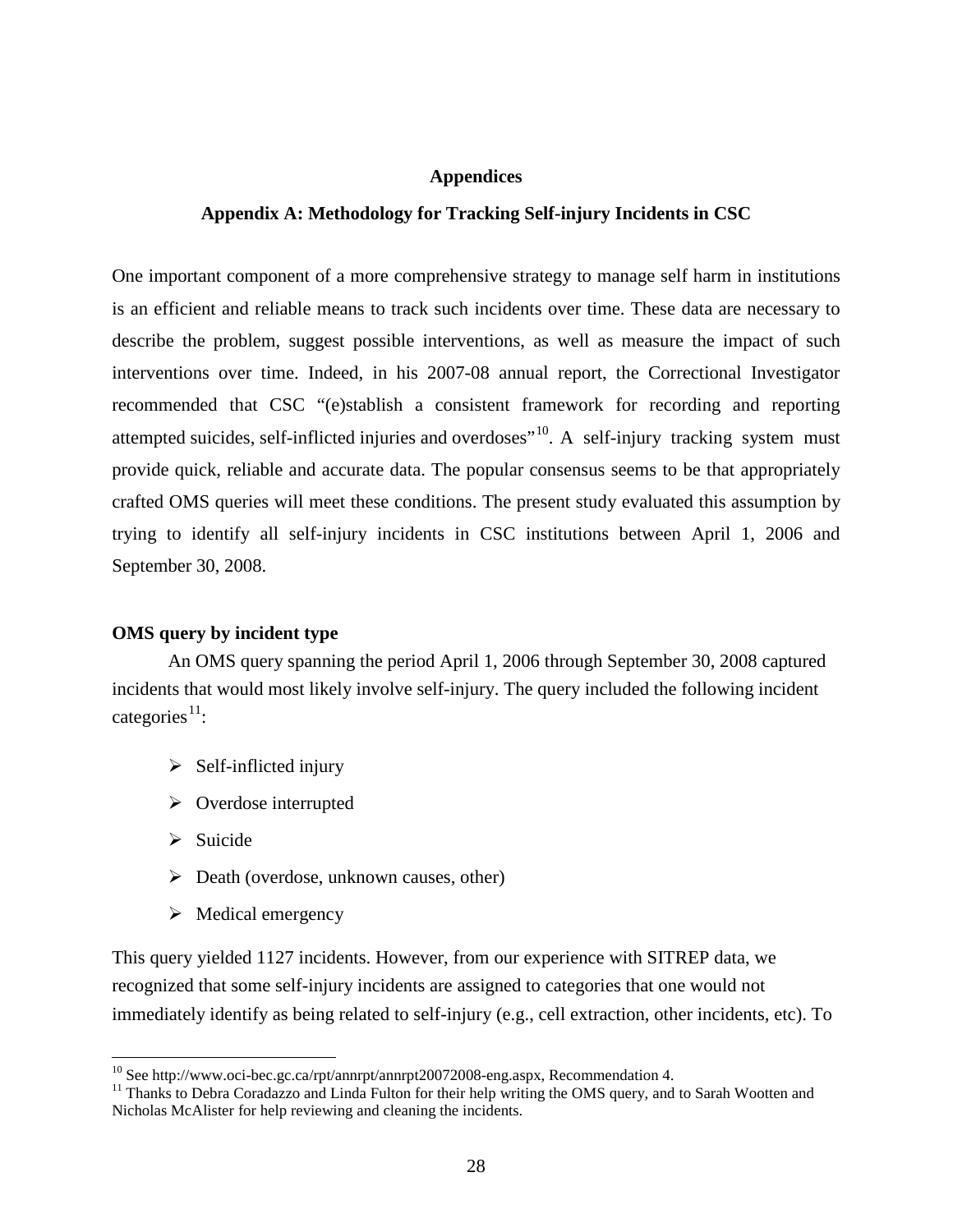attempt to capture such incidents, we included the word strings "self harm\*" and "automutilation" as a search variable in the OMS query. This addition should identify those incidents that refer to self-injury in the incident synopsis regardless of the categorization of the incident.

This strategy did indeed identify an additional 57 self-injury incidents<sup>[12](#page-45-0)</sup>. These additional incidents had been categorized in OMS as "disciplinary problem" (n=26) "other incident"  $(n=20)$ , "cell extraction"  $(n=4)$ , "assault staff"  $(n=3)$ , "possession of contraband"  $(n=2)$ , and "threaten staff" and "fire" (n= 1 each). In total then, the OMS query identified 1184 self-injury incidents.

#### **"Cleaning" the OMS data**

The next step was to review each of the 1184 identified incidents to ensure that they were valid (i.e., each involved acts of self-injury). To that end, each incident synopsis and, where necessary, the OMS incident summary document, was reviewed to ensure that the incident did indeed involve an act of self-injury. As a result, 113 incidents (9.5% of the total) were eliminated from the data set for the following reasons.

a) Duplicate incidents: When an incident involves more than one offender, the same incident information is logged into the OMS record of all involved offenders. Thus, if one offender self-injured, but two others were in some way involved (e.g., as bystanders), the self-injury incident would be recorded in OMS for all three offenders<sup>[13](#page-45-1)</sup>. Moreover, the query would capture the same incident three times. We deleted 37 incidents because they were duplicates that did not involve an offender who self-injured.

b) Medical Emergency: Although some incidents labelled as medical emergencies clearly involve self-injury, other medical emergencies may be unrelated. We eliminated 32 incidents that were unrelated to self-injury while retaining eight relevant incidents.

c) Death : Although some self-injury incidents may well result in death, some OMS incidents categorized as "death" may not have involved self-injury. We eliminated 4 incidents because they were duplicate entries, 6 incidents because death was clearly related to an existing medical condition or natural causes, and 5 incidents because the events had nothing to do with

<span id="page-45-0"></span> $12$  Of course, it remains quite possible we missed self-harm incidents that had "non-conventional" categories and did not include the targeted word-string in their synopses.

<span id="page-45-1"></span> $<sup>13</sup>$  As an example, the following is the synopsis for an incident labelled as "self injurious behaviour" for three</sup> offenders: "Inmate wanted to see psychology and slashed his arm because of being muscled on the range." On closer inspection, one offender actually self-harmed (and that incident was retained), while the other two offenders did not self-harm and their OMS entries were deleted from the database.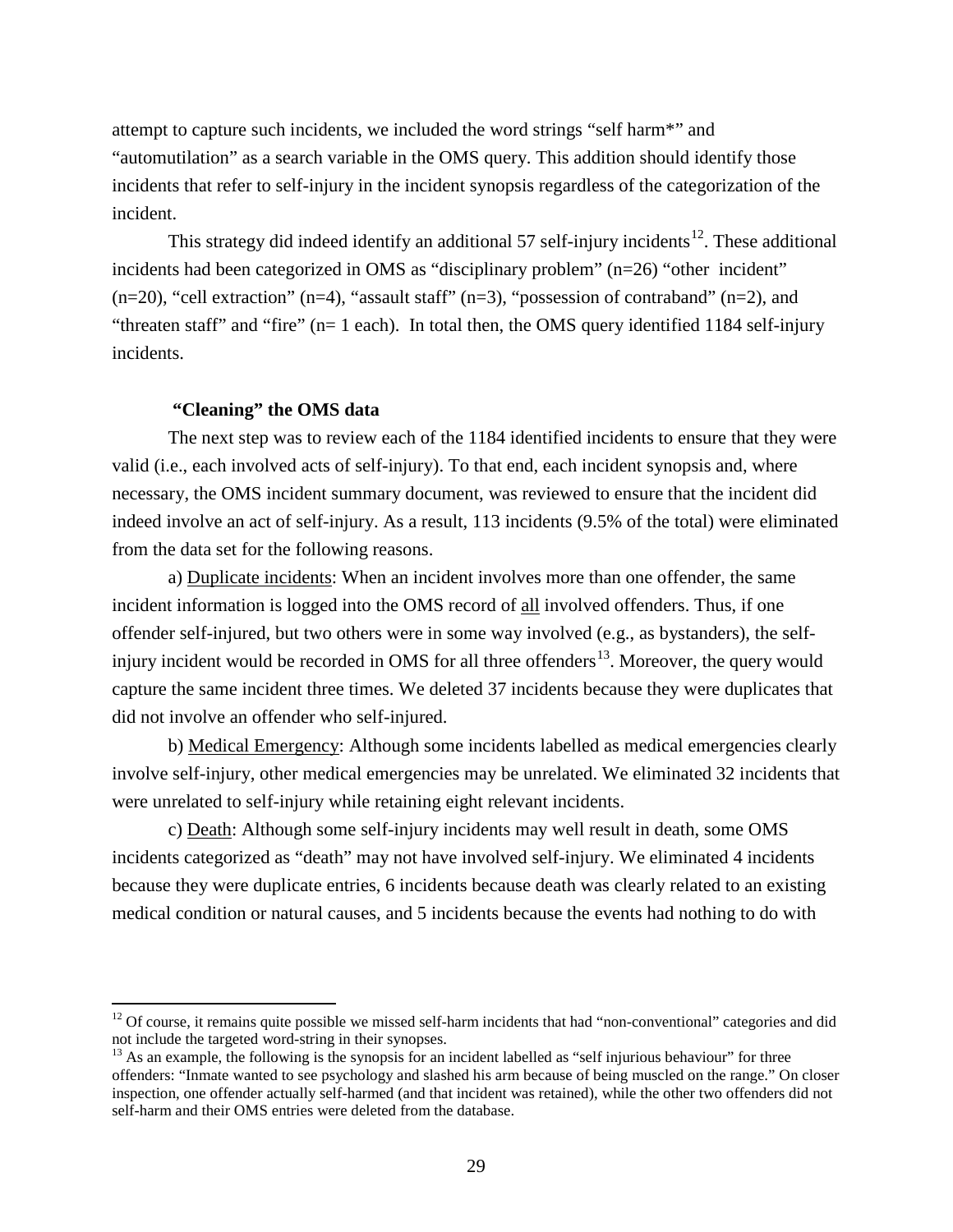self-injury or death $^{14}$  $^{14}$  $^{14}$ .

d) Mis-categorized Incidents: In reviewing the incidents, it became clear that even if the incident category was very relevant (e.g., self-inflicted injury, suicide), the incident itself might be unrelated to self-injury. For example, the synopsis for an incident labelled as O.D. Interrupted read: "ION Scanner low reading for cocaine for Inmate XX's visitor. Open visit was permitted." Another "self-inflicted injury" incident reported that the "Inmate picked up a plastic chair and threw in the general direction of another inmate in the yard." In total, 29 such incidents were eliminated as being invalid reports of self-injury.

Based on this review, the self-injury database was reduced by 113 to 1071 incidents. That is, OMS-reported incidents proved invalid 9.5% of the time. Moreover, given the time required to review all 1184 incidents, the query approach did not prove an efficient means of identifying only legitimate self-injury incidents.

## **Matching OMS and SITREP data**

Gordon and Laishes (2009) identified 510 institutional self-injury incidents reported in SITREP and captured considerable data on these events. As the same data was required for the analysis of cases extracted through the OMS query, we attempted to merge the SITREP cases with the 1071 OMS incidents, fully expecting that the OMS query would have captured all of the cases reported by SITREP. In fact, only 328 SITREP cases had an OMS-query match. Fully 182 self-injury incidents described in SITREP were not identified through the OMS query.

To understand this discrepancy, each unmatched SITREP incident was reviewed to determine why the OMS query had not captured it. This review revealed the following:

a) Inconsistent dates: In 12 cases, the incident date reported by OMS and SITREP were different, but the incident itself appeared to be the same.<sup>[15](#page-46-1)</sup> We adjusted the final database to ensure that each of these incidents was counted only once.

b) No incident in OMS: In 13 cases, OMS showed no record of an incident of any sort at or around the date reported by SITREP. The reasons for these discrepancies are not immediately clear. In three cases, the offender was housed at Pinel Institute and it may be that these incidents did not get reported in OMS. Additionally, it is possible that the Regional Duty Officer reported these incidents to those creating SITREP, but OMS reports were never completed by the institution.

<span id="page-46-0"></span><sup>&</sup>lt;sup>14</sup> For example, the synopsis of an incident categorized as "death-other", reads as follows: "inmate made an offhand comment to staff as a serious charge was being delivered. The inmate stated, 'I don't like it here, I haven't decided if I want to go back to J unit or not'. He was not disrespectful to the staff but more toward the other inmates". There was no evidence that anyone died or self-injured in this incident.

<span id="page-46-1"></span><sup>&</sup>lt;sup>15</sup> As SITREP does not report the OMS incident number, it was impossible to match incidents directly. In most cases the SITREP and OMS dates differed by only 1-2 days and OMS listed no other incidents around the same time.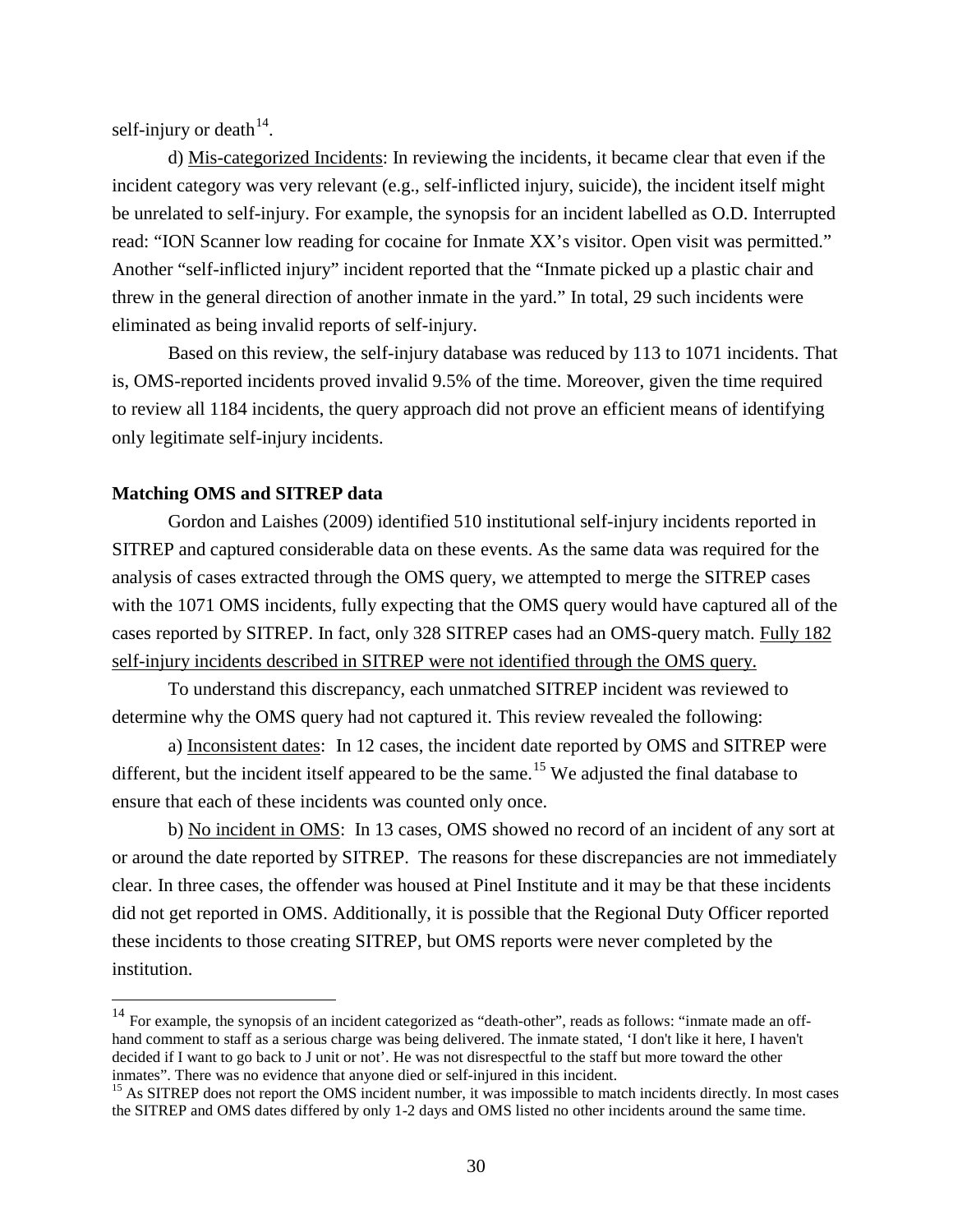c) Categorization issues : The OMS query did not identify 139 cases listed in SITREP because the OMS report categorized the incident using a label that was not included in the query. Most commonly, these incidents were categorized in OMS as "other incident"  $(n=62)$ , a "disciplinary incident" (n=30), a "cell extraction" (n=21), or a "staff" or "inmate assault" (n=14). Other categories included "minor disturbance", "possess contraband" or "under the influence".

Notwithstanding the OMS categories used, the behaviours described in these 139 incidents were all were legitimately self-injurious, involving acts such as slashing, head banging, use of ligature and overdose. Obviously, it would be very inefficient to write an OMS query to include categories such as "disciplinary" or "other" incident if one then had to eliminate manually the resulting irrelevant cases.

As a result of the SITREP/OMS reconciliation, 159 SITREP cases were added to those extracted through the OMS query to yield a final database of 1230 self-injury incidents between April 1, 2006 and September 30, 2008.

#### **Is the Final Database Complete?**

A major question remains: can we assume that the 1230 incidents identified by combining valid OMS-derived incidents with those identified through SITREP represents an accurate and complete count of self-injury incidents? While combining the data from OMS and SITREP clearly provides a more accurate measure than either source alone, we cannot assume that combining data from both sources successfully identified all relevant incidents. Clearly, SITREP is better at identifying those incidents that OMS does not categorize as being self-injury related (e.g., "other" incidents, "disciplinary" incidents). However, SITREP is also much more selective in reporting incidents. In the current situation, SITREP reported on only 41% of the total 1230 self-injury incidents. It remains possible that we have not captured those self-injury incidents that a) were not considered appropriate for reporting in SITREP but b) were categorized in such a way that the OMS query did not identify them. Short of manually reviewing every incident in all OMS categories (over 17,000 in 2008-09), the approach taken in the present study may represent a conservative, best estimate of self-injury incidents.

#### **Summary**

We began this exercise by attempting to identify all self-injury incidents in CSC institutions over a 30-month period. Table A1 summarizes the steps taken and the impact on the number of incidents identified. Depending on which steps one adopted, the number of self-injury incidents in our target period could range between 1071 and 1230. Moreover, we added and/or deleted 329 incidents at various stages. While each step in this process seems necessary to derive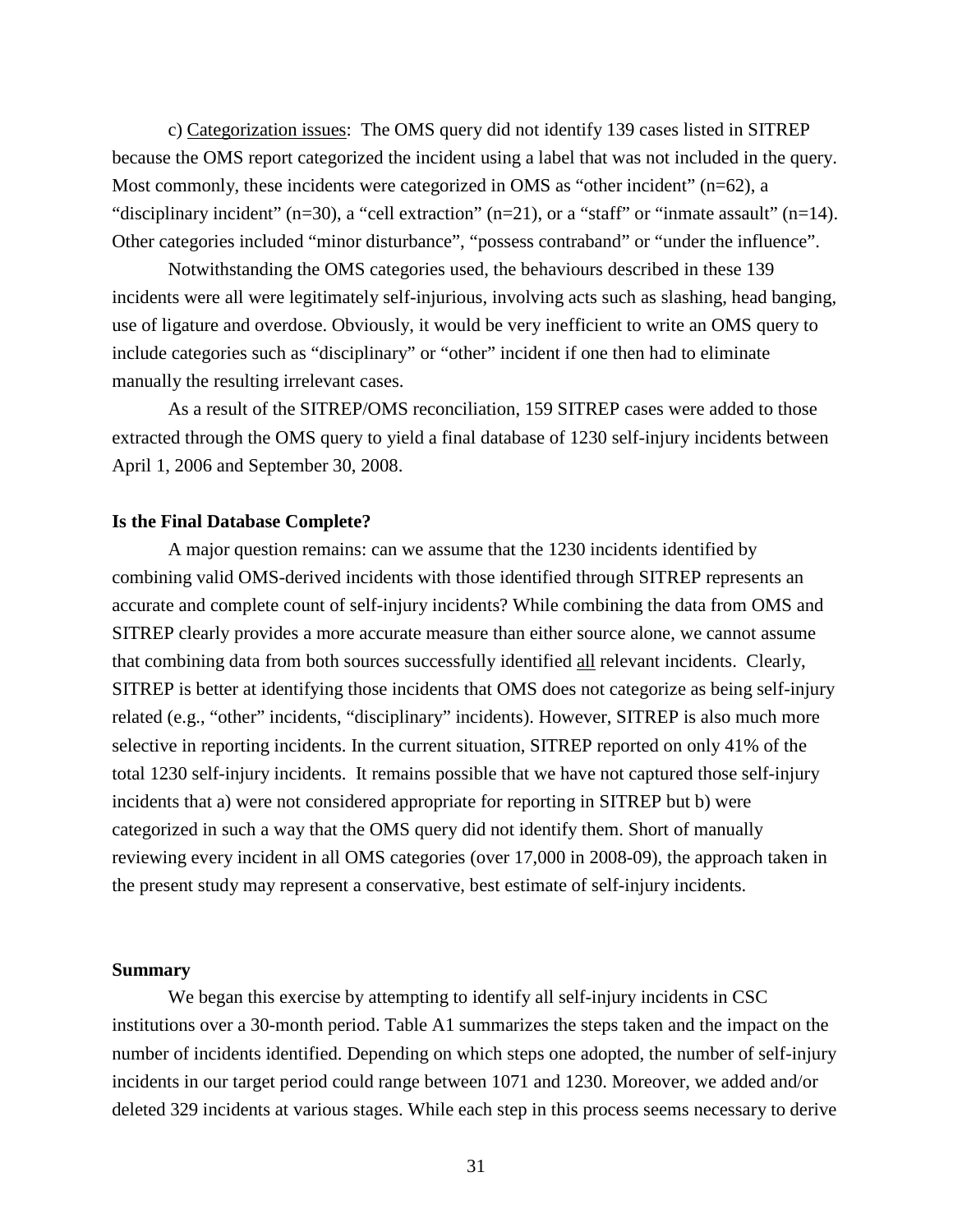an accurate and valid estimate of self-injurious incidents, these steps clearly do not meet the criterion of providing a quick and easily obtained result. Unfortunately, the data also suggest that, while an OMS query provides an efficient means of extracting data, one cannot assume the data are completely accurate or valid. An ideal solution would combine the efficiency of an OMS query with the accuracy afforded by reviewing individual incidents, regardless of how they are categorized.

The main impediment to developing an appropriate self-injury tracking tool would seem to be the categories applied to such incidents, particularly in OMS. This problem has at least three aspects. First, staff may select an appropriate category to reflect self-injury (e.g., selfinflicted injury), but the incident itself may not be self-injury related. This problem may be resolved through training. But to the extent that it does occur (and it did over 30 times in the present project), one cannot rely on extracting OMS data based solely on incident type without reviewing each incident to ensure that it does in fact involve acts of self-injury.

Table A 1

|                                                               | Incidents       | <b>Total Valid</b> |
|---------------------------------------------------------------|-----------------|--------------------|
| Steps in Identifying Self Harm Incidents                      | Added/(Deleted) | Incidents          |
| Initial OMS query with likely categories                      | 1127            | 1127               |
| Include relevant word strings                                 | 57              | 1184               |
| Eliminate duplicates and incidents not related to self-injury | (113)           | 1,071              |
| Add SITREP incidents not identified by OMS query              | 159             | 1,230              |

*Creating a Self-Injury Database*

A second concern is that the OMS category chosen may be appropriate to describe the self-injury incident, but the category is too broad and captures incidents unrelated to self-injury. A prime example of this is the "medical emergency" category defined as "An event which requires medical intervention, which is not attributable to assaultive behaviour and which normally requires outside treatment with or without hospitalization"<sup>[16](#page-48-0)</sup>. By this definition, one could legitimately classify many self-injury incidents as "medical emergencies". However, many other events totally unrelated to self-injury (e.g., heart attack, seizure) might equally be classified as a medical emergency. Thus, one would need to review manually each incident identified by the OMS query to determine those actually related to self-injury.

The most common problem and impediment to an effective tracking tool is the use of

<span id="page-48-0"></span> <sup>16</sup> See CD 568-1, Annex A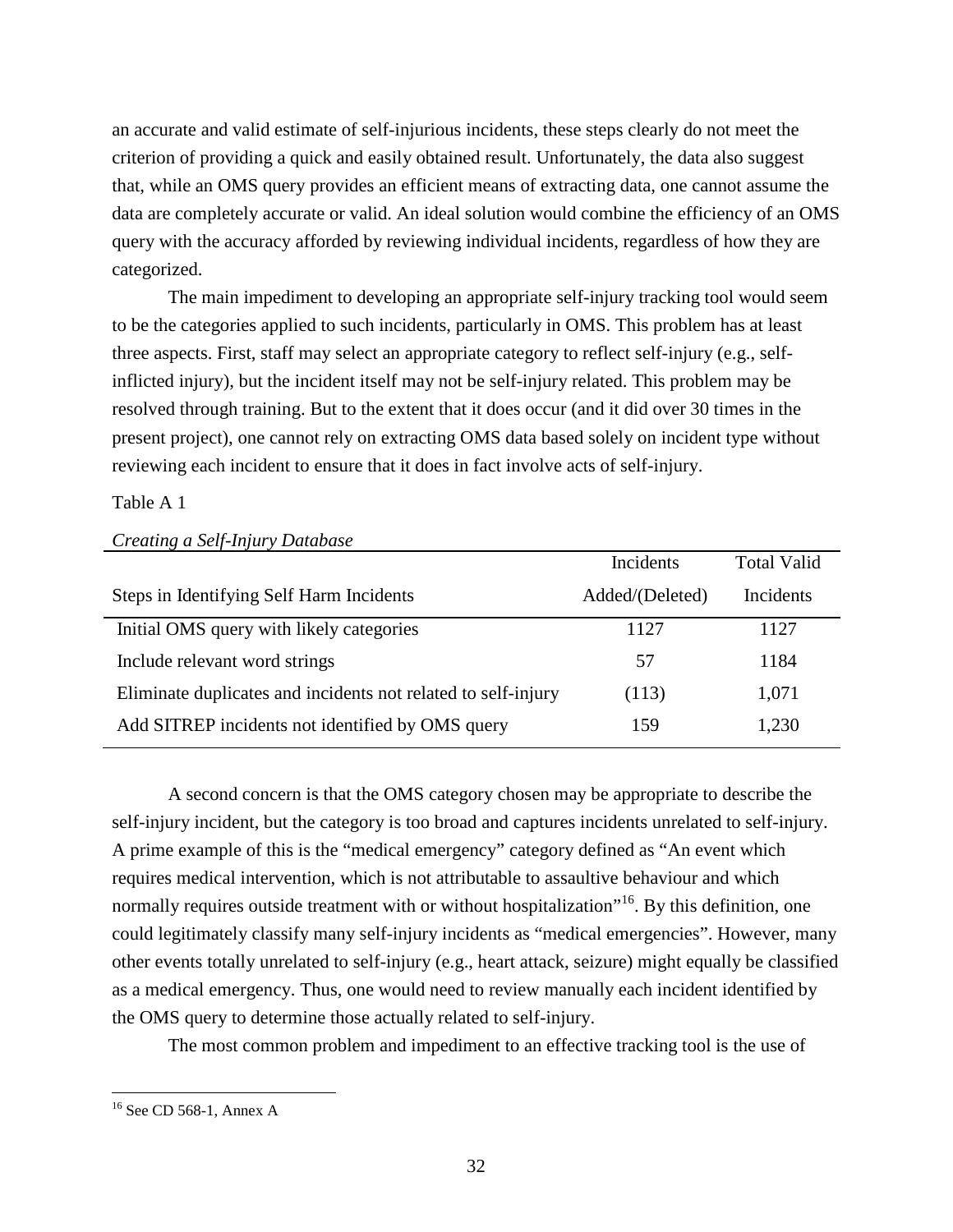incident categories that appear to be unrelated to self-injury. The present study found numerous self-injury incidents categorized as "disciplinary", "cell extraction", "assault" or "other<sup>[17](#page-49-0)</sup>". In most cases, the category chosen was appropriate to the incident. For example, the response to an offender's self-injuring behaviour may have required a cell extraction, or the offender may have assaulted staff as they tried to intervene. However, one would not likely include such categories in an OMS query to identify self-injury incidents. Moreover, self-injury is likely involved in very few cell extractions or staff assaults.

The recent (July 2008) reissuing of CD 568-1 including definitions of incident categories is not likely to address the concerns raised here and may, in fact, exacerbate the problem. Thus, the CD defines "self-inflicted injuries" as "The deliberate harm of oneself without the intent to commit suicide as determined by a mental health professional (i.e. Psychologist or Psychiatrist)". Similarly, the category "suicide attempt" also requires a mental health professional to make a determination of intent. The requirement that a mental health professional determine motivation and intent may discourage staff from using this category, particularly for offenders who engage in self-injuring behaviours frequently. If these categories are not readily available, staff may increasingly choose other categories that may or may not be related to self-injury (e.g., nonserious bodily injury). Thus, it appears that issues around categorizing incidents may continue to impede development of a quick and reliable method to track self-injury incidents.

#### **A Possible Solution**

The concerns described above could be addressed if OMS contained a searchable field that asked the question "Did this incident involve some form of self injury?" A 'yes" in this field would identify a self-injury incident independently of the category chosen to describe the incident. For example, this field could readily distinguish between relevant and irrelevant "medical emergencies" or "cell extractions". It would require very little additional work from staff inputting the data (but staff would have to check "no" for most incidents). Above all, this field would allow for determining the total number of self-injury incidents based on a onevariable query. That is, we would have a tracking system that is efficient, reliable and valid. It remains to be seen whether, from an OMS perspective, this solution is also feasible. However, the currently data network based on OMS clearly does not meet CSC's need for an efficient, reliable and effective self-injury tracking system.

<span id="page-49-0"></span> $17$  The most current revision (July 2008) of CD 568-1 does not define "other" as an incident category, (see Appendix A) but it continues to be used.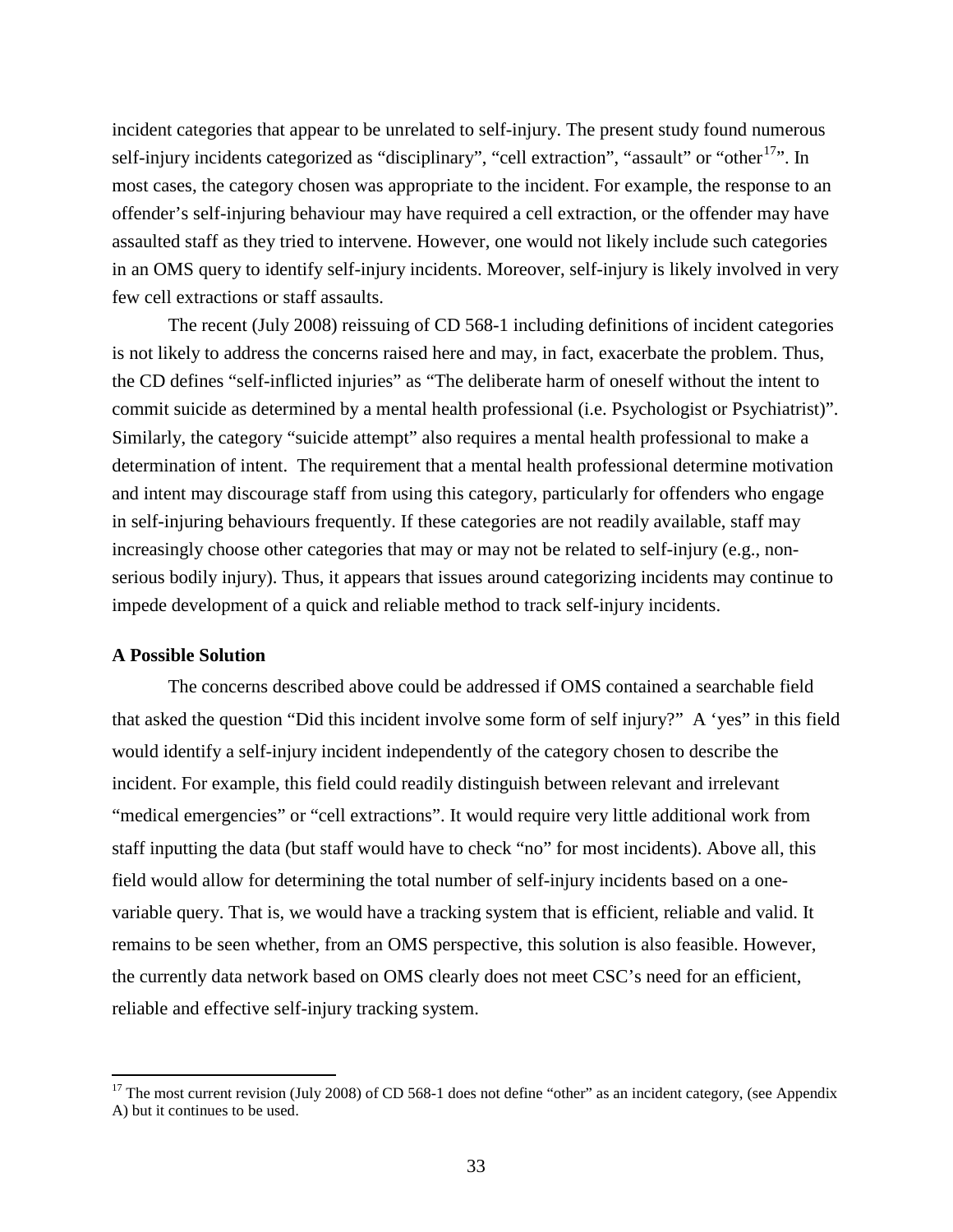# **Appendix B: Self Injury Incidents by Institution**

# <span id="page-50-0"></span>Table B 1

*Institutional Self-Injury Incidents (April 1/06 - September 30/08)*

| Institution               |        |                               | $\boldsymbol{n}$ | $\boldsymbol{n}$ | Offenders w              |
|---------------------------|--------|-------------------------------|------------------|------------------|--------------------------|
|                           | Region | Security level                | Incidents        | Offenders        | multiple incidents       |
| Atlantic                  | Atl    | Max                           | $\overline{24}$  | $\overline{19}$  | $\overline{4}$           |
| Donnaconna                | Que    | Max                           | 37               | 29               | 7                        |
| Port Cartier              | Que    | Max                           | 49               | 26               | $10\,$                   |
| Reg Recept - SHU          | Que    | Max                           | 22               | 16               | $\overline{c}$           |
| Kingston Pen              | Ont    | Max                           | 93               | 60               | 16                       |
| Millhaven (+ Assess Unit) | Ont    | Max                           | 27               | 23               | $\overline{c}$           |
| Edmonton                  | Pra    | Max                           | 56               | 32               | 11                       |
| Sask Pen                  | Pra    | Multi                         | 19               | 12               | 3                        |
| Kent                      | Pac    | Max                           | 83               | 34               | 11                       |
| Pacific/RRAC              | Pac    | Multi                         | 16               | 12               | $\overline{\mathcal{A}}$ |
| Average Max/Multi         |        |                               | 42.6             | 26.3             | 7.0                      |
| Springhill                | Atl    | Med                           | 23               | $22\,$           | $\mathbf{1}$             |
| Dorchester                | Atl    | Med                           | 73               | 35               | 15                       |
| Cowansville               | Que    | Med                           | 18               | 16               | $\overline{c}$           |
| Drummond                  | Que    | Med                           | 8                | 8                | $\boldsymbol{0}$         |
| LaMacaza                  | Que    | Med                           | $\overline{4}$   | $\overline{4}$   | $\boldsymbol{0}$         |
| Leclerc                   | Que    | Med                           | 13               | 12               | 1                        |
| Bath                      | Ont    | Med                           | 5                | 5                | $\boldsymbol{0}$         |
| <b>Beaver Creek</b>       | Ont    | Med                           | 3                | $\mathbf{1}$     | $\mathbf{1}$             |
| <b>Collins Bay</b>        | Ont    | Med                           | 2                | 2                | $\boldsymbol{0}$         |
| Fenbrook                  | Ont    | Med                           | 6                | 5                | 1                        |
| Joyceville                | Ont    | Med                           | 13               | 13               | $\boldsymbol{0}$         |
| Warkworth                 | Ont    | Med                           | 27               | 19               | 5                        |
| Bowden                    | Pra    | Med                           | 18               | 14               | $\overline{c}$           |
| Drumheller                | Pra    | Med                           | 20               | 17               | $\overline{c}$           |
| <b>Grand Cache</b>        | Pra    | Med                           | 2                | $\overline{c}$   | 2                        |
| Okimaw Ohci Healing Ldge  | Pra    | Med                           | $\boldsymbol{0}$ | $\boldsymbol{0}$ | $\boldsymbol{0}$         |
| Stony Mtn                 | Pra    | Med                           | 36               | $26\,$           | 6                        |
| Mastqui                   | Pac    | $\operatorname{\mathsf{Med}}$ | $22\,$           | $20\,$           | $\boldsymbol{2}$         |
| Mission                   | Pac    | Med                           | 16               | 14               | $\overline{c}$           |
| Mountain                  | Pac    | $\operatorname{\mathsf{Med}}$ | 21               | 16               | 5                        |
|                           |        |                               |                  |                  |                          |
| Average Medium            |        |                               |                  |                  |                          |
|                           |        |                               | 16.5             | 12.6             | $2.3\,$                  |
| Institution               | Region | Security level                | $\boldsymbol{n}$ | $\boldsymbol{n}$ | Offenders w              |